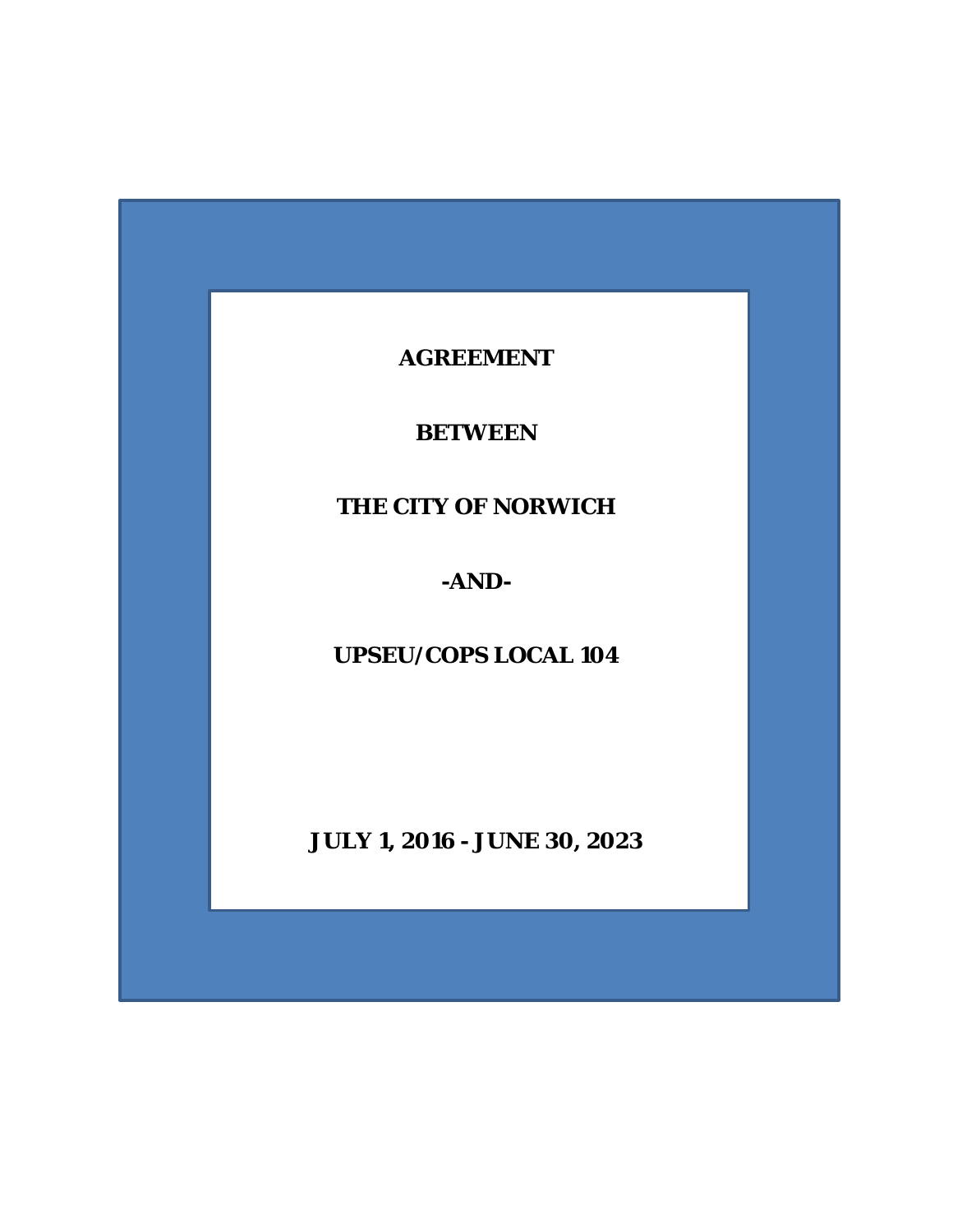# **TABLE OF CONTENTS**

| ARTICLE 24 - PHYSICAL EXAMINATIONS AND WEIGHT REQUIREMENTS  40 |  |
|----------------------------------------------------------------|--|
|                                                                |  |
|                                                                |  |
|                                                                |  |
|                                                                |  |
|                                                                |  |
|                                                                |  |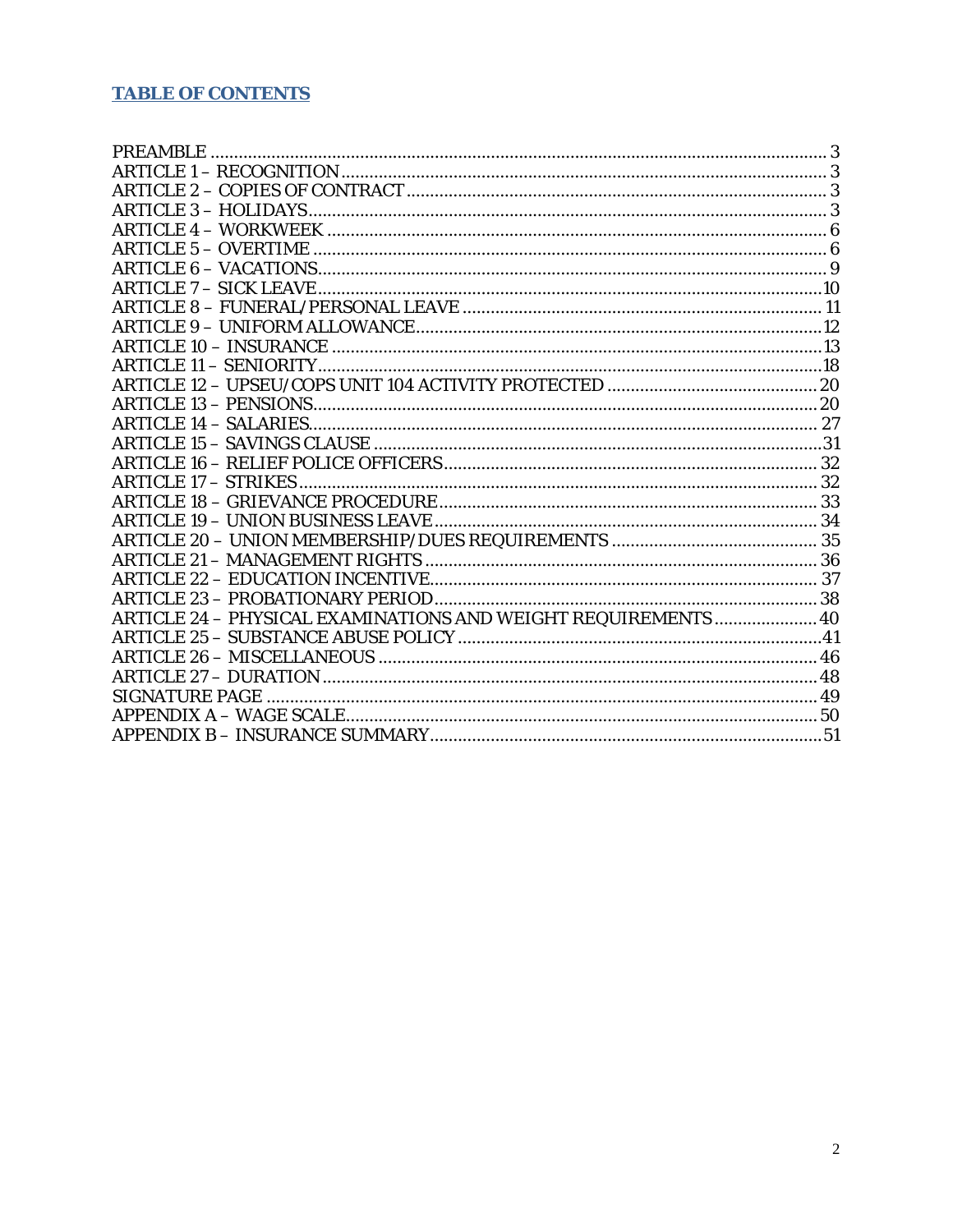#### <span id="page-2-0"></span>**PREAMBLE**

This Contract is entered into by and between the CITY OF NORWICH (hereinafter referred to as the "City" or "Employer", and the United Public Service Employees Union/COPS Division, Unit #104 (hereinafter referred to as "Unit 104" or "UPSEU/COPS"), and is designed to maintain and promote a harmonious relationship between the City and the employees of the Norwich Police Department who are covered by the provisions of this Contract, in order that more efficient and progressive public service may be rendered.

# <span id="page-2-1"></span>**ARTICLE 1 – RECOGNITION**

- 1.1 The City hereby recognizes UPSEU/COPS, Unit #104 as the exclusive representative of the bargaining unit, consisting of Police Officers, Sergeants, Lieutenants, Captain, Animal Control Officer, Assistant Animal Control Officer, and Relief Officers within the Norwich Police Department, except as specifically limited by the provisions of this Contract.
- 1.2 Part-Time Employees. Part-time employees shall be defined as those employees who regularly work less than forty (40) hours per week. Part-time employees, other than Relief Police Officers pursuant to Article 16, are generally not eligible for benefits, except as granted on occasion, or to the extent required by provision of state and/or federal laws.

# <span id="page-2-2"></span>**ARTICLE 2 – COPIES OF CONTRACT**

2.1 The City shall give to each new employee when hired a copy of this Contract. For current employees copies of the contract may be obtained on the City of Norwich website at norwichct.org/hr.

# <span id="page-2-3"></span>**ARTICLE 3 – HOLIDAYS**

3.1 Each full-time employee of the Norwich Police Department shall be entitled to receive annually the following twelve (12) legal holidays:

| New Year's Day                  | <b>Labor Day</b>        |
|---------------------------------|-------------------------|
| Dr. Martin Luther King, Jr. Day | <b>Columbus Day</b>     |
| Washington's Birthday           | Veterans' Day           |
| Good Friday                     | <b>Thanksgiving Day</b> |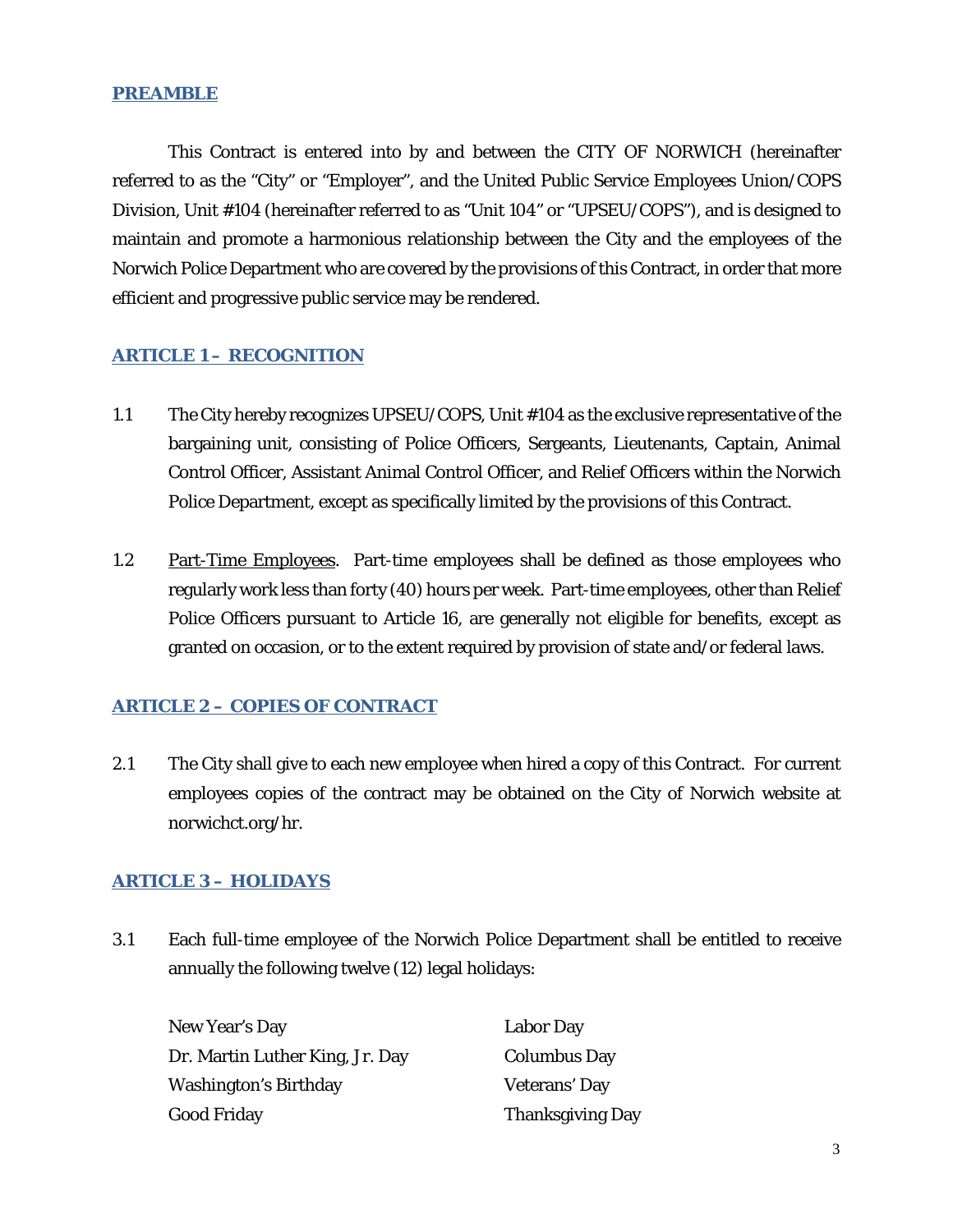Independence Day Christmas Day

Memorial Day **Day after Thanksgiving** 

If an employee is assigned to work any of the aforementioned legal holidays, or if the holiday falls on a day an employee is not scheduled to work as part of his/her assigned workweek, then that employee shall be entitled to a compensatory day off in lieu of said legal holiday. However, if the legal holiday falls on a day the employee is assigned to work and the employee is given the day off, then the employee will not be entitled to a compensatory day off in lieu of said holiday. A compensatory day off shall be used by each employee at the employee's convenience, subject to departmental needs, provided however, the same shall not be unnecessarily withheld. The Chief shall be notified in writing three (3) days in advance. No more than four (4) employees shall be granted compensatory holidays off on any one (1) shift. The compensatory holiday time off shall be granted on a first-come-first-served basis, upon receipt of written notice by the Chief. The Chief shall administer such compensatory holidays off so that every employee shall have an equal opportunity to receive the compensatory days off of his/her choice, subject to the limitations herein set forth.

- 3.2 a. Holiday leave shall not be earned until the day established by the City as the official legal holiday. Irrespective of any past practice, under no circumstances shall holiday leave be granted to an employee prior to said day being earned. Notwithstanding the aforesaid, holiday leave may be taken in advance of the day it is earned, except that an employee may not receive more holiday leave days off in a calendar year than there are legal holidays in such calendar year. Such request must be made in writing to the Police Chief, or his/her designee, at least three (3) days in advance. The failure of the Police Chief, or his/her designee, to grant such request due to a shortage of manpower shall not be a grievable matter by the Union or the employee. Further, under no circumstances shall advance holiday leave be granted to a probationary employee.
	- b. In the event that an employee has received advance holidays which he/she has not earned at the time of his/her separation from the Police Department, an amount equal to an employee's regular hourly rate of pay, multiplied by eight (8) hours for each such advanced day off, shall be deducted from his/her remaining pay from the City, and/or from unused compensable earned time, and/or from any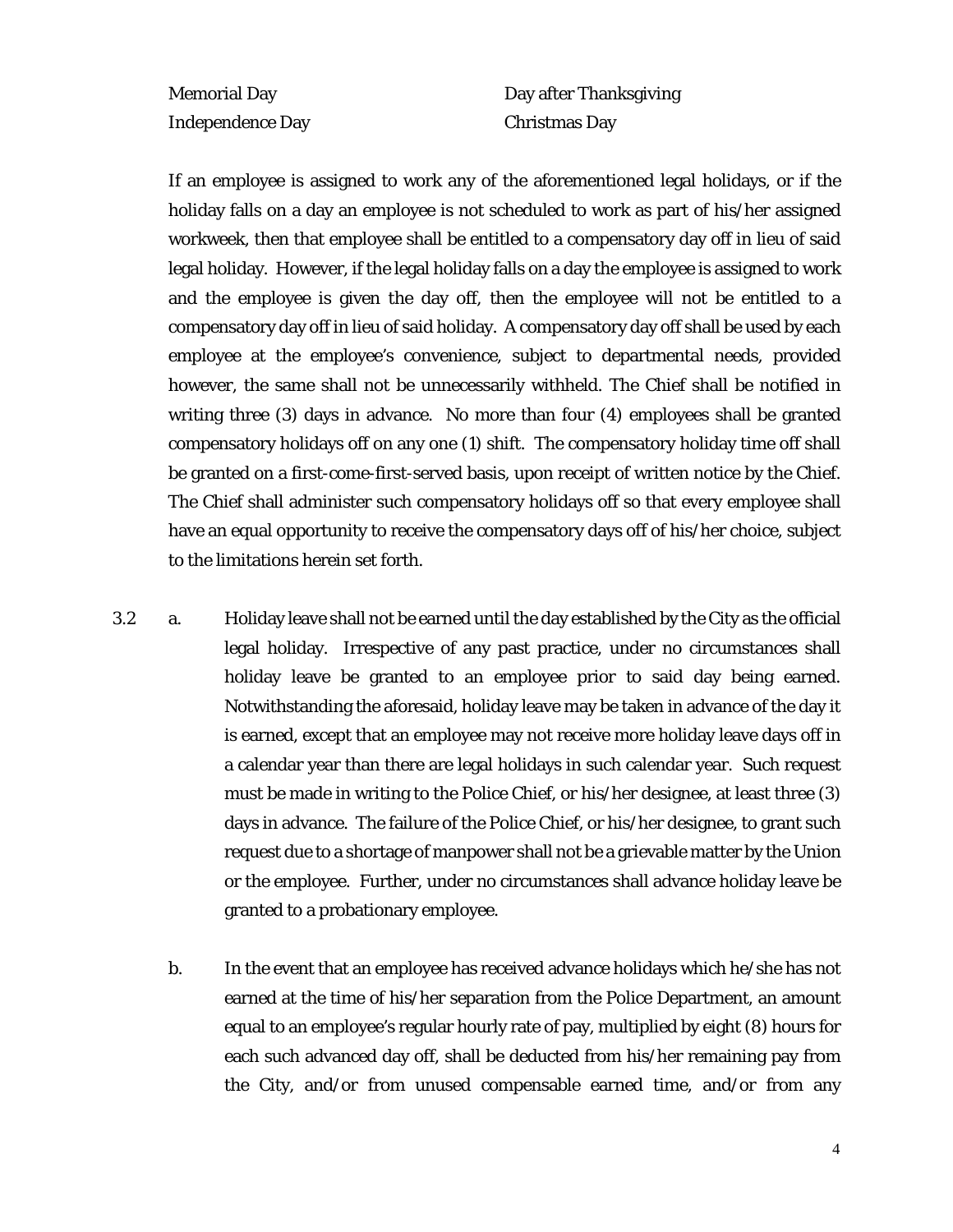reimbursable pension contributions to the employee or future pension payments to the employee.

- 3.3 Holiday leave, once earned, shall be granted and taken in the calendar year it has been earned. It cannot be carried from one year to the next, unless a request is submitted by the employee to the Police Chief who may, if he/she deems it in the best interest of the Department and the City, and if the same is approved by the Human Resources Director, permit the employee to carry over a maximum of two (2) earned holidays from one calendar year to the next. Any such approved carry-over days shall be taken no later than June 30<sup>th</sup> of said following calendar year. Notwithstanding the foregoing, if an employee's holiday request is refused on two (2) occasions, and the same cannot reasonably be rescheduled before January 1<sup>st</sup> of the following year, said holiday request may be carried over from one year to the next. All such carry-over leave days shall be taken no later than June 30th of the following calendar year.
- 3.4 Notwithstanding the provisions of Section 1 and Section 3 of this Article, any employee may elect to be paid at his/her regular hourly rate for any legal holiday during the calendar year, in lieu of taking a compensatory day off, provided he/she is either assigned to work on said holiday or the legal holiday falls on a day the employee is not scheduled to work as part of his/her assigned workweek. However, if the legal holiday falls on a day an employee is assigned to work and the employee is given the day off, then the employee will not be afforded the option of being paid at his/her regular hourly rate for said holiday, in lieu of having the day off. An employee who wishes to be paid for a legal holiday, in accordance with the above, must notify the Police Chief in writing prior to December  $31<sup>st</sup>$ in said calendar year indicating that he/she desires to be so paid. Payment for any holiday shall not be made prior to the holiday being earned.
- 3.5 Employees (patrol and ACO) required to work the holidays of Thanksgiving and Christmas shall be paid double time for all hours worked. In addition, employees mandatorily held or working overtime on said holidays shall be paid double time for excess hours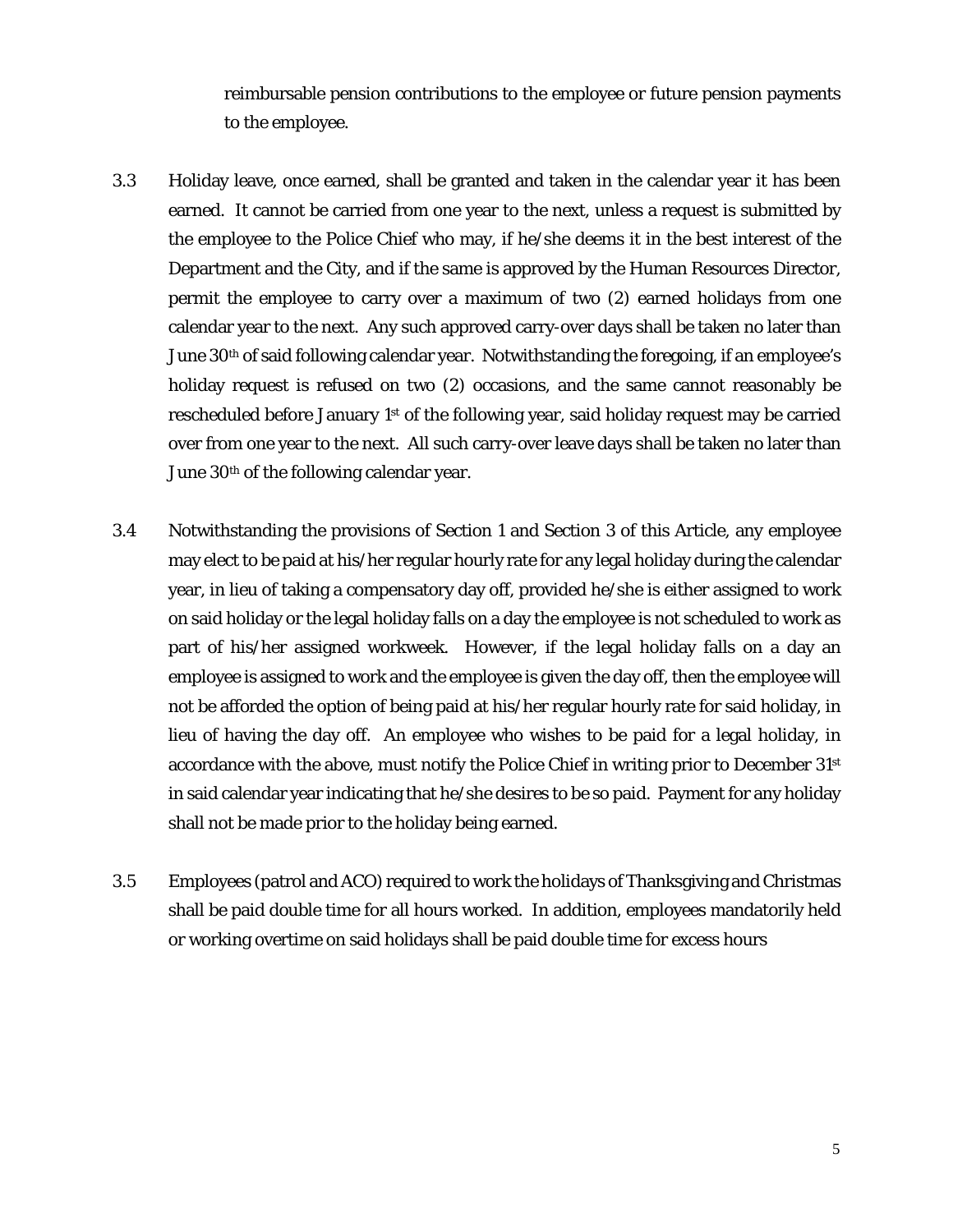#### <span id="page-5-0"></span>**ARTICLE 4 – WORKWEEK**

- 4.1 The workweek for regular Police Officers, Sergeants, Lieutenants, Captain, and Animal Control Officer, and Persons, shall be forty (40) hours, consisting of eight (8) hours per day, five (5) consecutive days with two (2) consecutive days off per week.
- 4.2 Once assigned to a specific shift pursuant to Section 11.4, an employee's regular work hours may be changed with at least thirty-six (36) hours' notice. An employee's work hours otherwise may be changed only by agreement with the employee.

#### <span id="page-5-1"></span>**ARTICLE 5 – OVERTIME**

- 5.1 All full-time employees other than those attending the POST-C Academy Basic Training Course (ABTC) shall be paid at a rate of time and one-half for all hours exceeding eight (8) hours per day and/or forty (40) hours per week. Any work-related travel time shall be paid at the straight time rate of pay.
- 5.2 a. Preference for inside special duty (otherwise known as "in-house" overtime) shall be given to full-time Police Officers on an even and equitable rotating basis, limited only by qualification for overtime to be worked. The remaining non-supervisory, inside special duty, shall be offered to Relief Police Officers on an even and equitable rotating basis, limited only by qualification for the overtime to be worked. Supervisory inside special duty shall be offered or assigned on an even and equitable rotating basis, limited only by qualification for overtime to be worked.
	- b. Preference for outside special duty (otherwise known as outside or private jobs) shall be given to full-time Police Officers on an even and equitable rotating basis, limited only by qualification for overtime to be worked. Any additional or remaining outside special duty shall be offered first to Supervisors on an even and equitable rotating basis, limited only by qualification for the overtime to be worked, and then to Relief Police Officers on an even and equitable rotating basis, limited only by qualification for the overtime to be worked.
	- c. For the purposes of this Article, training shall not be considered as an overtime assignment.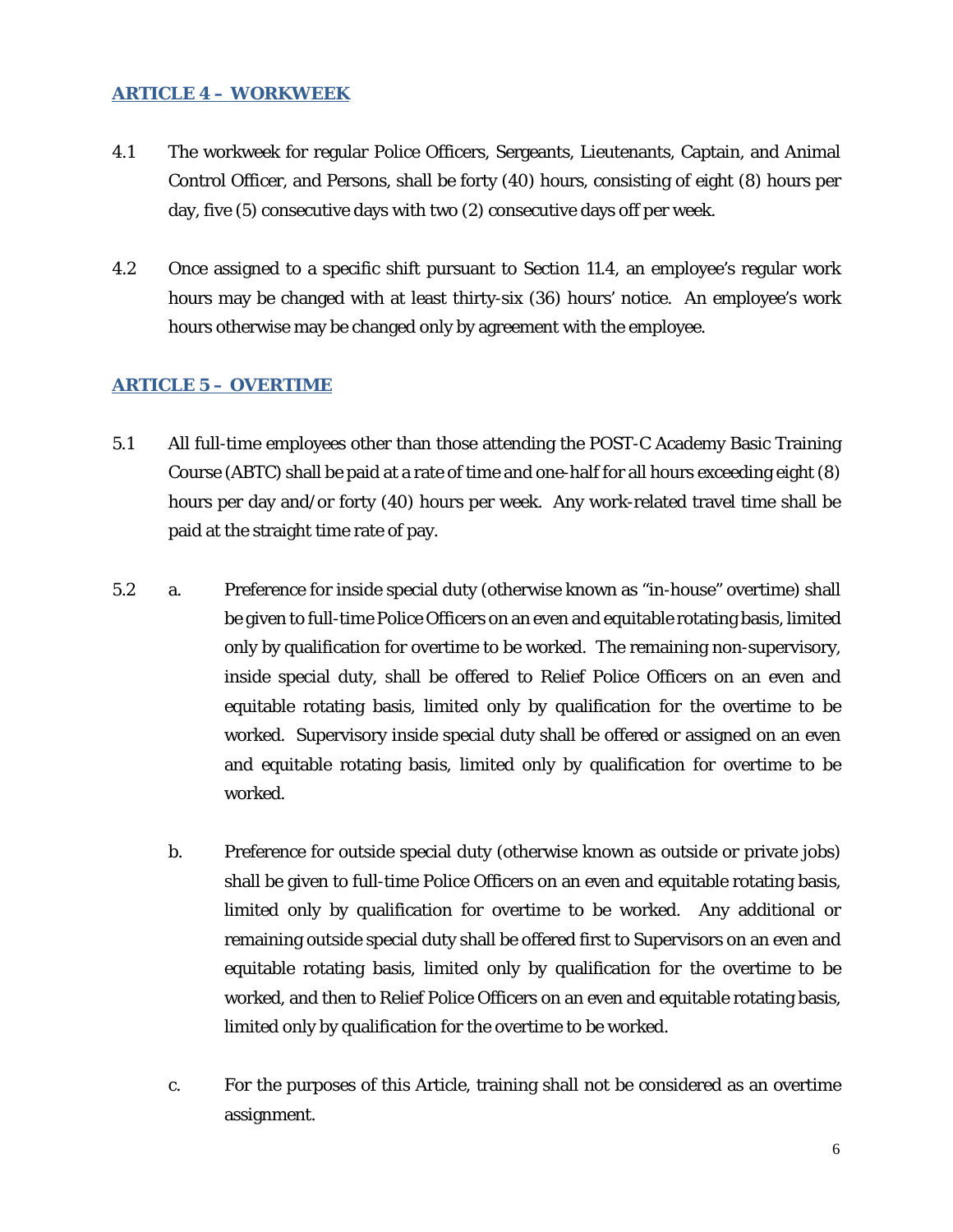- d. The refusal of inside special duty ("in-house overtime"), or outside special duty ("private job"), regardless of the time when it is refused shall be considered a "refusal" for the purposes of the assignment of overtime, unless the assignment is offered less than eight (8) hours prior to the commencement of the assignment. It is the employee's obligation to ensure contact information is updated and correct. Employee contact information must initially be updated in the IMC database by the employee with execution of contract.
- e. Once an officer has accepted an overtime assignment, the officer is required to perform the assignment. If, after accepting the assignment, the officer rejects the assignment and such rejection results in mandatory overtime, the officer who rejected the assignment must find his/her replacement or work the assignment. In the event the officer does not find a replacement and does not work the assignment, he/she shall be ineligible for voluntary overtime for a period of seven (7) consecutive calendar days.
- f. In the event that a bargaining unit member is ordered to work, and does work, an additional full eight (8) hour shift (or other full shift, i.e., seven (7) hour shift) contiguous with his/her regular eight (8) shift, he/she will be entitled to meal reimbursement of up to ten dollars (\$10.00) for the mandatory shift. A receipt or completion of other appropriate verification (i.e., completion of the Department's meal reimbursement request form) is required.
- 5.3 Animal Control Officer overtime will be paid only if work is dispatched through the Police Department. Weekend calls will be handled by the Assistant Animal Control Officer in accordance with the existing arrangement.
- 5.4 a. An employee called back to work after having left work shall receive two (2) hours pay at a time and one-half for all hours worked up to and including two (2) hours. For all hours worked in excess of two (2) hours, up to and including four (4) hours, said employee shall receive pay for four (4) hours at the rate of time and one-half. Thereafter, such employee shall be paid at the rate of time and one-half for each hour worked. Notwithstanding the aforesaid or any past practice, employees shall not be paid twice for time worked involving overlapping shifts, nor shall employees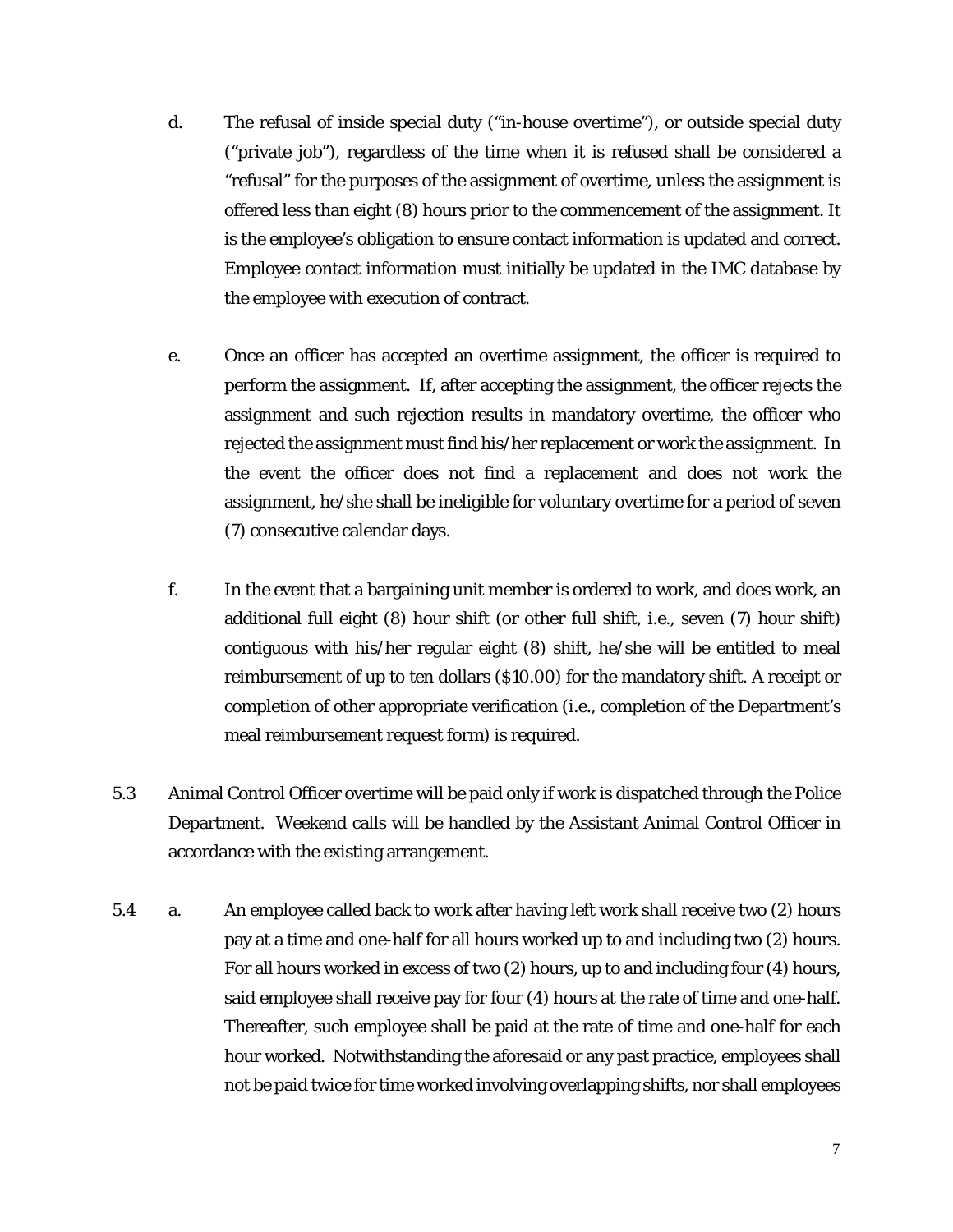be paid for any layover periods between shifts unless the same is authorized in advance by the City.

b. Any Police Officer covered by this Agreement required to appear in court (e.g., JD, GA, DCF, DMV, Juvenile) outside of New London County on his/her off duty hours regarding any matters arising out of, or within, the scope of his/her employment as a Police Officer with the City, with the knowledge of the Police Chief, shall be paid in accordance with Section 5.4(a) above. Hours shall be computed commencing at the scheduled reporting time and terminating at the conclusion of the required appearance. Any payment made directly to the employee from the State or otherwise for court appearances shall be forwarded to the employee in care of The Norwich Police Facility, 70 Thames Street, Norwich, Connecticut 06360; the same shall be promptly given/endorsed over to the City by the employee.

Notwithstanding anything in this Article to the contrary, travel time required for Court Appearance(s) within New London County shall be uncompensated.

5.5 Upon an employee's request and subject to the sole approval of the Chief or designee, compensatory time may be granted in lieu of paid overtime. Compensatory time earned shall be granted and taken within the calendar year in which the time is earned. It cannot be carried from one year to the next, unless a request is submitted by the employee to the Police Chief prior to the close of said calendar year. The Police Chief may, if he/she deems it in the best interest of the Department and the City, and with the approval of the Human Resources Director, permit the employee to carry over to the next calendar year a maximum of sixteen (16) hours; and such approved carry-over hours shall be taken no later than June 30<sup>th</sup> of said following calendar year. Notwithstanding the foregoing, additional compensatory time may be carried over from one calendar year to the next if an employee's request to take such time off is refused on two (2) occasions, and the same cannot reasonably be rescheduled before January 1<sup>st</sup>. All such compensatory time shall be taken no later than June  $30<sup>th</sup>$  of the following calendar year.

Compensatory time may only be used if at the time it is approved it does not create overtime. Compensatory time can only be requested within 24 hours of the start of the shift the employee requests time off.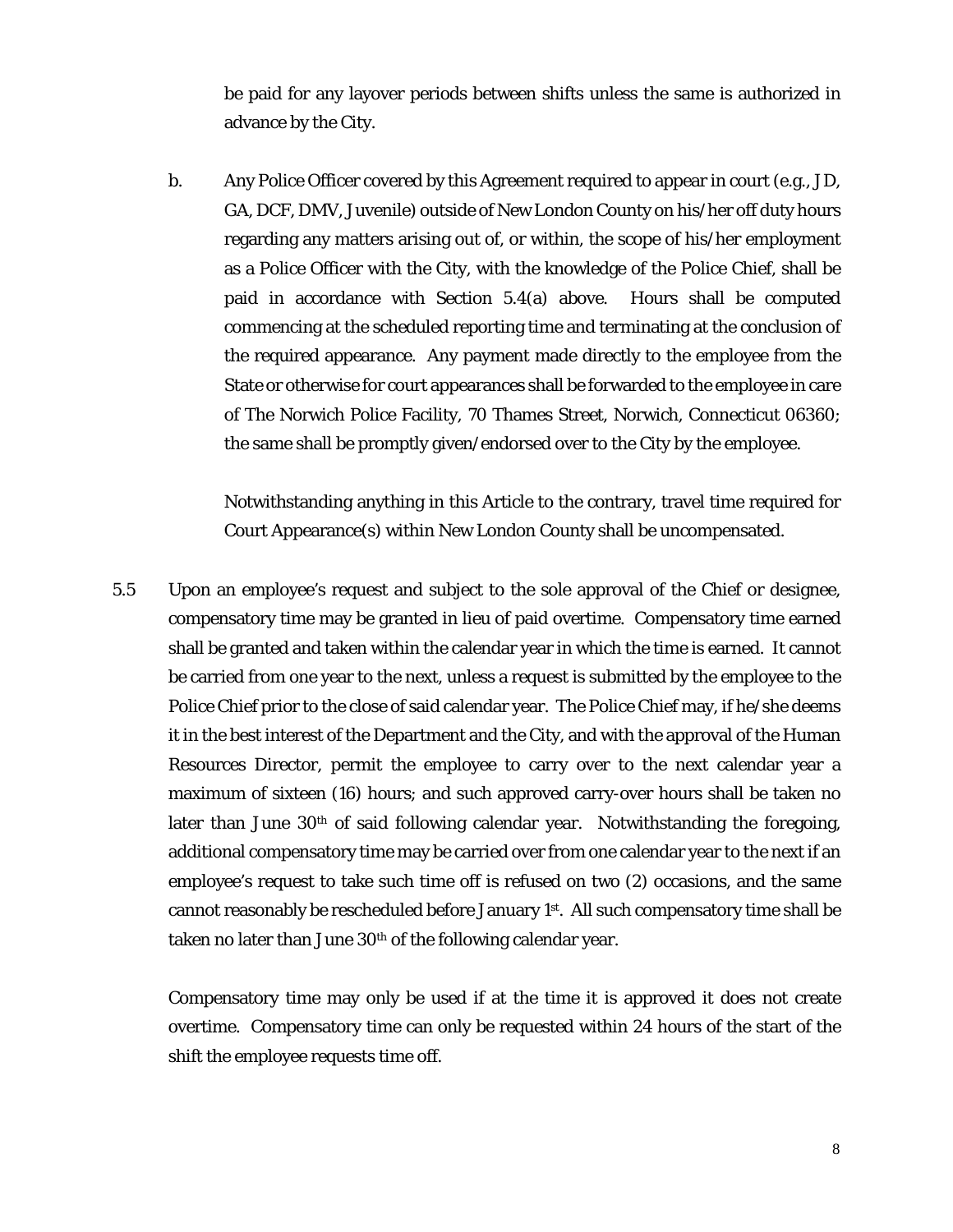#### <span id="page-8-0"></span>**ARTICLE 6 – VACATIONS**

6.1 In each fiscal year, each employee who has served less than six (6) years but at least one (1) year of regular, continuous full-time active duty shall be allowed two (2) calendar weeks paid vacation. Each employee who has less than twelve (12) years, but at least six (6) years of regular, continuous full-time active duty, shall be allowed three (3) calendar weeks paid vacation. Each employee who has served twelve (12) years but less than sixteen (16) years of regular, continuous full-time active duty, shall be allowed four (4) calendar weeks paid vacation. Paid vacation shall be awarded as follows:

| 1 year but less than 6 years    | 2 calendar weeks                 |
|---------------------------------|----------------------------------|
| 6 years but less than 12 years  | 3 calendar weeks                 |
| 12 years but less than 16 years | 4 calendar weeks                 |
| 16 years but less than 17 years | 4 calendar weeks plus one day    |
| 17 years but less than 18 years | 4 calendar weeks plus two days   |
| 18 years but less than 19 years | 4 calendar weeks plus three days |
| 19 years but less than 20 years | 4 calendar weeks plus four days  |
| 20 years or more                | 5 calendar weeks                 |

- 6.2 For the purpose of this Article, the length of service of each employee shall be the amount of service which he/she has completed on June 30th of each fiscal year. Vacations shall be selected by the employee during the fiscal year, provided however, that the Chief shall have the right to limit the number of employees who may be on vacation at any one time. If an employee has exhausted his/her sick leave, he/she may select to apply vacation time due him/her as a credit toward sick leave. Vacation shall be selected by the employees on a seniority basis. Notwithstanding the foregoing, regardless of seniority, an employee may not preempt a vacation period which another employee has already been granted.
- 6.3 Any employee who is entitled to vacation leave at the time of his/her retirement shall receive one (1) week vacation pay for each week of such leave. In the event that an employee is entitled to vacation leave at the time of death, his/her heirs or successors shall receive vacation pay on the same basis as that to which the employee is entitled for vacation leave due at the time of retirement.
- 6.4 a. Vacation leave earned during the calendar year shall be granted and taken during the following calendar year. It cannot be carried from one year to the next, unless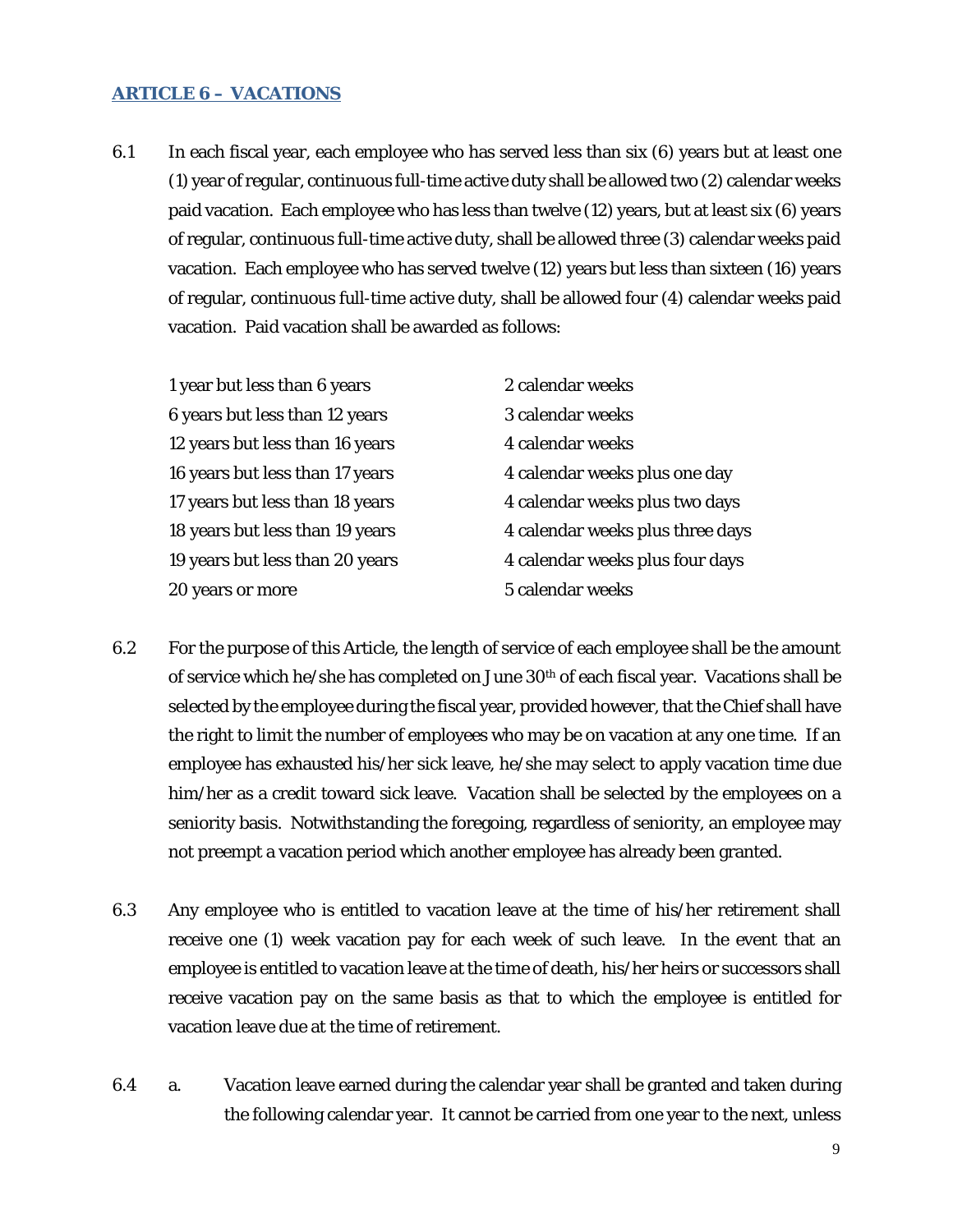a request is submitted by the employee to the Police Chief prior to the close of the calendar year in which said days were to be taken. The Police Chief may, if he/she deems it in the best interest of the Department and the City, and if the request is also approved by the Human Resources Director, permit the employee to carry over a maximum of five (5) earned vacation leave days from one calendar year to the next; such requests shall not be arbitrarily or capriciously denied. Any such approved carry-over days shall be taken no later than June  $30<sup>th</sup>$  of the following calendar year.

- b. An employee may request to be paid at his/her hourly rate for any accumulated vacation time not taken during the calendar year. An employee who wishes to be paid in accordance with the above, must notify the Police Chief in writing between October 1<sup>st</sup> and December  $31<sup>st</sup>$  in said calendar indicating that he/she desires to be so paid. Payment shall be made no later than January 15th. This provision shall *not* apply to any carry-over vacation leave as described in Section 6.4(a) above.
- 6.5 Notwithstanding the foregoing, the vacation scheduling book issued by the Department shall be made available to the employees no later than July  $1<sup>st</sup>$  of the previous calendar year.

#### <span id="page-9-0"></span>**ARTICLE 7 – SICK LEAVE**

- 7.1 Each employee shall be allowed one (1) day of sick leave with pay for each month or fraction thereof of regular full-time service with the Norwich Police Department. Unused sick leave shall be cumulative to a total accumulation of one hundred fifty (150) days. For purposes of this Article, "day" shall mean working day.
- 7.2 Employees hired on or before 7/1/2014, if an employee has unused sick leave at the time of his/her retirement or death, he/she or his/her widow(er), as the case may be, shall receive terminal leave pay for each day of unused sick leave up to a maximum of one hundred (100) days.

Employees hired after 7/1/2014, if an employee has unused sick leave at the time of his/her retirement or death, he/she or his/her widow(er), as the case may be, shall receive terminal leave pay for each day of unused sick leave up to a maximum of fifty (50) days.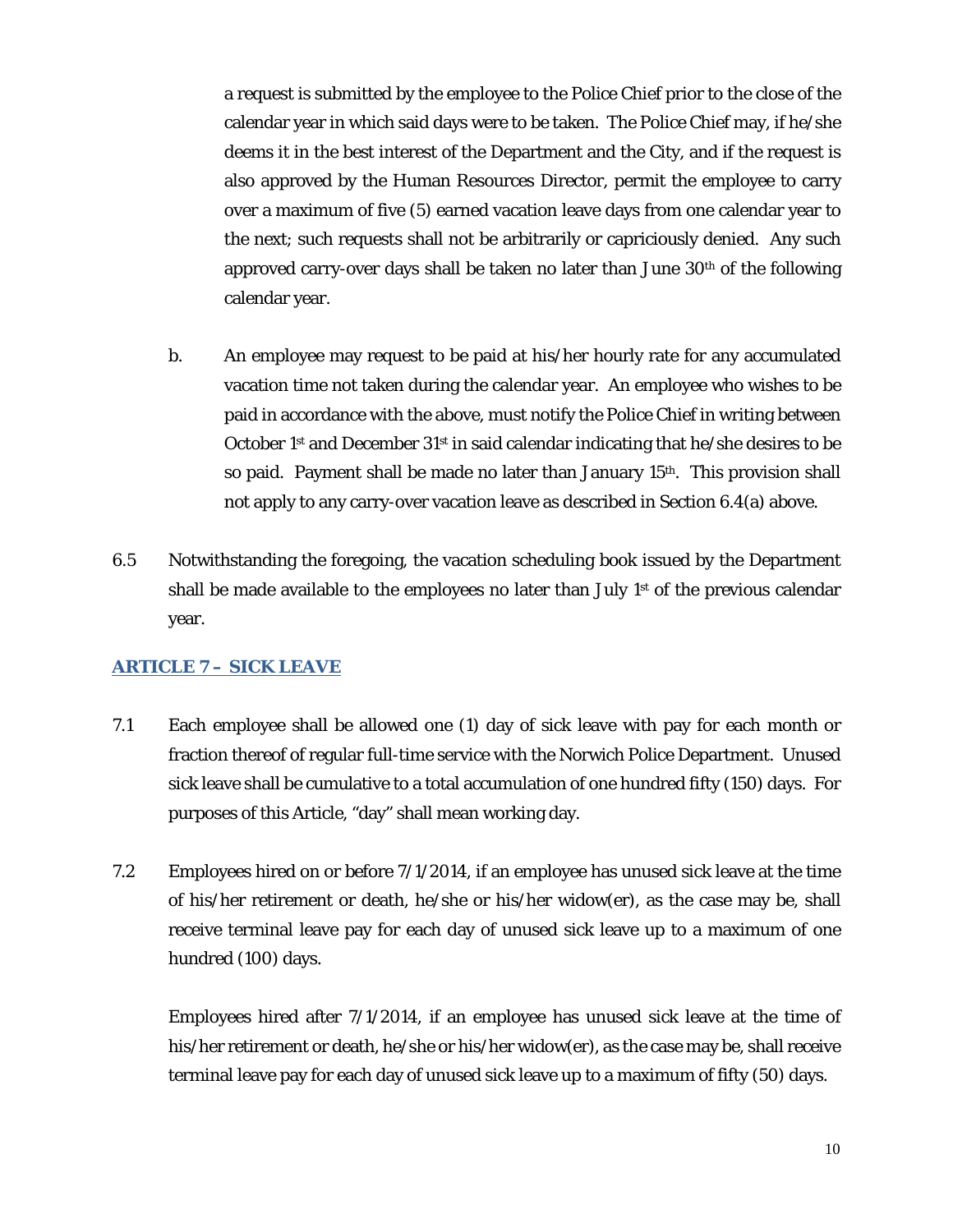- 7.3 Physical examinations may be required at the discretion of the City.
- 7.4 A medical certificate from a duly licensed physician may be required from an employee prior to returning to work after the sixth (6<sup>th</sup>) sick leave occurrence and each subsequent sick leave occurrence each calendar year. The City shall notify the employee in advance of the obligation if it is going to require the employee to submit a medical certificate in accordance with this provision.
- 7.5 The failure of an employee to provide a medical certificate pursuant to any provision of this Article shall result in the employee not being paid for said sick leave absence or occurrence. Further, the employee may be subject to additional disciplinary action.
- 7.6 The failure of the City to request a medical certificate pursuant to any provision of this Article shall not constitute a waiver by the City of this provision. Nothing herein shall preclude or prohibit the employer from requesting additional information or documentation in accordance with state and/or federal law, such as the ADA, FMLA and/or Workers' Compensation Act.
- 7.7 The City may refuse to pay sick leave benefits if investigation shows falsification of any claim for sick leave benefits. In addition, said employee may be subject to additional disciplinary action by the City.
- 7.8 Employees may take sick leave in increments of one-half hour or more.
- 7.9 Each employee who uses no sick leave hours during any calendar year shall be granted an attendance bonus of four (4) days pay, which amount shall not be used for pension purposes. Each employee who uses at least one (1) hour of sick leave, but less than eight (8) hours of sick leave shall be granted an attendance bonus of two (2) days pay. Eligibility shall be determined on December  $31<sup>st</sup>$  of each year. This benefit shall be prorated for any new employee who works less than a full calendar year or who leaves employment prior to the end of the calendar year.

# <span id="page-10-0"></span>**ARTICLE 8 – FUNERAL/PERSONAL LEAVE**

8.1 A member of the bargaining unit shall be granted a leave of absence with pay for a maximum of three (3) scheduled working days for the purpose of attending funerals in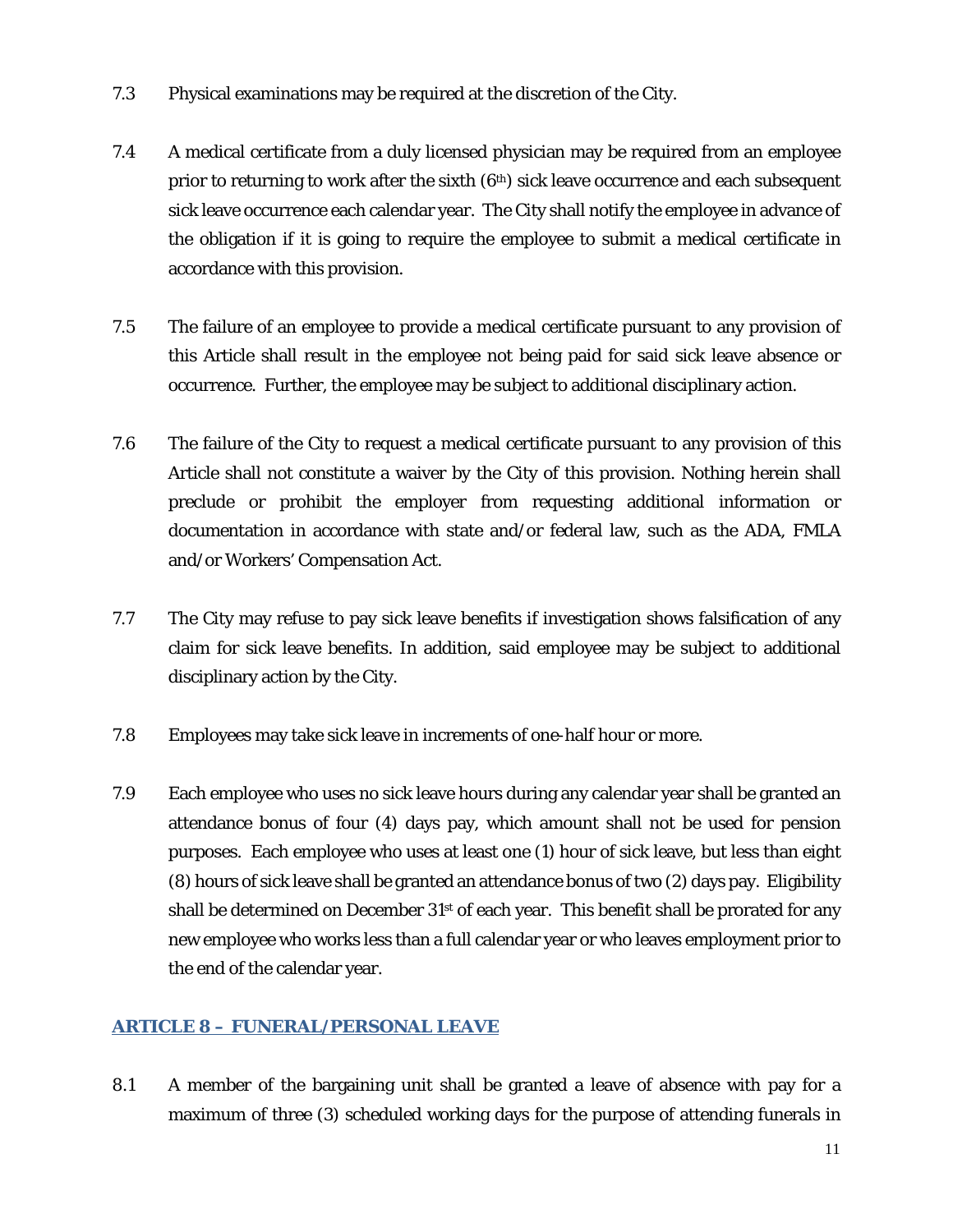his/her immediate family; provided such leave is approved by both the Chief of Police and the Human Resources Director. "Immediate family" as used in this Article shall mean father, mother, sister, brother, husband, wife, child, mother-in-law, father-in-law, grandmother, grandfather, stepchild, grandchild, stepparent, or other relatives who are actual members of the household.

8.2 A member of the bargaining unit may be granted a leave of absence with pay for a maximum of one (1) scheduled working day for the purpose of attending the funeral of the member's son-in-law, daughter-in-law, brother-in-law, sister-in-law, or grandparent-in law provided such leave is approved by both the Chief of Police and the Human Resources Director.

All funeral leave must be taken within seven (7) calendar days from the date of death, unless otherwise approved by the Chief or his/her designee.

#### 8.3 Family Medical Leave

a. The City will comply with the federal Family and Medical Leave Act ("FMLA") and any regulations for qualifying family and/or medical leave issues. However, employees shall continue to be required to use accrued sick leave for family leave.

#### 8.4 Personal Leave

All employees of this bargaining unit shall be entitled to two (2) personal leave days each year, to be taken at the employee's discretion provided advance notice of seventy-two (72) hours is provided to the Police Chief and such leave day does not create mandatory overtime. Such personal leave day shall not be cumulative and cannot be cashed in. Personal leave may be taken by the employee in increments of one (1) hour or more.

# <span id="page-11-0"></span>**ARTICLE 9 – UNIFORM ALLOWANCE**

- 9.1 Employees shall receive an annual Uniform Allowance as follows:
	- a. Police Officers, Sergeants, Lieutenants, and Captain: one thousand (\$1,000.00) dollars.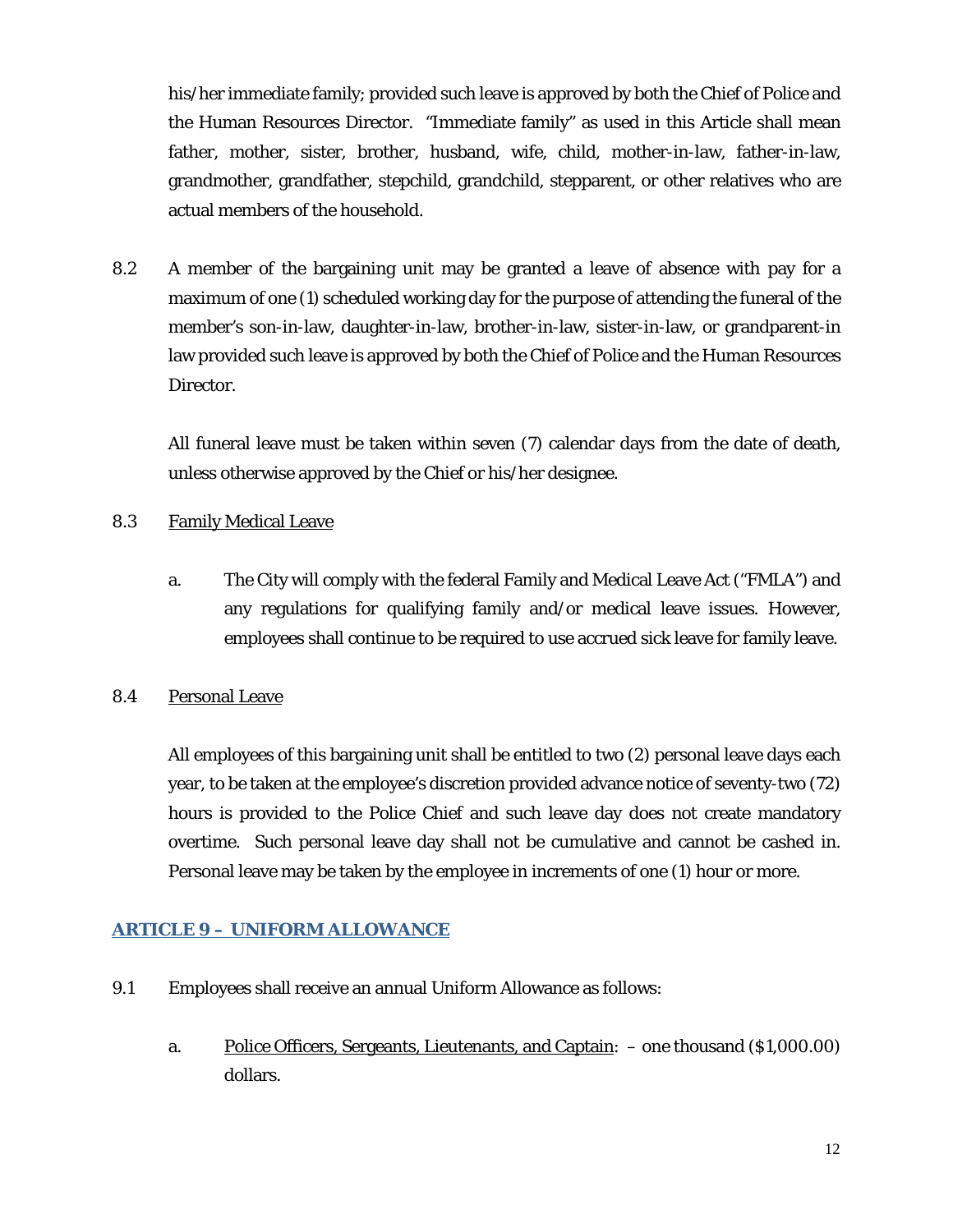- b. Animal Control Officer(s):  $-$  five hundred and seventy five (\$575.00) dollars.
- 9.2 Police Officers appointed to the force shall receive double the Uniform Allowance outlined in Section 1 of this Article for their first year of service *only*.
- 9.3 Police Officers, Sergeants, Lieutenants, and the Captain shall be permitted to purchase appropriate athletic shoes and workout wear from their annual Uniform Allowance.
- 9.4 Employees shall receive an annual Uniform Cleaning Allowance of two hundred and seventy five (\$275.00) dollars. The City of Norwich shall make Uniform Cleaning Allowance payments during the month of July of each year directly to the employee.
- 9.5 Employees may accumulate Uniform Allowance up to two (2) times the amount of Uniform Allowance due in the fiscal year. Employees shall forfeit any sum in excess of this amount.
- 9.6 It is mutually understood and agreed that all uniforms and equipment purchased under this Article are the property of the City. Upon leaving the service of the City, irrespective of the reason, all such uniforms and equipment shall be returned to the City. Employees shall not be required to return shoes, sneakers, boots, socks and/or personal undergarments.

# <span id="page-12-0"></span>**ARTICLE 10 – INSURANCE**

- 10.1 Unless otherwise specified, the City shall provide and pay for the following insurance for all employees covered by this Contract:
- 10.2 Life Insurance. The City shall provide a seventy-five thousand (\$75,000.00) dollar term life insurance policy for each Police Officer, Sergeant, Lieutenant and Captain, and a fortyfive thousand (\$45,000.00) dollar term life insurance policy for the Animal Control Officer.
- 10.3 Workers' Compensation Plan. A plan which provides for one hundred (100%) percent of his/her regular compensation during the first six (6) months for injuries incurred in the line of duty, and thereafter, in accordance with the Workers' Compensation Act. Notwithstanding the foregoing, cases of hypertension and heart disease or any other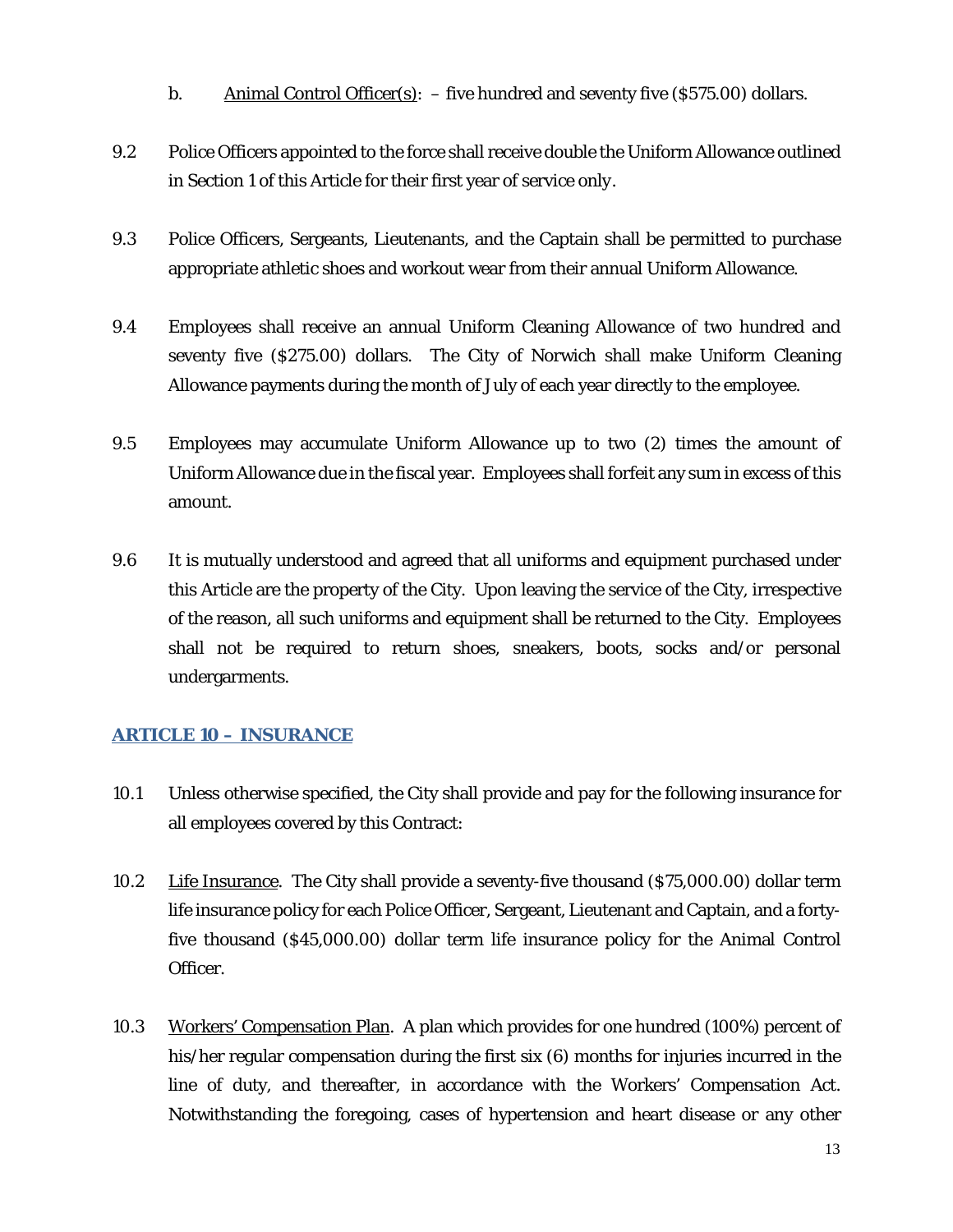afflictions governed by Public Act No. 524 of the 1971 Legislature or any amendment thereto, shall be governed in accordance with the provisions of that Act.

Employees on workers' compensation who are enrolled in medical and/or dental insurance under Sections 10.4 and/or 10.5 are required to continue to pay the employee cost share for said insurance while receiving workers' compensation. In the event that an employee's workers' compensation leave extends more than six (6) months, employee shall be responsible for paying his/her cost share monthly in advance.

10.4 All employees shall be offered coverage in a High Deductible Health Plan/Health Savings Account (HDHP/HSA). Plan description is shown in Appendix B. Employees shall pay the following percentages of the cost:

Effective Date of Coverage (cost shares taken a month in advance), retroactive to the effective date:

| <b>Effective Date</b> |     |     | <b>HDHP/HSA</b> |
|-----------------------|-----|-----|-----------------|
| 7/1/2017              | 16% | 15% |                 |
| 7/1/2018              | N/A | N/A | 6%              |
| 7/1/2019              | N/A | N/A | 7%              |
| 7/1/2020              | N/A | N/A | 8%              |
| 7/1/2021              | N/A | N/A | 9%              |
| 7/1/2022              | N/A | N/A | 10%             |

Effective 7/1/2018, the City will pay seventy-five percent (75%) of the deductible for the Health Savings Account via one lump sum payment. For the duration of the contract, the City will pay fifty percent (50%) of the deductible via two (2) equal payments, the first by July  $31<sup>st</sup>$  and the second by January  $31<sup>st</sup>$ . For employees hired in any month other than July, the employer contribution to the deductible with be prorated for each full month.

10.5 Dental Insurance. The City shall provide and pay one hundred (100%) percent of the cost of individual coverage and fifty (50%) percent of the cost of family coverage of a co-pay dental plan with Riders A and B, and C. The employee will be required to pay, in advance, by equal weekly payroll deductions, the remaining fifty (50%) percent of the cost of said family coverage.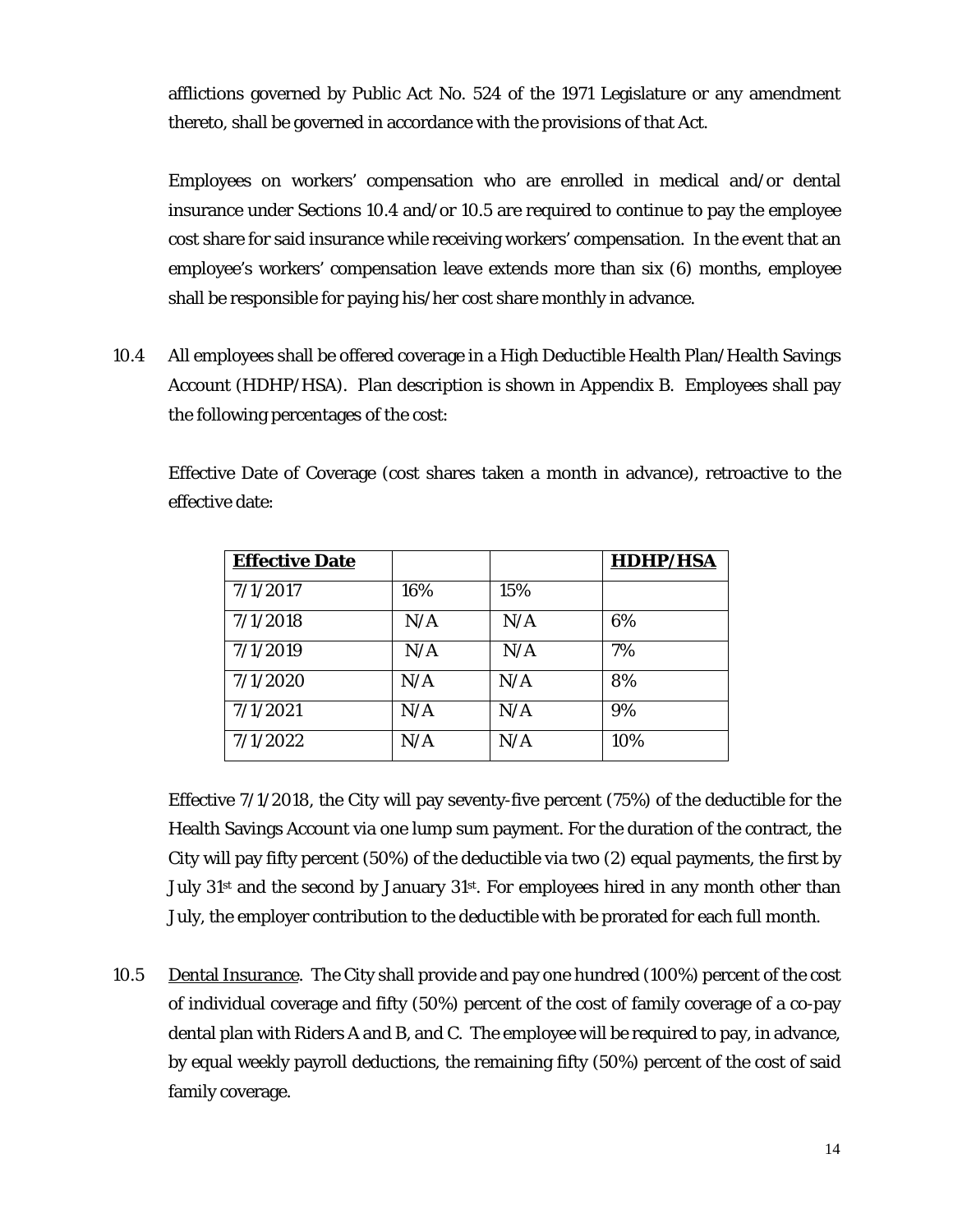#### 10.6 Retirees.

- a. The City shall provide and pay for the entire cost of a paid-up five thousand (\$5,000.00) dollar Life Insurance Policy for employees who retire and who take a normal retirement from the City. The City will not pay the cost of such coverage for any employee retiring on a disability pension.
- b. Effective 9/17/2016, the City agrees to pay one hundred (100%) percent of the cost of medical insurance premiums for retirees who retire on a normal pension, including all riders provided for bargaining unit employees, as presently provided by Blue Cross and Blue Shield for employees retiring, and will continue to pay such premiums until the retirees reach Medicare age.

Notwithstanding the above, employees hired on or after 1/1/2018 are not eligible for retiree medical insurance coverage provided by the City.

For new employees who must attend POST for certification as officers, the hire date for purposes of this paragraph is the date the employee begins POST training.

Employees hired prior to 1/1/2018, who are eligible for retiree group health insurance coverage, may elect to utilize the PPO Plan summarized in Appendix B instead of the HDHP/HSA during their retirement until such time as they reach Medicare age.

c. In addition, effective 9/17/2016, the City agrees to pay fifty (50%) percent of the cost of medical insurance premiums for the spouses of retirees who retire on a normal pension, including all riders provided for bargaining unit employees, as presently provided by Blue Cross and Blue Shield for employees retiring, and will continue to pay such premiums until the spouses of the retirees reach Medicare age.

Notwithstanding the above, employees hired on or after 1/1/2018 are not eligible for retiree spousal medical insurance coverage provided by the City.

d. For employees taking a normal retirement on or after 9/17/2016, the City agrees to pay one hundred (100%) percent of the cost of individual coverage *only* of a copay dental plan with Riders A, B, and C. The City will continue to pay such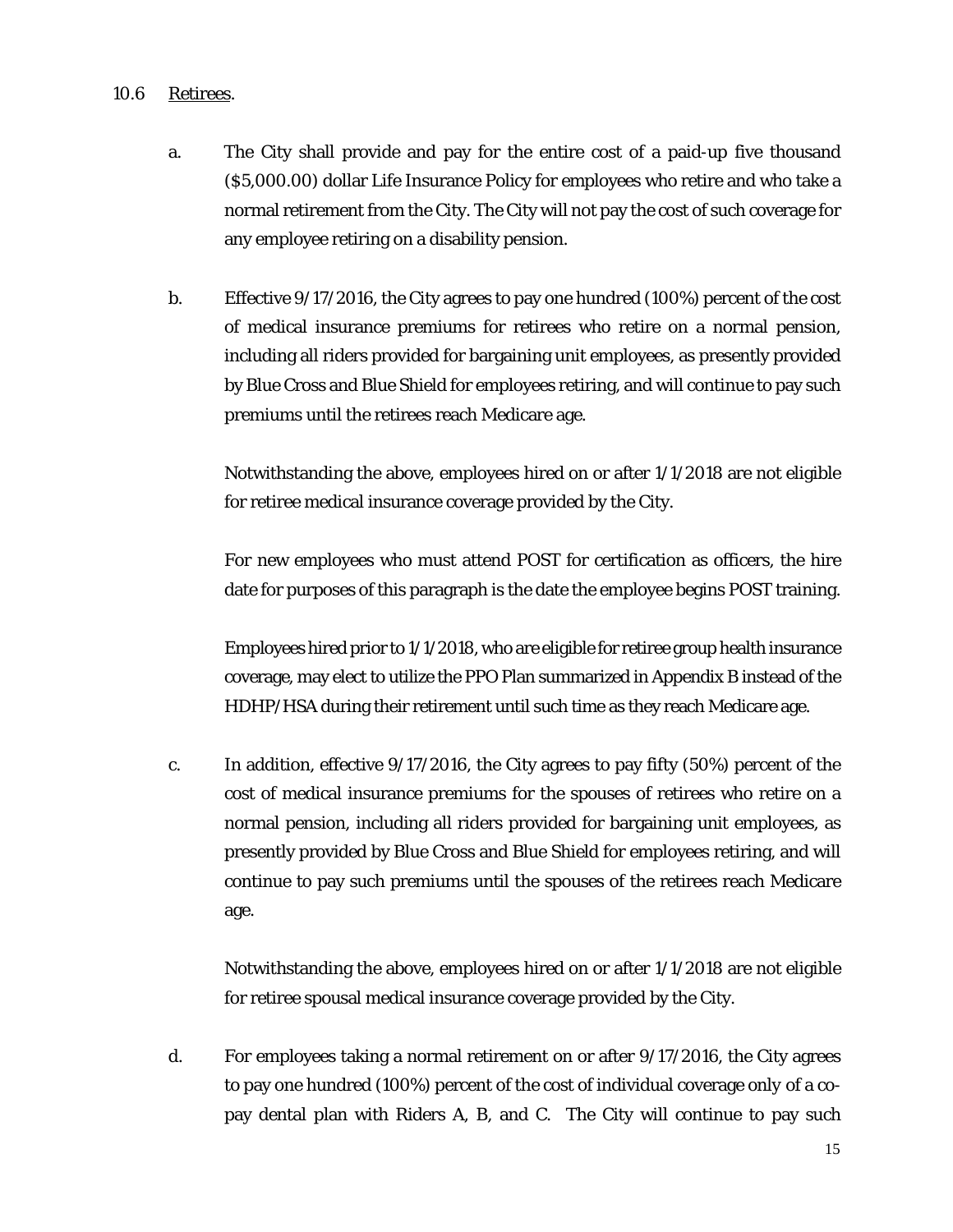premiums/costs until the retiree reaches Medicare age. The City will *not* pay the cost of such coverage for any employee retiring on a disability pension. A retiree shall be permitted to purchase, at his/her sole expense, dental for his/her spouse through the City provided the City is able to obtain such insurance. Further, payment to the City for said insurance must be made by the retiree in advance, as determined by the City. Failure to make said payment shall result in the City terminating dental insurance for the spouse.

Notwithstanding the above, employees hired on or after 1/1/2018 are not eligible for retiree or retiree spousal dental insurance coverage.

For new employees who must attend POST for certification as officers, the hire date for purposes of this paragraph is the date the employee begins POST training.

- e. The City will not pay the cost of the aforesaid coverage for any employee retiring on a disability pension.
- f. The City will not pay the cost of the aforesaid coverage for the spouse of any employee retiring on a disability pension.
- g. Employees hired after 7/1/14 shall be required, upon completion of probation, to contribute one (1.0%) percent of earnings per pay period to OPEB. Within thirty (30) days of completion of probation, employees may elect to waive medical insurance in retirement and thereby not be mandated to contribute one (1.0%) percent to OPEB. Waiving medical insurance for retirement is final and cannot be changed at any time. OPEB contributions are post-tax and non-refundable under any circumstance.

Notwithstanding the above, employees hired on or after 1/1/2018 are not eligible for retiree medical and/or dental insurance coverage and shall not be required to pay OPEB contributions.

10.7 Right to Select Carrier. The benefits provided for in Sections 2, 3, 4, 5, and 6 of this Article shall be provided through a self-insured plan or under a group insurance policy or policies issued by an insurance company or insurance companies selected by the City. In the event the City changes insurance carriers, the City agrees that the present coverage and benefits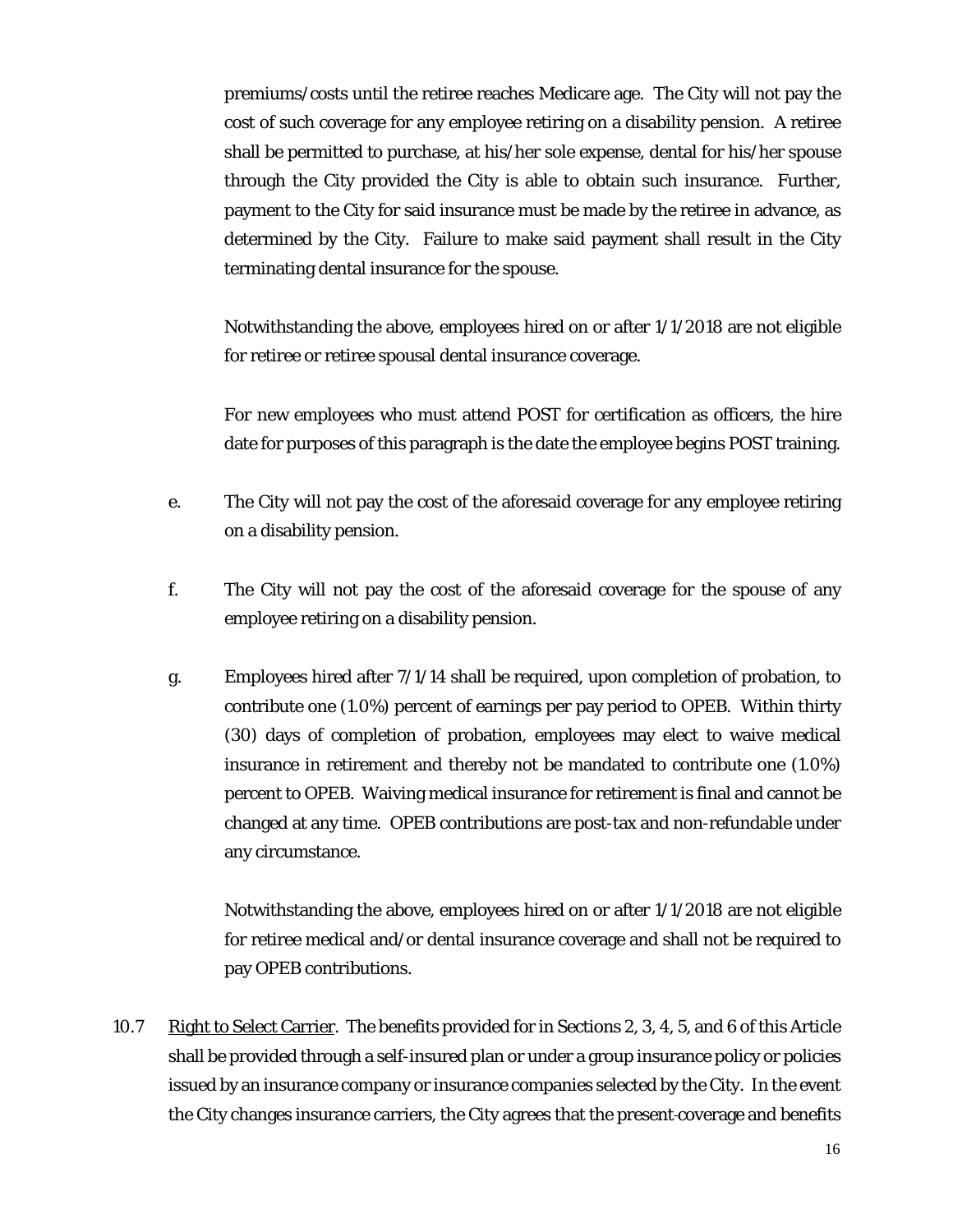shall remain in effect. No employee shall suffer any loss or reduction in benefits as a result of such change. Sixty (60) days prior to the implementation of any change in carrier, the City shall submit to the Union the new coverage so that the Union can ascertain that in fact the coverage is as set forth above in this Article of the Contract.

10.8 The City, in accordance with the applicable provisions of Section 125 of the Internal Revenue Code (hereinafter "Code"), as the same may be amended from time to time, and so long as legally permissible, shall allow members of the bargaining unit the opportunity to elect to participate in the City's Premium Conversion Plan (hereinafter "Plan") whereby eligible employees are permitted the option to pay for medical insurance coverage as required by this Agreement with a portion of their salary prior to federal income or social security taxes being withheld. Subject to the provisions of the Code and the Plan, the City shall deduct from the employee's share of said medical insurance coverage by a reduction in the base salary of the employee. The reduction in base salary shall be in addition to any reductions under the other agreements or benefit programs maintained by the City or required by law.

#### 10.9 Waiver of Coverage.

a. Notwithstanding the above, employees may voluntarily elect to waive, in writing, all medical insurance coverage outlined above and, in lieu thereof, shall receive an annual payment in cash of: single (\$350.00), two (2) person (\$500.00), family (\$750.00). If an employee reduces coverage from two (2) person to single, he/she shall receive an annual payment in case of \$150.00; if an employee reduces coverage from family to two (2) person, he/she shall receive an annual payment in cash of \$250.00; if an employee reduces coverage from family to single, he/she shall receive an annual payment in cash of \$400.00. Payment in lieu of coverage will only be made if the coverage cancellation or reduction is voluntary on the part of the Employee. Payment to those employees waiving or reducing coverage shall be made in equal payments in February and June. Proof of change in insurance status may be required from the City. Any payments under this Section shall not be regarded as compensation for wage, overtime, or pension calculation purposes. The waiver provision is not available to employees or eligible dependents who are able to transfer to another member's coverage that is provided by the City of Norwich, Norwich Department of Public Utilities and/or Norwich Board of Education.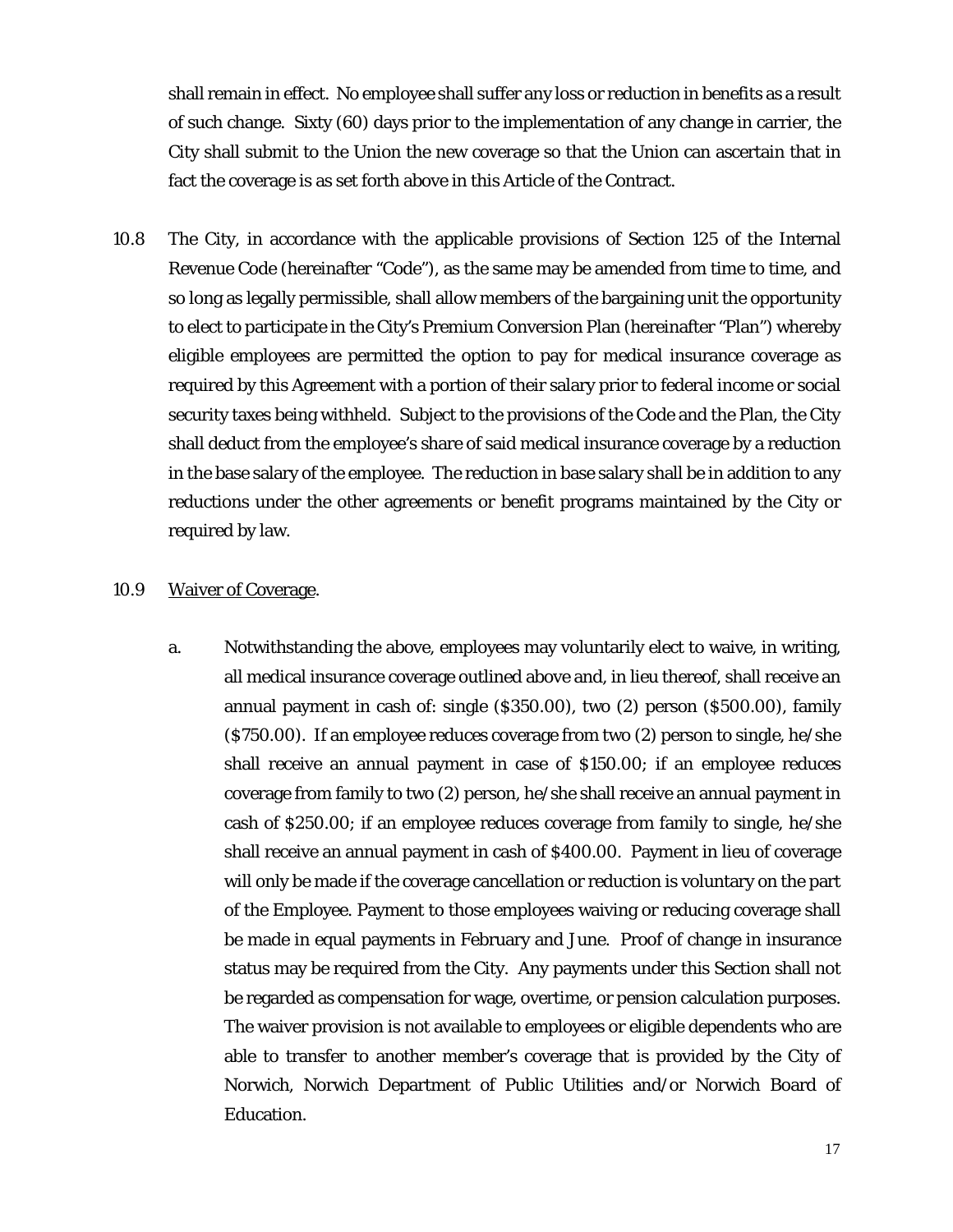- b. Where a change in an employee's status prompts the employee to resume Cityprovided insurance coverage, the written waiver shall, upon written notice to the City, be revoked. Upon receipt of the revocation of the waiver, insurance coverage shall be reinstated as soon as possible; subject however to any regulations or restrictions, including waiting periods, which may then be prescribed by the appropriate insurance carriers. Depending upon the effective date of such reinstated coverage, appropriate financial adjustments shall be made between the employee and the City to ensure that the employee has been compensated, but not overcompensated, for any waiver elected in this Section.
- c. Notice of intention to waive insurance coverage must be sent to the Human Resources Director not later than October 1<sup>st</sup>, to be effective on January 1<sup>st</sup> of each contract year. The election to waive coverage shall only be approved after the employee has provided the City with proof of alternative insurance coverage.
- d. Waiver of coverage procedures must be acceptable to the applicable insurance carrier.

# <span id="page-17-0"></span>**ARTICLE 11 – SENIORITY**

- 11.1 Seniority shall consist of the relative length of continuous accumulated service of each employee with the Norwich Police Department as a regular, full time employee. All advancement in rank shall be made on the basis of the merit system now enjoyed by all employees of the Norwich Police Department. A seniority list for the Norwich Police Department shall be submitted to UPSEU/COPS Unit #104 upon written request.
- 11.2 When a permanent job opening exists on any shift and the City determines it will fill said opening, Police Officers employed at the time of the opening on another shift shall have the right to bid into the opening and the applicant with the greatest seniority shall be given the opportunity to fill that opening. It is expressly understood that the procedure shall apply to Police Officers only and to no other bargaining unit employee. Seniority points for promotions and other purposes will be computed after six (6) months of probation*.*
- 11.3 Notwithstanding any other provisions of this Agreement or any past practice, the Police Chief shall have the sole right to assign Police Officers, irrespective of seniority of the shift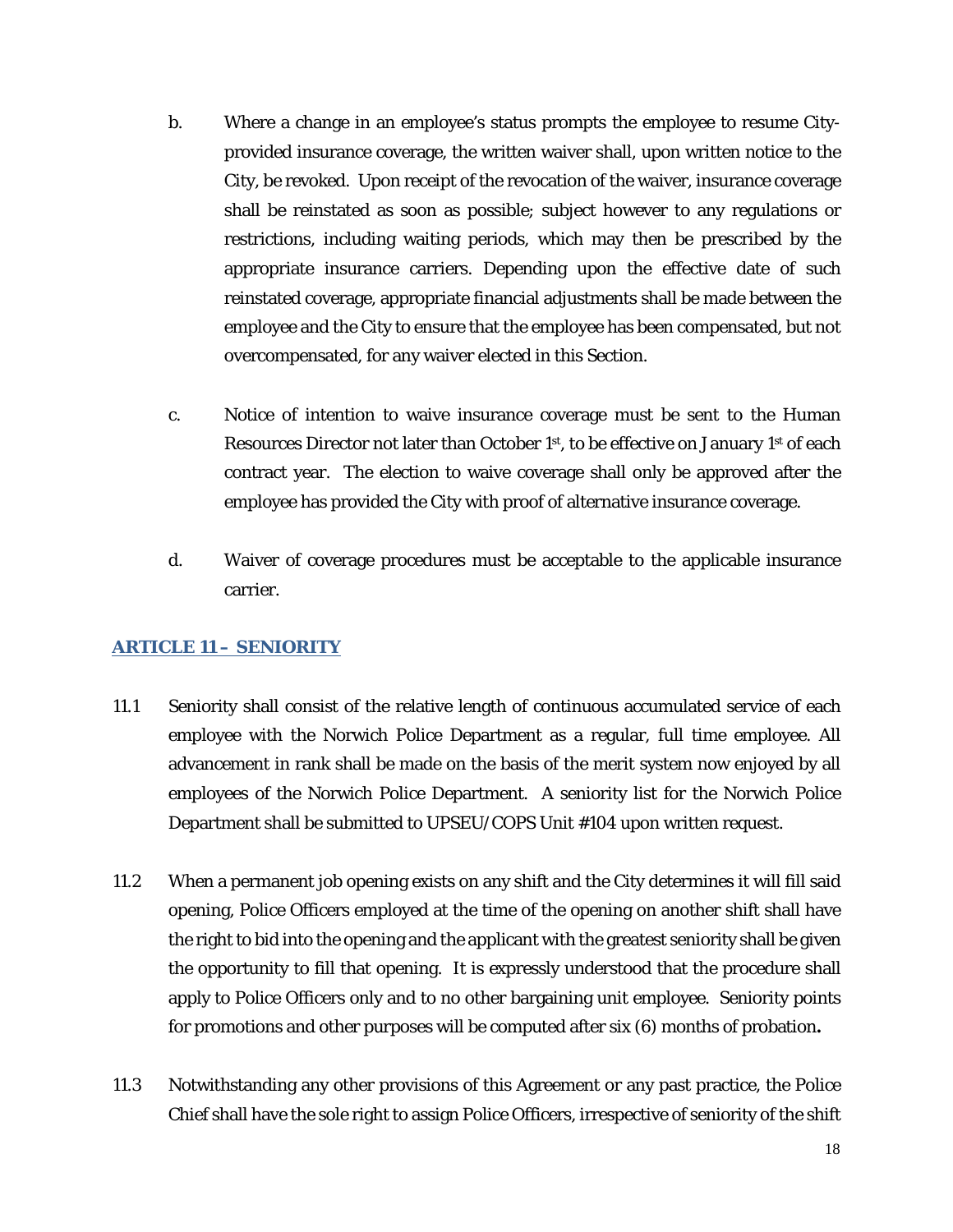to which a Police Officer has been previously assigned, to the Detective Division for a period of up to one (1) year. Said assignments may *not* be extended by more than an additional three (3) months for a maximum of fifteen (15) months. Said assignments shall be in addition to the seven assignments currently existing.

#### 11.4 Bidding for Shifts

- a. Police Officers working in the Patrol Division only will be allowed to bid for shift changes four (4) times per year. Such bid shift changes shall become effective on the first (1st) Sunday in January, April, July and October.
- b. Requests to change shifts shall be honored on the basis of seniority. However, there shall be no "bumping" of a junior officer off of a shift as a result of any bid for a shift change. Changes will be made on a voluntary basis, where two (2) officers have a request that will accommodate each other. If there are no matching bid shift requests, no shift change will occur.
- c. Such shift exchange by bid is within the Police Officer classification only. It is expressly understood that this section shall apply to Police Officers in the Patrol Division only, and to no other bargaining unit employee.
- d. All bids for shift will be submitted to the Chief of Police or his/her designee on forms prescribed by the City, no earlier than forty-five (45) calendar days, nor later than thirty (30) calendar days prior, to the effective date of the shift change.
- e. Such exchange shall not impose any costs on the City.
- f. Such exchange may only take place if each employee is qualified to perform the duties of the position involved.
- g. Each party will return to their respective shift of origin at the end of the bid shift period.
- 11.5 Each employee shall be granted shift exchange for any shift/shifts for which he/she is able to secure another employee to work in his/her place, provided: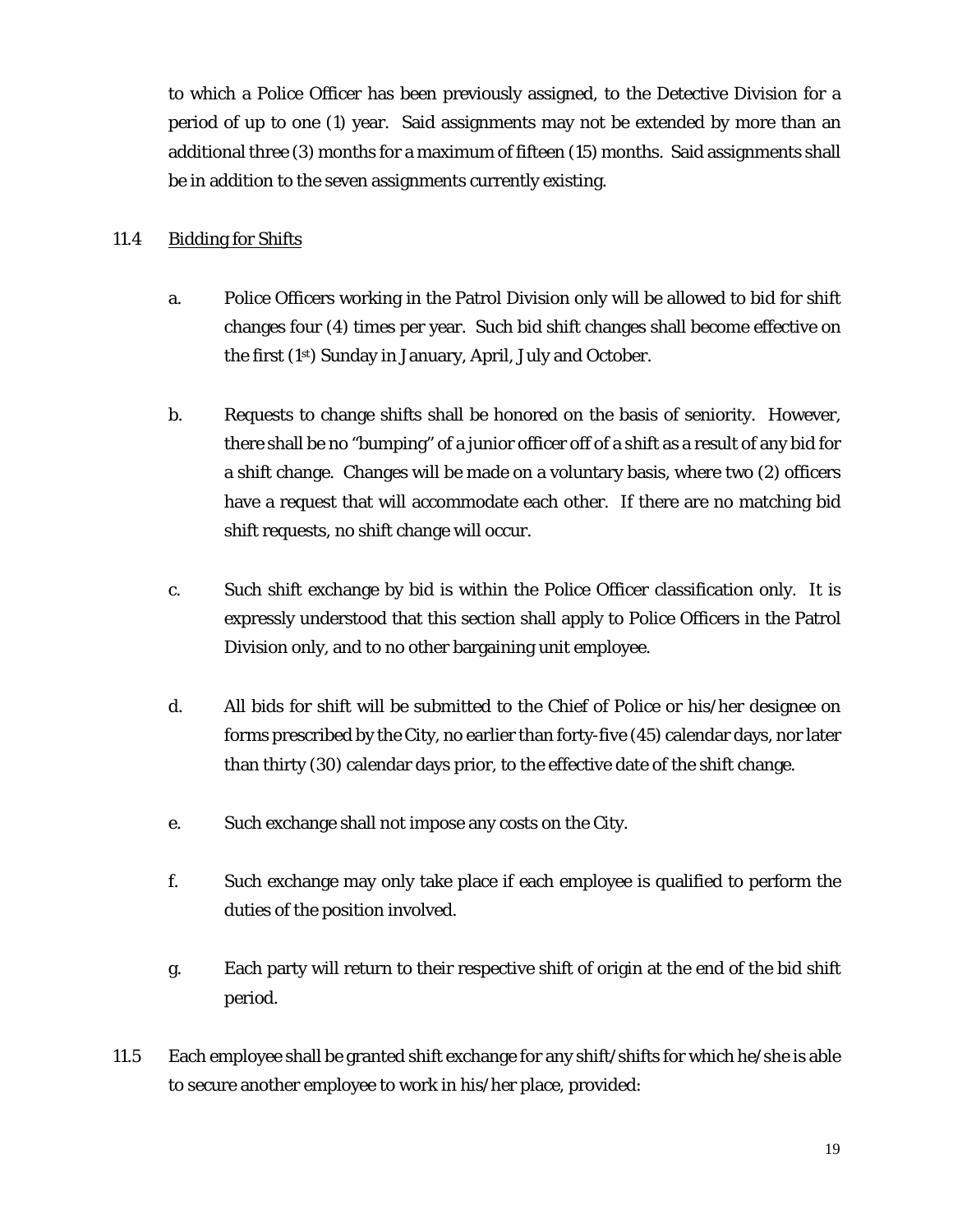- a. Such exchange does not impose any costs on the City. The hours worked during an exchange shall not be considered overtime.
- b. Such exchange may only take place if each employee is qualified to perform the duties of the position involved.
- c. The employee who is requesting shift exchange under this Article shall notify the Chief of Police, in writing on forms provided by the City, no earlier than one hundred twenty (120) hours, nor later than forty-eight (48) hours prior to the requested exchange.
- d. Shift exchanges must take place within the same Sunday through Saturday week period.
- e. It is agreed that for purposes of this Article, the term "shift" shall mean eight (8) hours.
- f. Neither the Department nor the City is responsible for enforcing agreements made between employees.

# <span id="page-19-0"></span>**ARTICLE 12 – UPSEU/COPS UNIT 104 ACTIVITY PROTECTED**

12.1 Except for the right to strike or to withhold services, which are hereby prohibited, all other UPSEU/COPS Unit #104 activities are protected. Nothing shall abridge the right of any duly authorized representative of UPSEU/COPS Unit #104 to present the view of UPSEU/COPS Unit #104 to the citizens on issues which affect the welfare of its members.

# <span id="page-19-1"></span>**ARTICLE 13 – PENSIONS**

- 13.1 Police Officers who are participating members of the City of Norwich Employees' Retirement Fund, as amended, shall continue to be retired in accordance with the provisions of said fund.
- 13.2 Notwithstanding the provisions of the City of Norwich Employees' Retirement Fund, as amended, to the contrary, members of the Norwich Police Department who are participating members of said fund shall be eligible for the following pension benefits: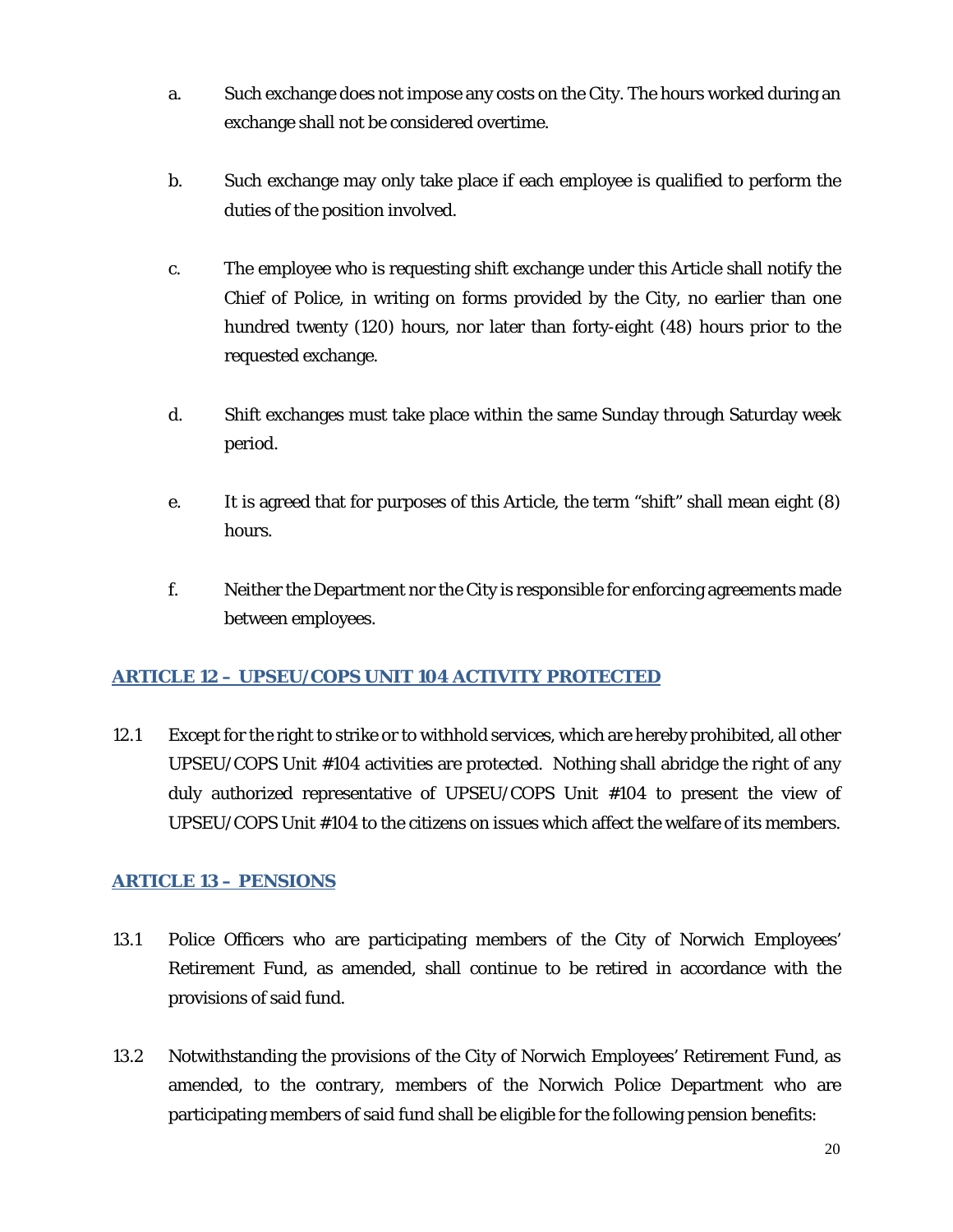Employees hired on or before 7/1/2014 may retire after twenty (20) years of service, regardless of age. Employees shall be paid fifty (50%) percent of the average compensation received of the highest three (3) years of their last ten (10) years of service. Employees shall receive an additional two and two-tenths (2.20%) percent for each year after twenty (20) years for a maximum of thirty (30) years or seventy two (72%) percent of their average compensation received of the highest three (3) years of their last ten (10) years of service, which additional years of service over twenty (20) years shall be at the employee's option.

Employees hired after 7/1/2014 may retire after twenty five (25) years of service, regardless of age. Employees shall be paid fifty (50%) percent of the average compensation received of the highest three (3) years of their last ten (10) years of service. Employees shall receive an additional two and one-half (2.50%) percent for each year after twenty-five (25) years for a maximum of thirty (30) years or sixty-two and one-half (62.5%) percent.

- 13.3 Subject to the provisions of Article 13, Section 2, no retiree shall be entitled to a pension that exceeds the following limits:
	- a. Effective 7/1/2019 eighty-five percent (85%) of the employee's base pay at the time of retirement.
	- b. Effective 7/1/2020 eighty percent (80%) of the employee's base pay at the time of retirement.
	- c. Effective 6/30/2023 seventy-five percent (75%) of the employee's base pay at the time of retirement. Further reductions in the pension cap shall not be less than seventy-five percent (75%) for employees hired prior to 1/1/2018.
	- d. Notwithstanding the above, members whose pension is subject to the base pay cap as mentioned above and retire after their normal retirement date of twenty or twenty five (20 or 25) years of service, shall receive an additional one-tenth percent (0.10%) for each additional full month of service up to a maximum of thirty (30) years.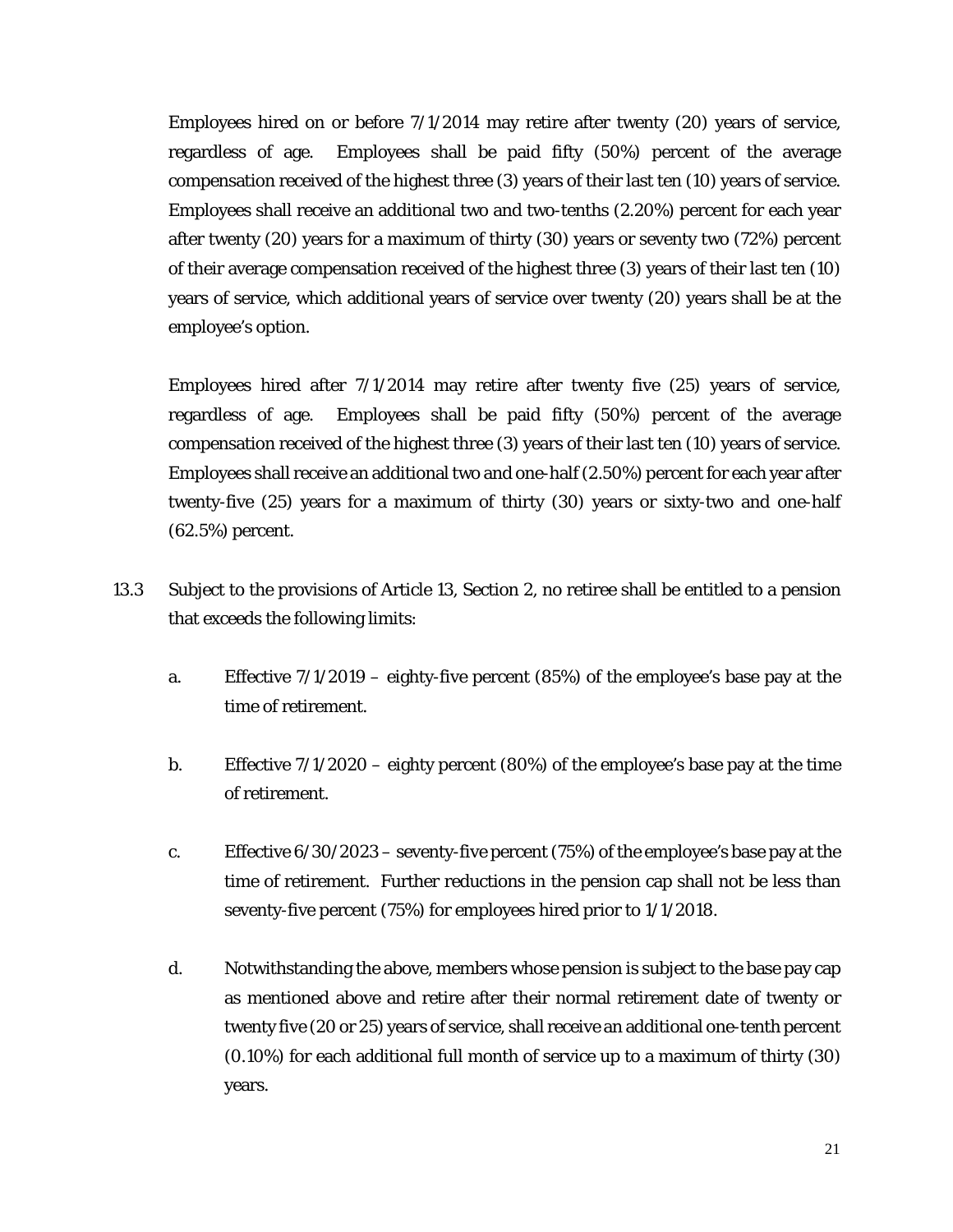e. The City will refund the excess pension contributions on the years included in the pension calculation for any pension subject to the base pay cap mentioned above.

#### 13.4 a. *Definitions*

- (1) Service-related Disability: The term Service-related Disability shall mean that an employee is physically or mentally unable, as a result of bodily injury or disease received while in the performance of his/her duty as an employee of the City of Norwich, to engage in or perform his/her regular duties of the City. Such Service-related Disability cannot be a result of the employee's own willful misconduct and must be permanent and continuous for the employee's life.
- (2) Willful Misconduct: The term Willful Misconduct shall include, but will not be limited to, the following events:
	- (a) Disability resulting from an intentionally self-inflicted injury;
	- (b) Disability which was contracted, suffered or incurred while engaged in, or resulting from being engaged in, a felonious enterprise.
- (3) Gainful Employment: The term Gainful Employment shall mean the performance of a reasonable occupation in a part-time or full-time position for pay or profit.

# b. *Service-related Disability Pension Benefit*

(1) In order to receive a Service-related Disability Pension, proof of permanent disability must be submitted to the Personnel and Pension Board, which Board will then require examinations to be made by at least two (2) impartial medical and/or psychiatric examiners. The Board may require no more than one (1) medical and/or psychiatric examination in any twelve (12) month period to demonstrate evidence of the continuance of such disability; the same shall be at no cost to the pension recipient.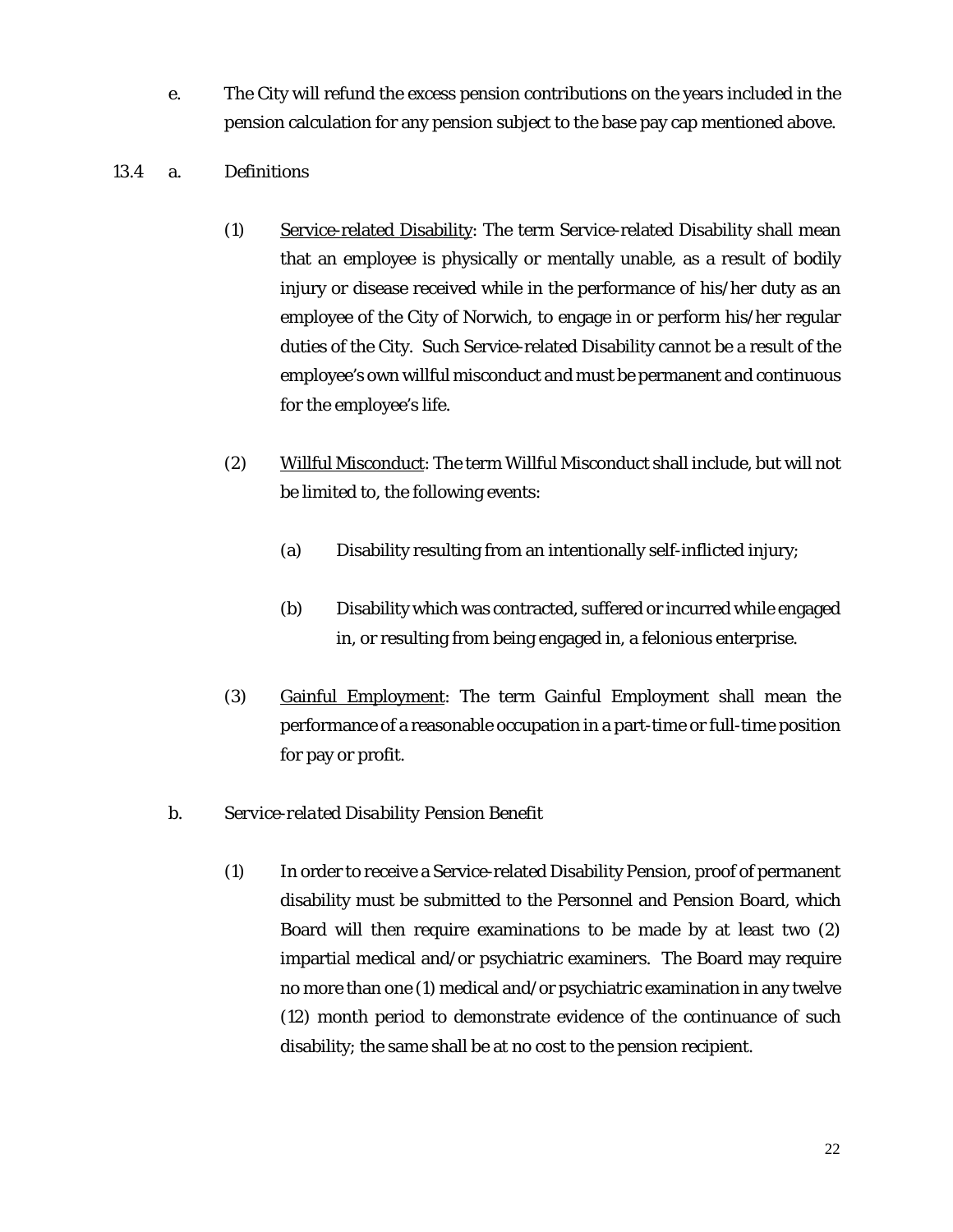- (2) An employee who is retired under the terms and conditions of Section 3 of Article 13 will receive a Service-related Disability Pension Benefit which shall equal one-half  $(\frac{1}{2})$  of the annual budgeted base salary received by said employee at the time of disability, except as said Benefit may be adjusted under the conditions set forth hereinafter in subsection c of this Section.
- c*. Adjustments to Service-related Disability Pension Benefit*
	- (1) No adjustment to this Benefit shall be made during the first twelve (12) months following the determination of the Service-related Disability.
	- (2) The Service-related Disability Pension Benefit shall be immediately discontinued should a subsequent examination, as may be required under subsection b(1) of this Section, by a medical and/or psychiatric examiner, *not* show a continuance of said disability.
	- (3) Any Service-related Disability Pension shall be adjusted so that the total of the pension payments and any outside income earned through gainful employment after the date of separation do not exceed in any calendar year the former base salary from the Department, plus two (2%) percent increase in such average base figure for each full calendar year subsequent to the separation. This adjustment shall be accomplished by an annual review of Federal Income Tax Returns and a cessation of monthly payments, to the extent that such is required, to eliminate the excess payment.
- 13.5 Section 4 of Article 13 shall apply only to employees hired on or after July 1, 1976.
- 13.6 The parties agree to the following provisions:
	- a. Effective 7/1/2018, the rate of contribution by participating members of the City of Norwich Employees' Retirement Fund shall be eight and one-half (8.5%) percent of each employee's annual earnings; such contribution shall be deducted each pay period from the pay of each participating employee and transmitted immediately to the Retirement Fund.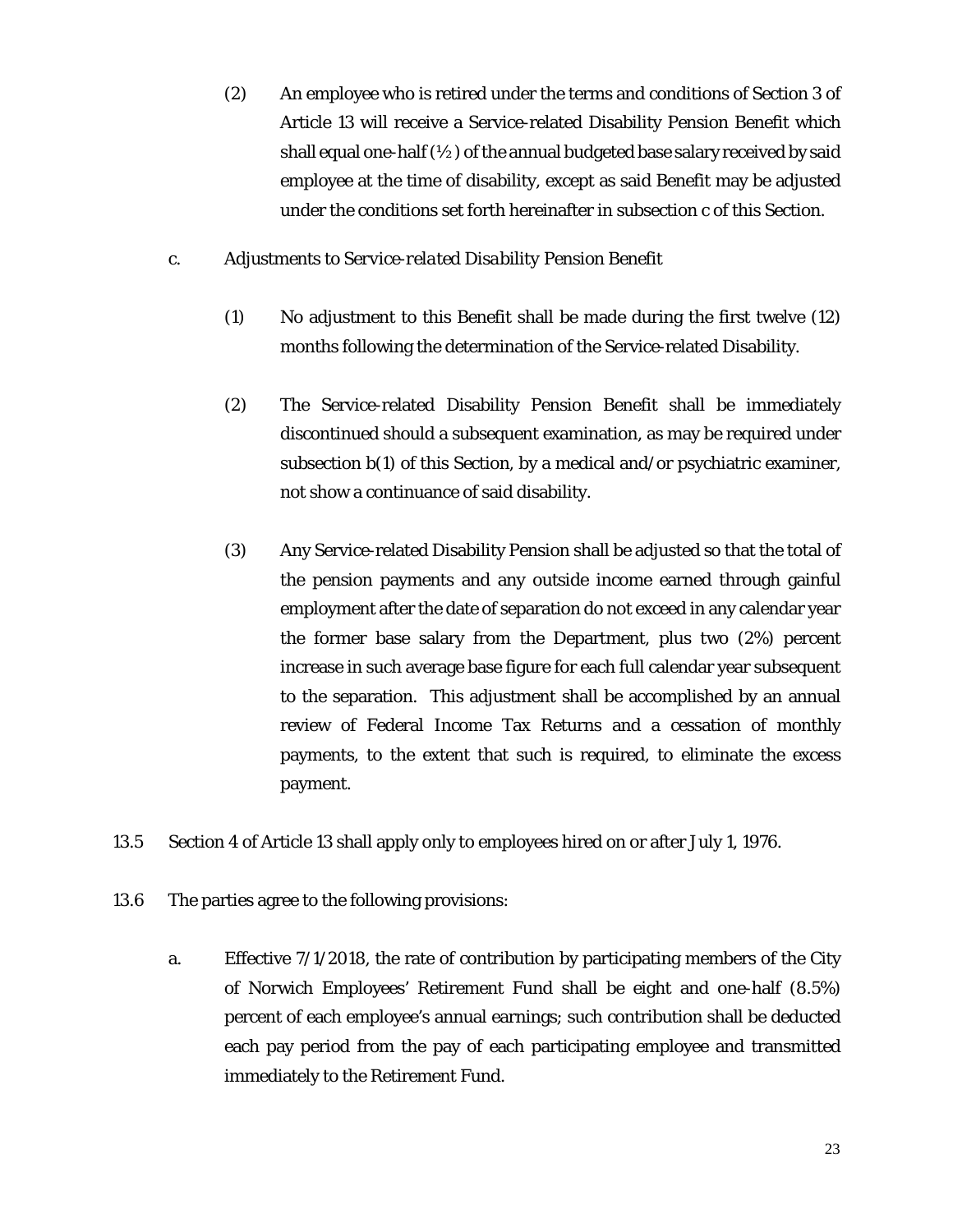- b. (1) Individuals hired after April 23, 1974 but prior to July 1, 1993, who hold the position of Animal Control Officer, shall select upon appointment the same pension plan as Police Officers or the same pension plan as City Hall employees. However, notwithstanding any other provision of this Agreement or any past practice, once a pension plan has been selected, the employee will not be permitted to transfer into another pension plan.
	- (2) Notwithstanding any other provision of this Agreement or any past practice, individuals hired on or after July 1, 1993, who hold the position of Animal Control Officer, will participate in the same pension plan as City Hall employees.
- 13.7 For members hired on or before 7/1/2014, in the event of the death of any member of the City of Norwich Employees' Retirement Fund, subsequent to the effective date of his/her retirement in accordance with the provisions of this pension, payment shall be made to the spouse of such member until death or remarriage, whichever shall come first. This widow/widower pension shall equal ninety (90%) percent of the pension which the deceased member was receiving at the time of his/her death. To receive such pension benefits, the spouse must have been married to the deceased member for at least one (1) year before his/her death. If the deceased member leaves no spouse, or the spouse dies or remarries, payments totaling ninety (90%) percent of the deceased member's pension shall be paid to the then living children of the deceased member, if any, share and share alike, provided no payment shall be made to any child after the attainment of his/her eighteenth (18th) birthday.
- 13.8 In the event of a service related death of any employee, the spouse of such employee shall receive a pension until his/her death or remarriage, equal to ninety (90%) percent of such employee's annual budgeted salary at the date of death; provided such pension benefit shall be adjusted so that the total weekly benefits received by such spouse pursuant to the Workers' Compensation Law or the Heart and Hypertension Law and this pension shall not exceed one hundred (100%) percent of the weekly compensation being paid, during any period, to members of such department in the same position which was held by such deceased employee at the time of his/her death. If the deceased employee leaves no spouse, or the spouse dies or remarries, such pension as adjusted shall be paid to the living children of the deceased employee, if any, in equal shares, provided that any child's right to share in such "90% pension as adjusted" shall terminate upon his/her eighteenth  $(18<sup>th</sup>)$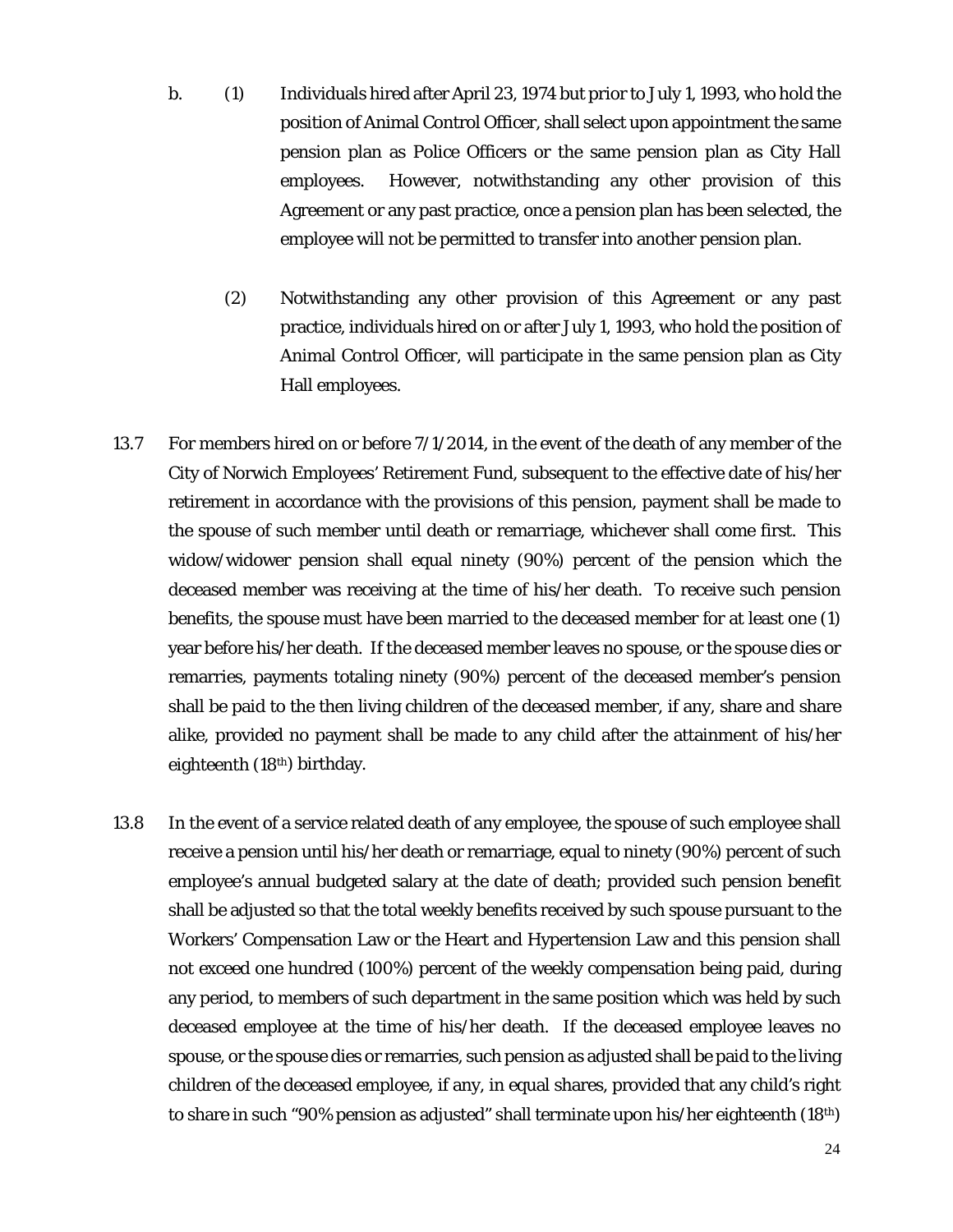birthday or death, whichever shall first occur; and upon the attainment of age eighteen (18) or the death of a child, such "90% pension as adjusted" shall be paid to the remaining living children of the deceased employee who have not yet attained age eighteen (18), if any, in equal shares, and such payment shall terminate when the last such living child dies or attains age eighteen (18).

13.9 For members hired after 7/1/2014, upon retirement, the member may make a one-time irrevocable election at the time of retirement to provide for a survivor's benefit. For those members who make this election, the single life annuity paid during the member's life shall be actuarially reduced by the formulae below to reflect the increase in the amount of the Plan's death benefit.

#### Survivor Benefit Formulae Options:

- For 50% Joint & Survivor: Reduction factor of 94% plus 0.3% for each year that spouse's age is greater than employee's age or minus 0.3% for each year that spouse's age is less than employee's age, with a maximum factor of 99%
- For 90% Joint & Survivor: Reduction factor of 90% plus 0.5% for each year that spouse's age is greater than employee's age or minus 0.5% for each year that spouse's age is less than employee's age, with a maximum factor of 99%
- For 100% Joint & Survivor: Reduction factor of 89% plus 0.6% for each year that spouse's age is greater than employee's age or minus 0.6% for each year that spouse's age is less than employee's age, with a maximum factor of 99%
- 13.10 Effective 7/1/2018, the city will match up to fifteen hundred dollars (\$1,500.00) per calendar year into a deferred compensation plan for all employees hired after 7/1/2014 who have successfully passed probation. Each pay period the employee contributes to the city sponsored 457 deferred compensation plan, the city will contribute an equal amount up to fifteen hundred dollars (\$1,500) per calendar year. The employee will become vested in these funds immediately and is subject to all terms and conditions of the IRS regulations regarding 457 plans.
- 13.11 City Pick Up of Mandatory Retirement Contributions. Notwithstanding any other provisions of the City of Norwich Employees' Retirement Fund to the contrary, the City,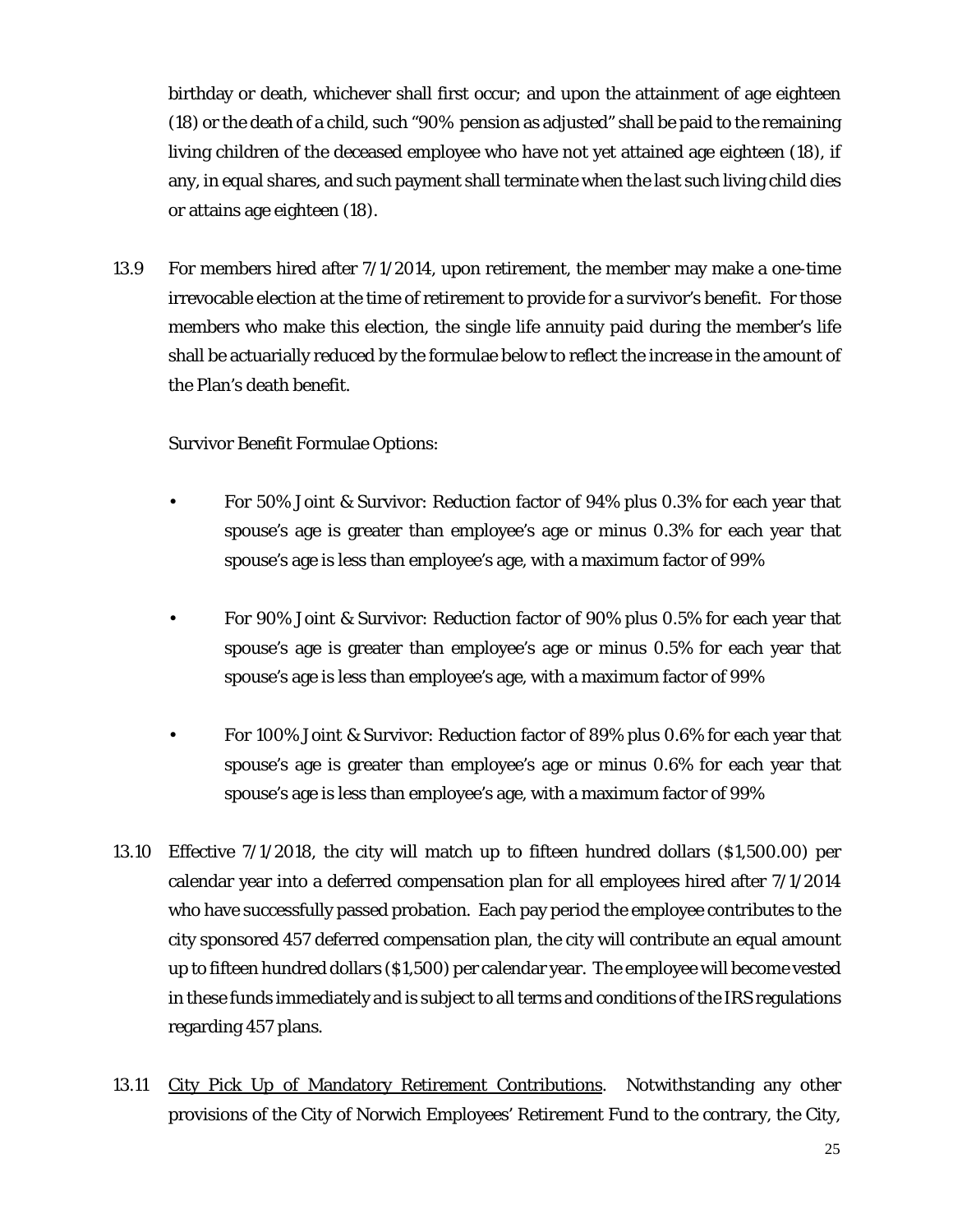in accordance with the provisions of Section 414(h)(2) of the Internal Revenue Code (hereinafter "Code"), as the same may be amended from time to time, and so long as legally permissible, shall pick up mandatory employee retirement contributions with respect to bargaining unit employees payable on all salary earned on or after November 1, 1993, or whenever the last governmental action necessary to effectuate the pickup is made, whichever date is later. Such pick up contributions shall be in lieu of employee contributions. The City shall pick up these employee contributions by an equivalent reduction in the cash salary of the employees. Employees shall not have the option of electing to receive the contributed amounts directly rather than having such amounts paid to the City of Norwich Employees' Retirement Fund. The employee contributions so picked up by the City shall for all purposes (including determining "average annual pay" under the City of Norwich Employees' Retirement Fund) be considered to be included in an employee's annual gross salary and shall for all purposes be treated in the same manner and to the same extent as employee contributions made prior to November 1, 1993.

13.12 Military Service Time. Notwithstanding the provisions of the City of Norwich Employees' Retirement Fund, as amended, to the contrary members of the Norwich Police Department who are participating members of the Fund shall be eligible to purchase a maximum of forty-eight (48) months and a minimum of six (6) months' time spent as a member of the Armed Forces of the United States by any member of the retirement system or by any person who otherwise would be eligible for membership hereunder and who has received from the Armed Forces of the United States as honorable discharge or a general discharge under honorable conditions shall be included in computing the length of time of service rendered the City, provided however, that the same shall be so added only if said person has been employed by the City for at least twelve (12) years (twenty years (20) for all employees hired on or after July 1, 2009 and twenty five years (25) for all employees hired after July 1, 2014), and upon payment to said retirement fund of the contributions which said person would have made if actually employed by City during Armed Forces service but calculated on the normal employee percentage and salary in effect on the twelfth  $(12<sup>th</sup>)$  anniversary of employment, which payment must be made prior to retirement, and upon notice of intention to so contribute given within one (1) year of the twelfth (12th) anniversary of employment. For new employees who must attend POST for certification as officers, the hire date for purposes of this paragraph is the date the employee begins POST training. Payment must be completed in five (5) years.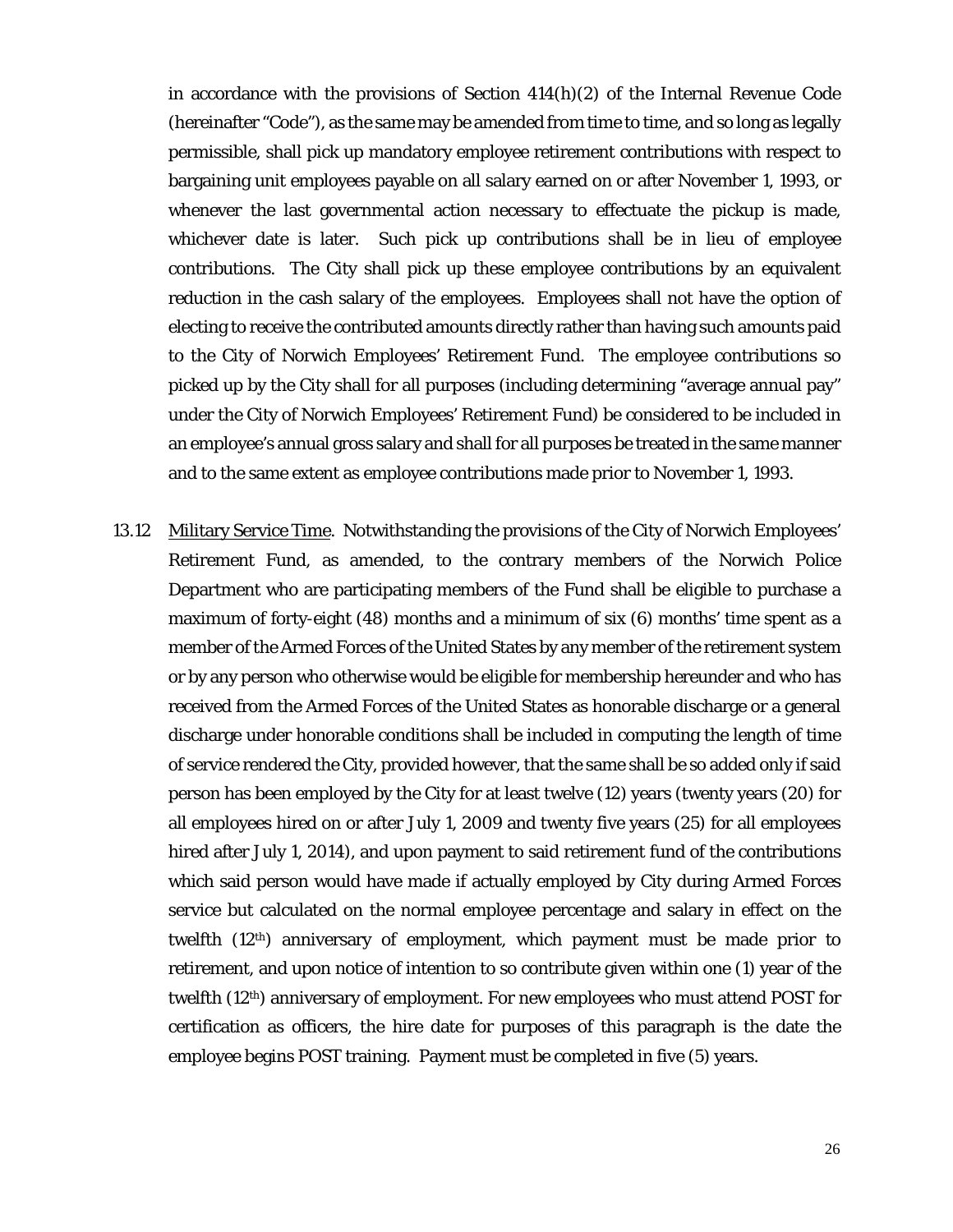For all employees hired on or after 7/1/2009, the purchased military leave cannot be used to reduce the twenty (20) or twenty-five (25) years of service eligibility requirement.

#### <span id="page-26-0"></span>**ARTICLE 14 – SALARIES**

- 14.1 a. Effective and retroactive to 7/1/2016, each Police Officer, Sergeant, Lieutenant, the Captain, the Animal Control Officer, and the Assistant Animal Control Officer of the bargaining unit shall receive a two percent (2%) general wage increase to base pay only per appendix A, attached hereto.
	- b. Effective and retroactive to 7/1/2017 each Police Officer, Sergeant, Lieutenant, the Captain, the Animal Control Officer, and the Assistant Animal Control Officer of the bargaining unit shall receive a two percent (2%) general wage increase to base pay only per appendix A, attached hereto.
	- c. Effective 7/1/2018 each Police Officer, Sergeant, Lieutenant, the Captain, the Animal Control Officer, and the Assistant Animal Control Officer of the bargaining unit shall receive a two percent (2%) general wage increase per appendix A, attached hereto.
	- d. Effective 7/1/2019 each Police Officer, Sergeant, Lieutenant, the Captain, the Animal Control Officer, and the Assistant Animal Control Officer of the bargaining unit shall receive a two percent (2%) general wage increase per appendix A, attached hereto.
	- e. Effective 7/1/2020 each Police Officer, Sergeant, Lieutenant, the Captain, the Animal Control Officer, and the Assistant Animal Control Officer of the bargaining unit shall receive a two percent (2%) general wage increase per appendix A, attached hereto.
	- f. Effective 7/1/2021 each Police Officer, Sergeant, Lieutenant, the Captain, the Animal Control Officer, and the Assistant Animal Control Officer of the bargaining unit shall receive a two and one-half percent (2.5%) general wage increase per appendix A, attached hereto.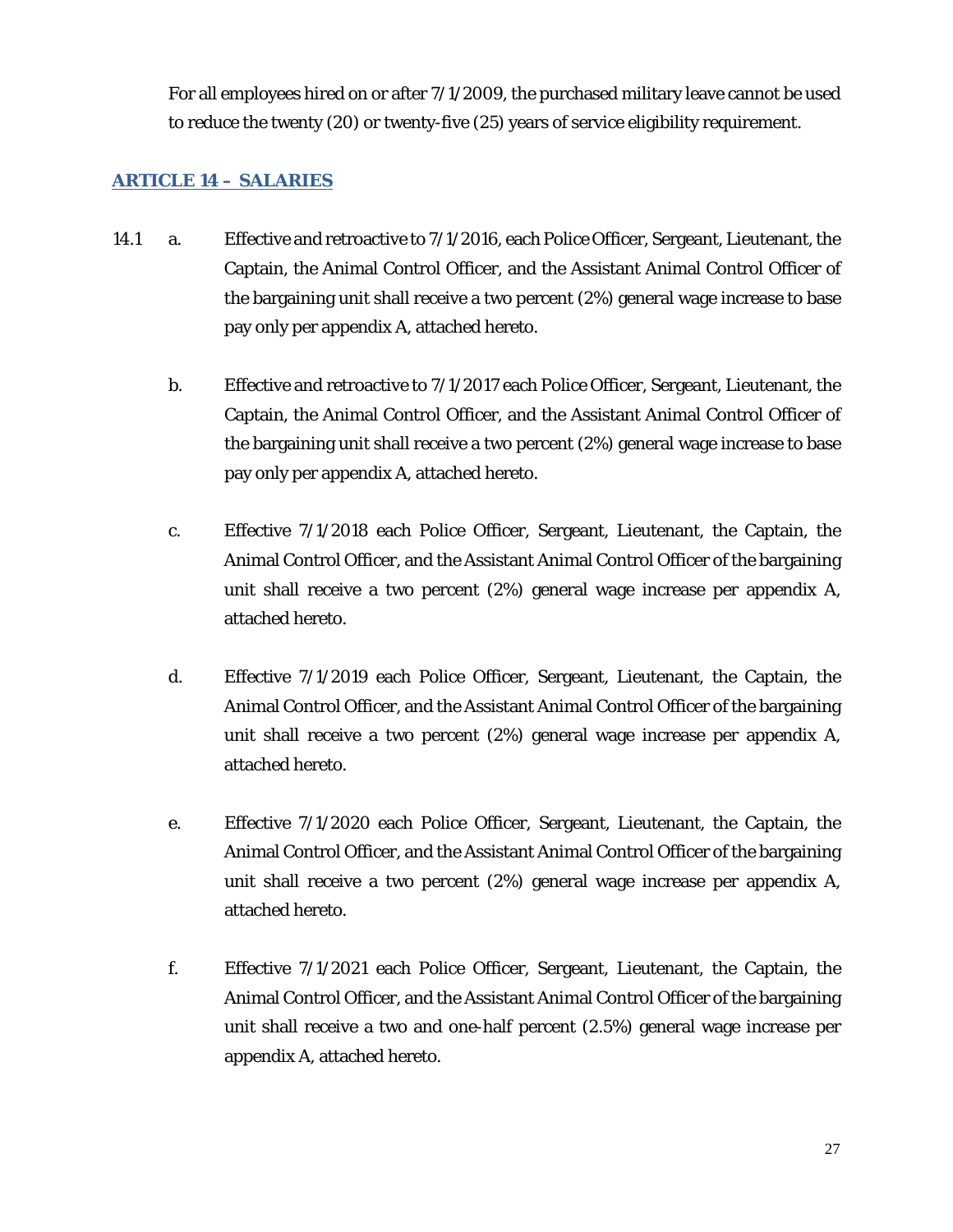- g. Effective 7/1/2022 each Police Officer, Sergeant, Lieutenant, the Captain, the Animal Control Officer, and the Assistant Animal Control Officer of the bargaining unit shall receive a two and one-half percent (2.5%) general wage increase per appendix A, attached hereto.
- h. Direct deposit with email notification is required of all wages.
- i. The Union agrees to bi-weekly pay if all other unions in the City (excluding Public Utilities and Board of Education) agree.

# 14.2 Police Officers, Sergeants, Lieutenants, and the Captain

- a. (1) Each Police Officer, excluding Sergeants, Lieutenants, and the Captain of the Norwich Police Department, covered by this Contract shall be paid in accordance with this section of Article 14, and Appendix A, attached hereto and made a part hereof.
	- (a) Step I in Appendix A shall be the Entrance Rate of Pay.
	- (b) Step II in Appendix A shall be the rate of pay upon successful completion of probationary period or entrance as a certified officer.
	- (c) Step III in Appendix A shall be at the rate of pay after five (5) years of employment.
	- (d) Step IV in Appendix A shall be the rate of pay after six and one-half (6.5) years of employment.
	- (e) Step V in Appendix A shall be the rate of pay after nine (9) years of employment.
	- (f) Step VI in Appendix A shall be the rate of pay after twelve (12) years of employment.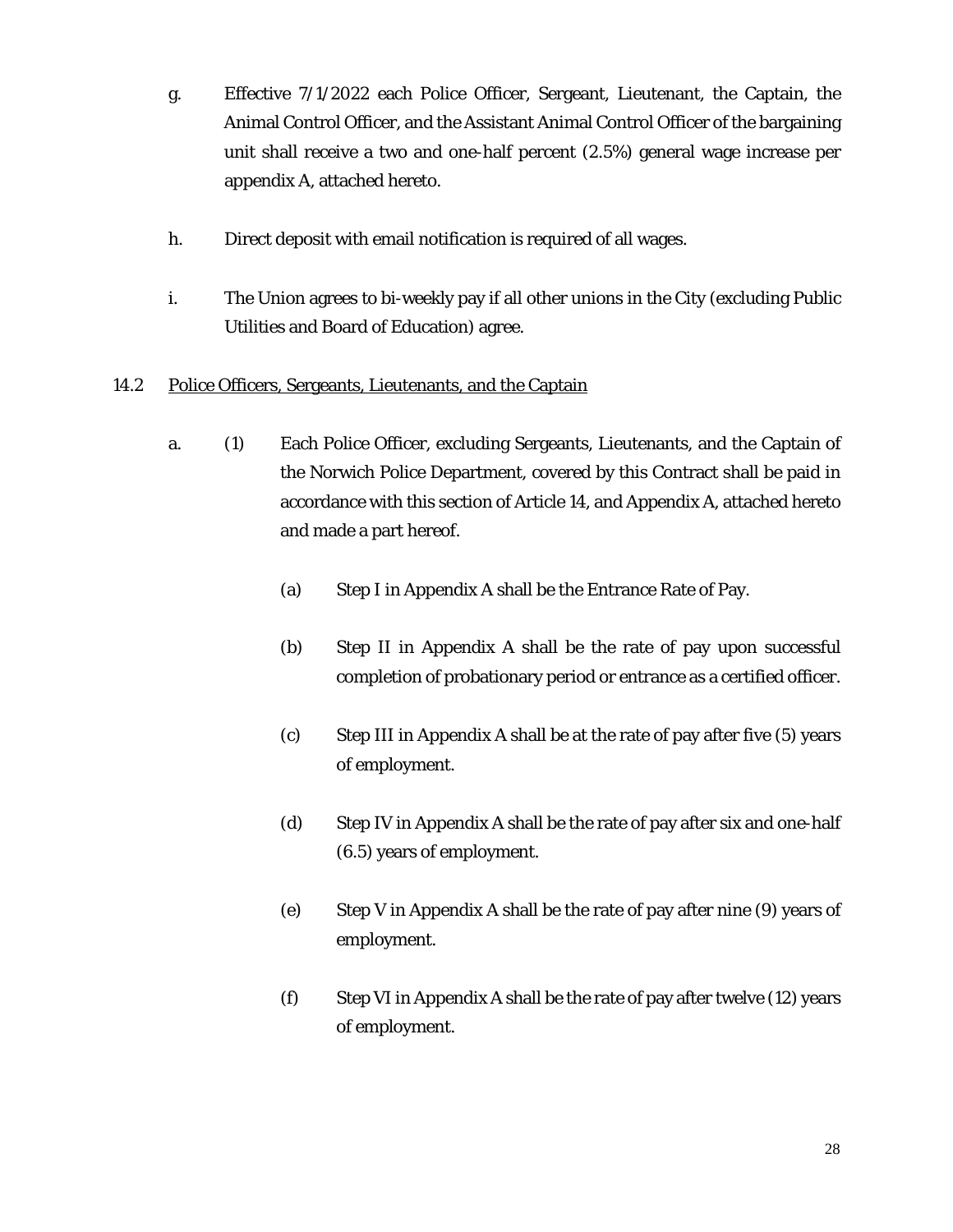- (2) Each Sergeant, of the Norwich Police Department covered by this Contract shall be paid in accordance with this section of Article 14, and Appendix A, attached hereto and made a part hereof.
	- (a) Step I in Appendix A shall be the Entrance Rate of Pay.
	- (b) Step II in Appendix A shall be the rate of pay after one (1) year of employment in grade.
	- (c) Step III in Appendix A shall be effective and at the rate of pay after four (4) years of employment in grade.
- (3) Each Lieutenant, and the Captain of the Norwich Police Department covered by this Contract shall be paid in accordance with this section of Article 14, and Appendix A, attached hereto and made a part hereof.
	- (a) Step I in Appendix A shall be the Entrance Rate of Pay.
	- (b) Step II in Appendix A shall be the rate of pay after one (1) year of employment in grade.
- (4) It is expressly understood and agreed that Police Officers, including Sergeants, Lieutenants and the Captain, shall, during the term of this Contract, continue to receive any annual increments provided by the Salary Plan (see Appendix A attached hereto), and the Merit System Rules of the City of Norwich, provided the same is not in conflict with this Contract.

# 14.3 Animal Control Officer/Assistant Animal Control Officer

- a. The Animal Control Officer and Assistant Animal Control Officer shall be paid in accordance with this section of Article 14, and Appendix A, attached hereto and made a part hereof.
	- (1) Step I in Appendix A shall be the Entrance Rate of Pay.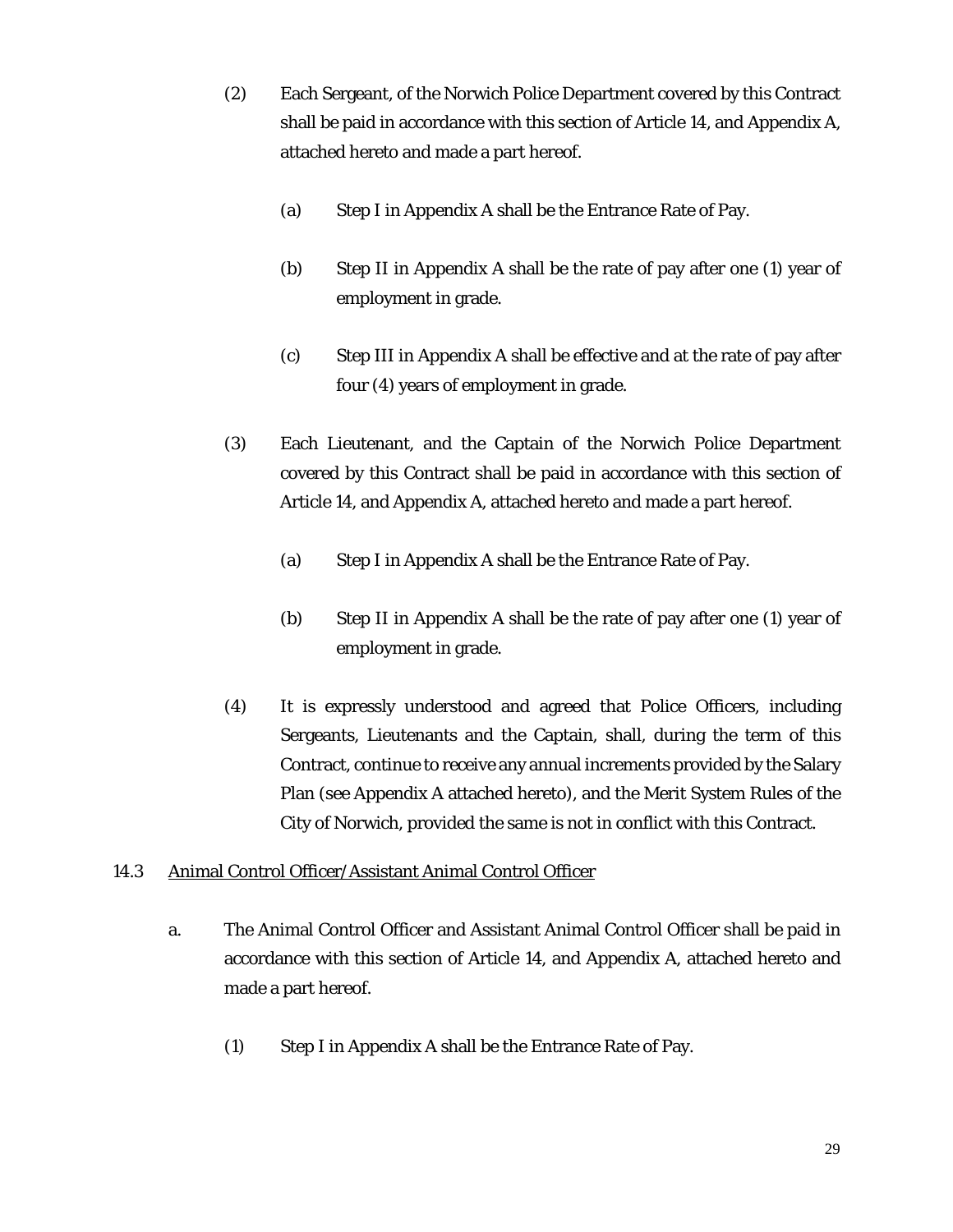- (2) Step II in Appendix A shall be the rate of pay after six (6) months employment.
- (3) It is expressly understood and agreed that the Animal Control Officer shall, during the term of this Contract, continue to receive any annual increments provided by the Salary Plan (see Appendix A attached hereto) and the Merit System Rules of the City of Norwich, provided the same is not in conflict with this Contract.

# 14.4 Detective Stand-by Pay: (effective 9/17/2016)

- a. Employees are assigned to and removed from the Detective Division at the sole discretion of the Chief. The Chief may assign up to nine (9) individuals, including supervisors, to the Detective Division on a regular basis.
- b. Detectives and supervisors regularly assigned to the Detective Division will be required to be "on-call" or "standby" on an equal and rotating basis. The schedule for "on-call/standby" will be established by the Chief or designee and posted monthly in a location visible to the department. Each week one detective and one supervisor will be designated as "on-call/standby" and will be required to respond to the phone and if applicable to the location of incident or PD within 45 minutes. Individuals regularly assigned to the Detective Division will receive a noncumulative, on-call stipend in the total amount of \$100.00 weekly for each week they are on-call. The on-call stipend is non-pensionable, is pro-rated, and is not part of an employee's base pay. Employees no longer assigned to the Detective Division will not receive any on-call stipend.
- c. Failure of the "on call/standby" employee to respond may result in reassignment at the sole discretion of the Chief. In addition, each incident of failing to respond will result in forfeit of "on call/standby" pay for the week

#### 14.5 Shift Differential: (effective 9/17/2016)

a. Police Officers, Sergeants, Lieutenants and the Captain assigned to the evening shift shall be paid, in addition to their normal rate of pay, a shift differential of \$100/month. This differential is only for personnel whose regular shift is evenings and for personnel that swap to evening shift for three (3) months or more. Any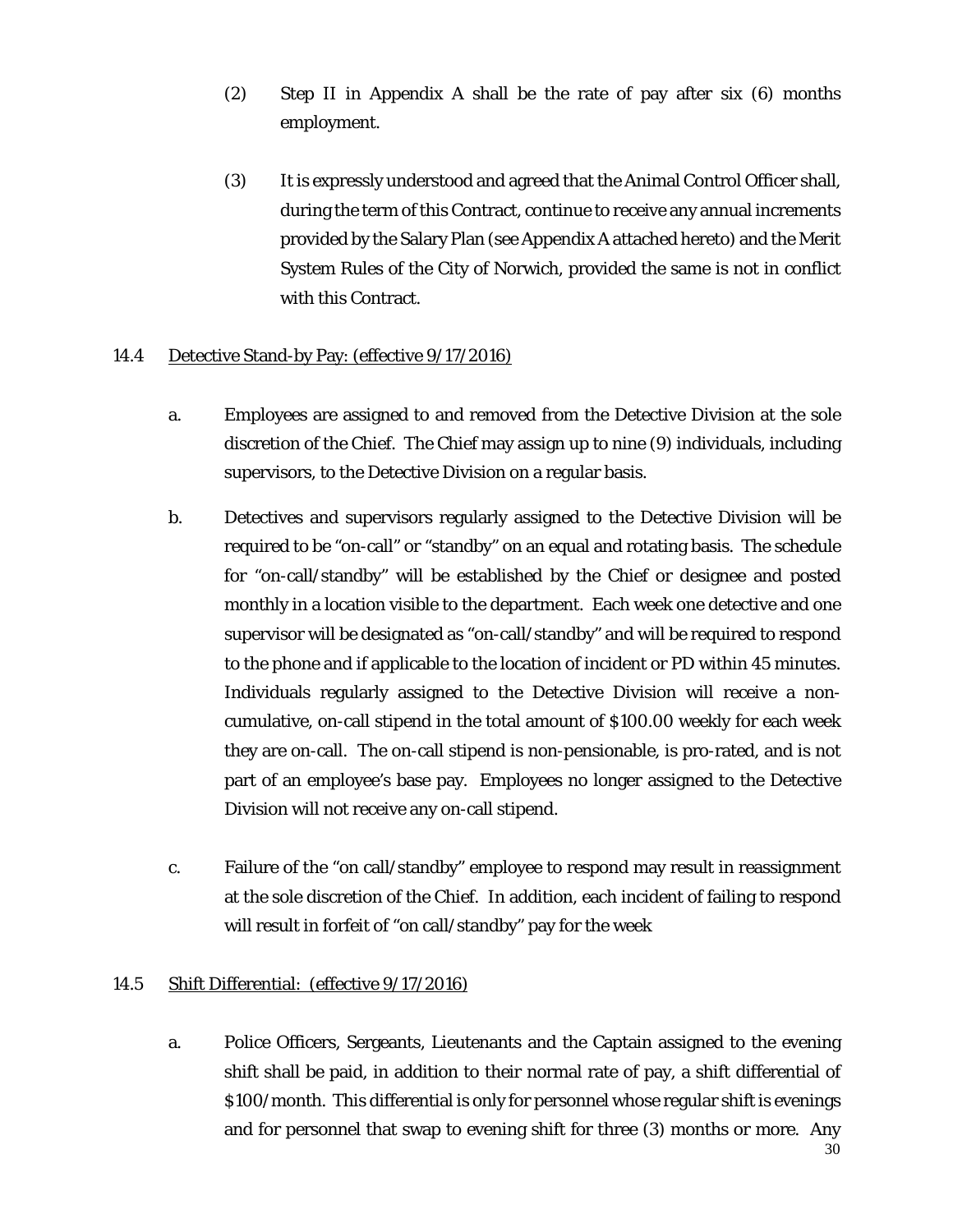employee whose regular shift is not the evening shift and swaps to the evening shift, will not receive evening differential pay. In addition, an employee that is mandatorily held to work evening shift for no less than 4 hours will receive differential pay for the number of hours worked at \$ 0.57 /hour. Shift differential pay is non-pensionable.

b. Police Officers, Sergeants, Lieutenants and the Captain assigned to the midnight shift shall be paid, in addition to their normal rate of pay, a shift differential of \$125/month. This differential is only for personnel whose regular shift is midnight and for personnel that swap to midnight shift for three (3) months or more. Any employee whose regular shift is not the midnight shift and swaps to the midnight shift, will not receive midnight differential pay. In addition, an employee that is mandatorily held to work midnight shift for no less than 4 hours will receive differential pay for the number of hours worked at \$0.72/hour. Shift differential pay is non-pensionable.

#### 14.6 Longevity:

a. Beginning 7/1/14, full-time employees hired on or before 7/1/14 and reach fifteen (15) years of continuous service as a member of the Norwich Police Department and who are covered by the provisions of this contract, shall receive one thousand (\$1,000) dollars annual longevity pay. The length of service of each employee shall be the amount of service which he/she has completed on June 30th of each fiscal year. Longevity pay shall be paid the first payroll in July. Longevity pay is nonpensionable.

# <span id="page-30-0"></span>**ARTICLE 15 – SAVINGS CLAUSE**

- 15.1 The City retains all rights it had prior to the signing of this Contract, except such rights as are specifically relinquished or abridged by this Contract. It is further agreed that the Chief of Police retains his/her authority to hire the Animal Control Officer in accordance with the City Charter.
- 15.2 All job benefits presently enjoyed by employees which are not specifically provided for or abridged in the Contract are hereby protected by this Contract.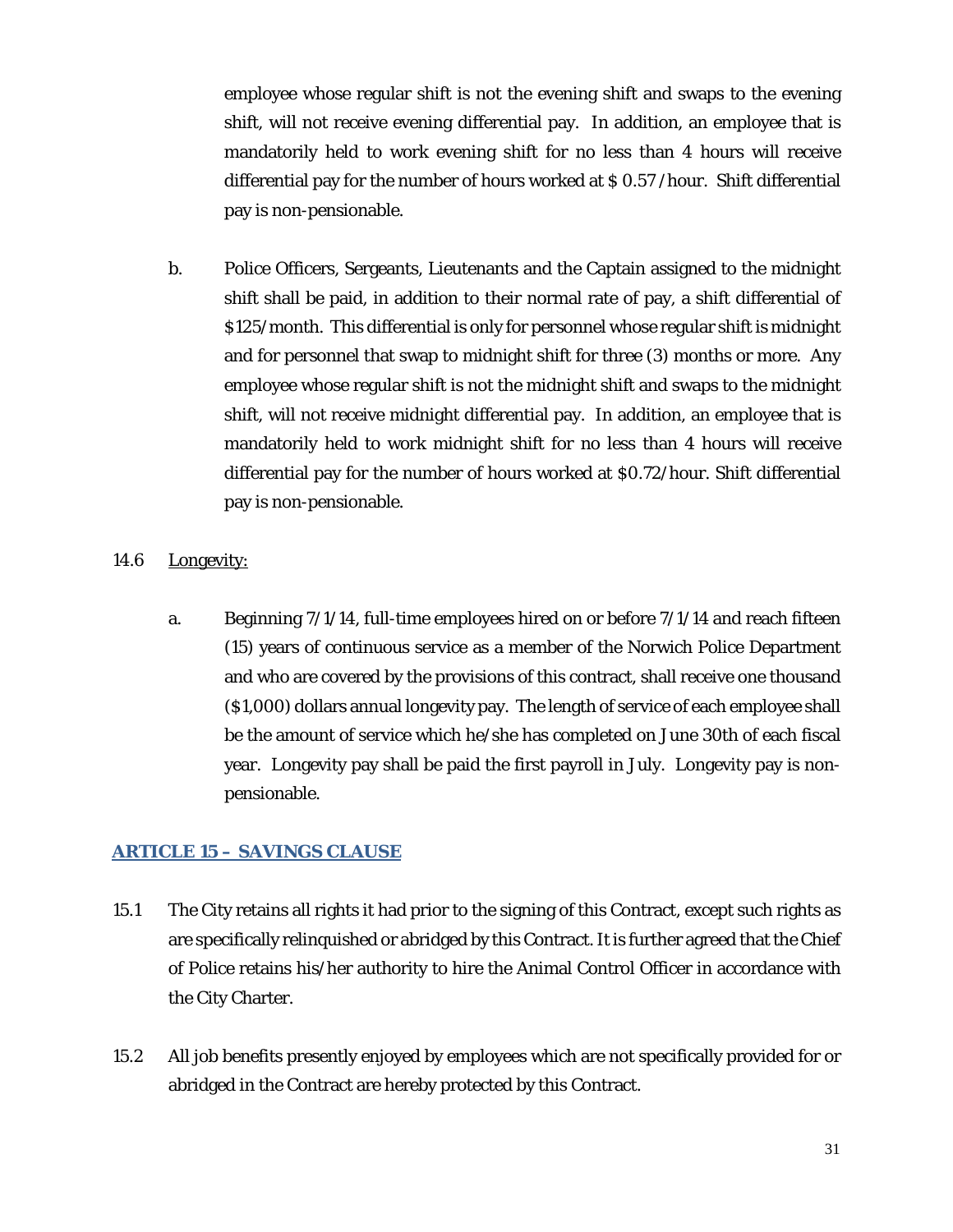#### <span id="page-31-0"></span>**ARTICLE 16 – RELIEF POLICE OFFICERS**

- 16.1 The following provisions of this Contract, and only these provisions, shall apply to the Relief Police Officers of the City of Norwich.
- 16.2 Relief Police Officers shall be compensated at the hourly rate of Step I of the Salary Plan as shown on Appendix A.
- 16.3 The City shall provide and pay for a fifteen thousand (\$15,000.00) dollar term life insurance policy.
- 16.4 Each Relief Police Officer who works a minimum of one hundred sixty (160) hours annually, shall receive a thirty (\$30.00) dollar uniform cleaning allowance.
- 16.5 Each Relief Police Officer who works a minimum of one hundred sixty (160) hours annually shall receive a one hundred thirty (\$130.00) dollar uniform allowance.
- 16.6 Workers' Compensation shall be paid in accordance with the provision of Article 10, Section 2 of this Contract.
- 16.7 Relief Police Officers shall be compensated for court appearances at their regular hourly rate with a minimum of two (2) hours.
- 16.8 The City shall supply each Relief Police Officer with a duty firearm when he/she is on duty.
- 16.9 The only other Articles of this Contract which shall apply to Relief Police Officers are Article I (Recognition), Article 15 (Savings Clause), Article 21 (Management Rights), Article 24 (Physical Examinations and Weight Requirements), and Article 27 (Duration). The remaining Articles of this Contract between the City of Norwich and UPSEU/COPS, Unit #104 shall not apply to Relief Police Officers.

#### <span id="page-31-1"></span>**ARTICLE 17 – STRIKES**

17.1 The Union and the employees expressly agree that during the life of this Contract there will be no strikes, slowdowns, work stoppages, mass absenteeism, or mass resignations, or other similar forms of interference with the operation of the Department.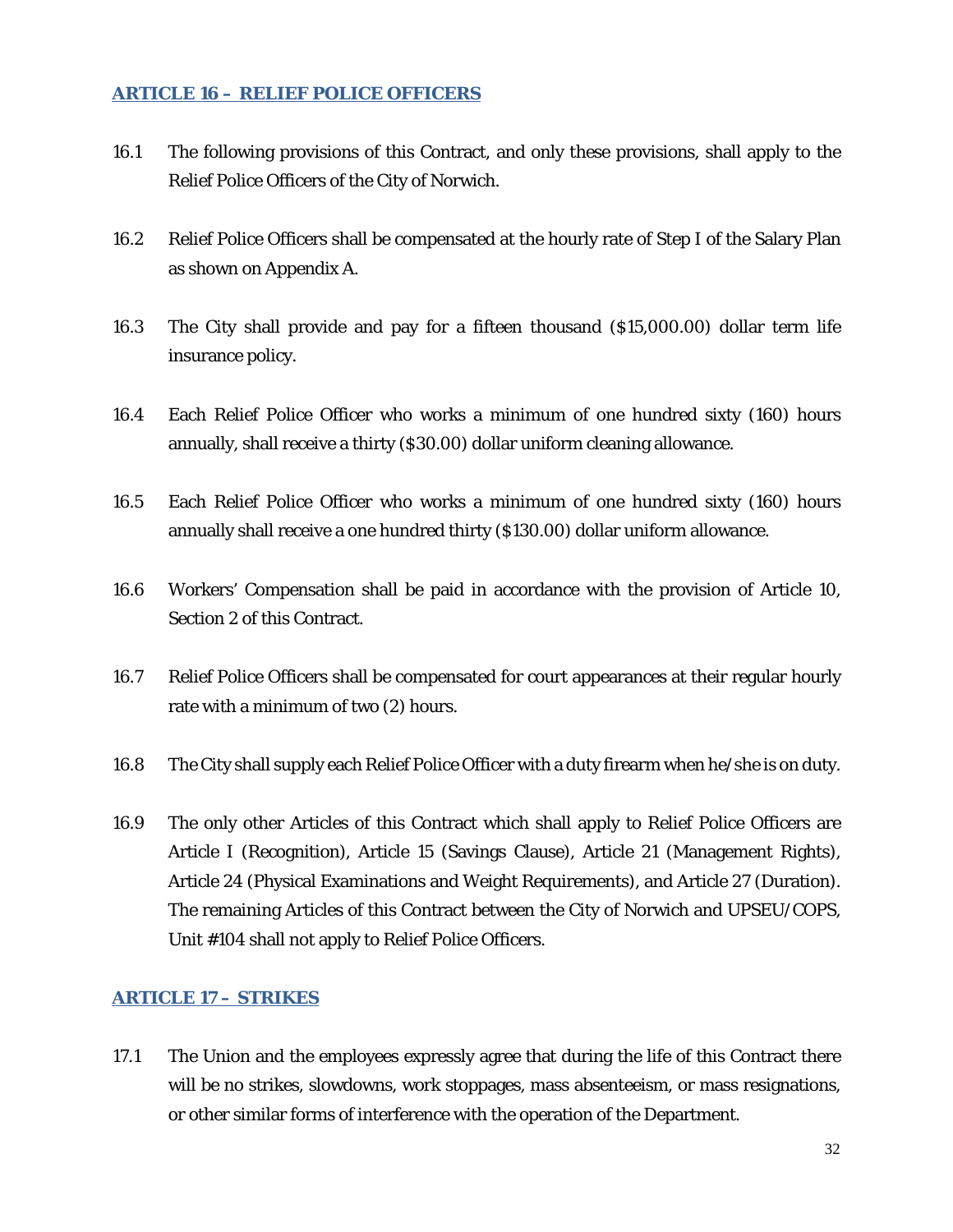#### <span id="page-32-0"></span>**ARTICLE 18 – GRIEVANCE PROCEDURE**

- 18.1 For the purpose of this Contract, a grievance shall be defined as an allegation of a misapplication or misinterpretation of a specific term of the Contract, or an appeal from a departmental suspension, or dismissal, or other departmental disciplinary action. Performance observation reports ("PORs") are positive or negative counseling provided to officers in writing and are not considered disciplinary action. Employees must sign PORs to acknowledge receipt, and may issue a rebuttal statement within five (5) calendar days of receipt. The rebuttal statement shall be maintained with the POR in the employee's personnel file. The Chief and/or his designee will review any rebuttal statement, determine if the POR should be modified and notify the employee of his/her decision.
- 18.2 Any dispute between UPSEU/COPS Unit #104 and the City involving the interpretation or application of the terms of this Contract may be filed as a grievance within ten (10) calendar days of the event giving rise to the complaint. The grievance shall be in writing, setting forth the section of the Contract involved, the specific violation, the proposed remedy, and shall be handled in accordance with the procedure set forth below:
- 18.3 a. Step 1. The grievance shall be submitted by Unit #104 to the Chief of Police. The Police Chief shall give his/her written answer to the Union within fourteen (14) calendar days of the receipt of the grievance.

Step 2. If no satisfactory settlement is reached, the grievance may be submitted to the Director of Human Resources within seven (7) calendar days after the decision of the Chief of Police. The Director of Human Resources will make an effort to resolve the grievance and shall give his/her written answer within fourteen (14) calendar days of receipt of the grievance.

Step 3. In the event the grievance is not settled in a manner satisfactory to both parties in Step 2 above, then either party has the right and authority to submit such grievance to the State Board of Mediation and Arbitration to arbitrate such dispute or grievance. The request to the State Board of Mediation and Arbitration must be made within twenty (20) calendar days of the written decision of the Human Resources Director prescribed by Step 2. Any grievance involving a termination from employment or a suspension of fifteen (15) days or greater shall be submitted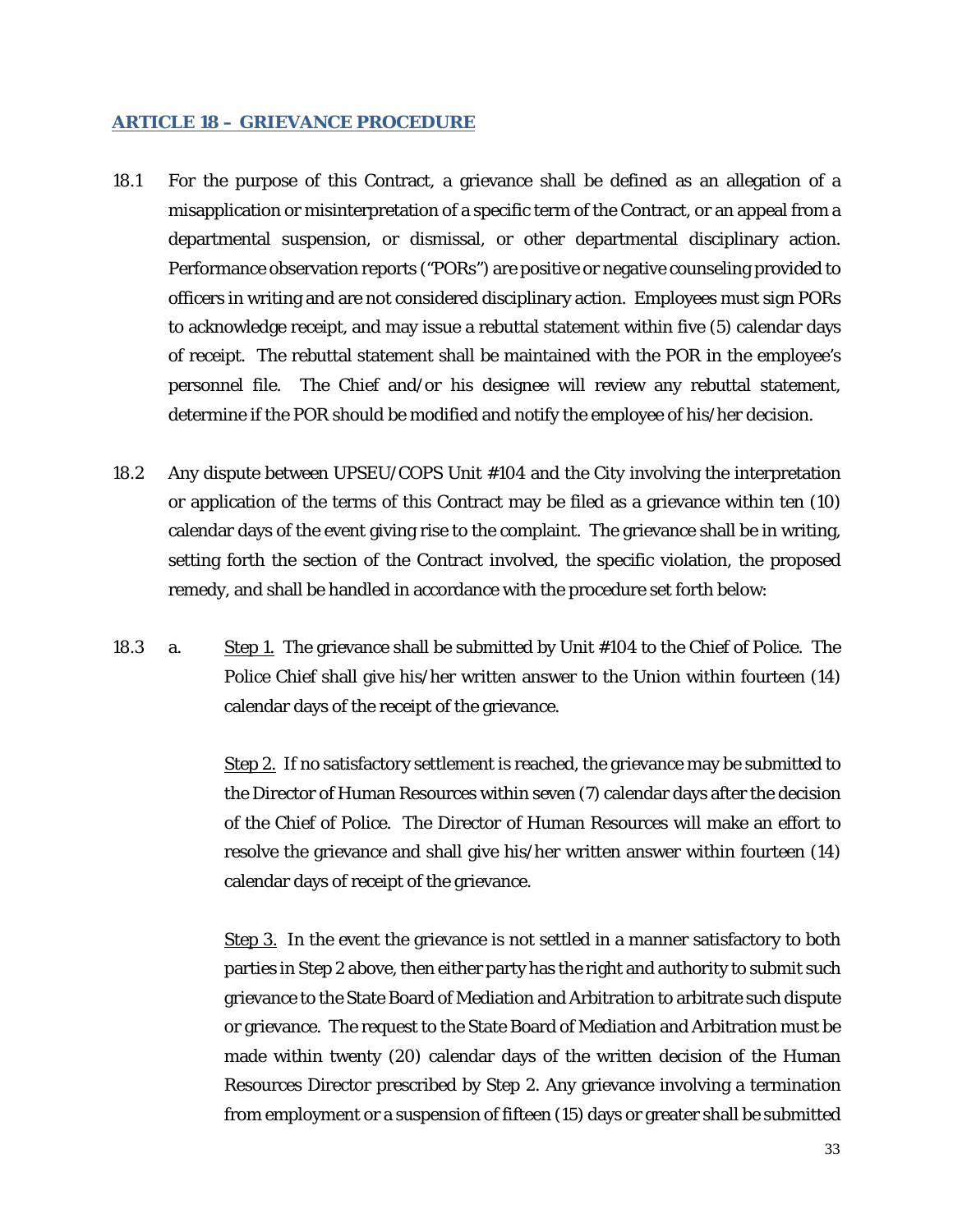to the American Arbitration Association (AAA) for arbitration. The parties shall share equally the fees and costs of the arbitration, exclusive of the parties' respective attorneys' fees. The decision of the Board/AAA shall be final and binding on both parties and shall have the same force and effect as a judgment of law.

- 18.4 Any time limit specified in this Article, except for the initial filing of a grievance, may be extended by mutual agreement of UPSEU/COPS Unit #104 and the City, provided that if a grievance is not submitted by UPSEU/COPS Unit #104 to a higher step in the above procedure, it shall be deemed settled on the basis of the answer given in the last step considered.
- 18.5 Any disciplinary action including discharge may be appealed through the grievance procedure of the Agreement. Notwithstanding the foregoing, the discipline and/or discharge of an employee who is in probationary status shall not be a violation of this Agreement and/or subject to the grievance and/or arbitration provisions provided herein.

#### <span id="page-33-0"></span>**ARTICLE 19 – UNION BUSINESS LEAVE**

- 19.1 Subject to departmental needs, two (2) members of the Union Negotiating Committee shall be granted leave from duty with full pay for all meetings between the City and UPSEU/COPS Unit #104 for the purpose of negotiating the terms of the Contract when such meetings take place at a time during which such members are scheduled to be on duty.
- 19.2 Subject to departmental needs, one (1) member of the Grievance Committee of Unit #104 or the President of Unit #104 shall be granted leave from duty with full pay for all meetings between the City and Unit #104 for the purpose of processing grievances.
- 19.3 One member of the Union Executive Board shall be allowed Leave from duty with pay to attend meetings exclusively limited to the discussion of grievances or pending grievances. If an additional executive member is necessary for the Union to accomplish their business, a second member of the Union Executive Board shall be allowed Leave from duty with pay to attend meetings exclusively limited to the discussion of grievances or pending grievances. The Union shall provide the Chief a list of current Union Executive Board members annually, during the first week in January. It is further understood and agreed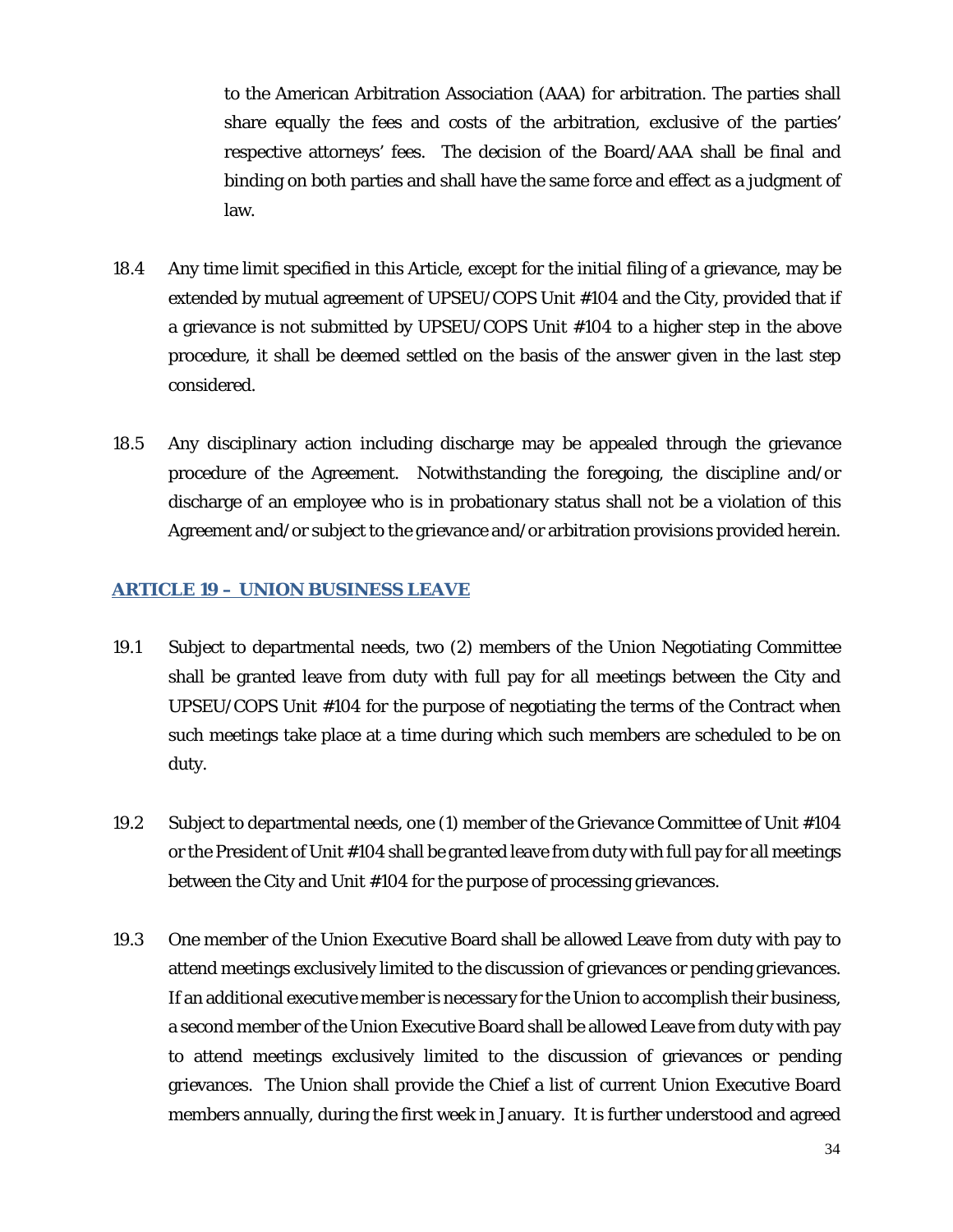that subject to departmental needs two (2) Elected Union officials may attend General Union Meetings without loss of pay. Said members shall be required to interrupt said meeting subject to the Department's needs and shall then return to duty.

#### <span id="page-34-0"></span>**ARTICLE 20 – UNION MEMBERSHIP/DUES REQUIREMENTS**

- 20.1 Employees who are members of the UPSEU/COPS Unit #104 will be required to maintain their membership in UPSEU/COPS Unit #104 for the duration of the Agreement, provided however, that thirty (30) days prior to the expiration of the Agreement, any member may withdraw from UPSEU/COPS Unit #104 by serving written notice of such withdrawal upon both the City and UPSEU/COPS Unit #104.
- 20.2 New employees may join UPSEU/COPS Unit #104 upon completion of their probationary period. Employees who become members of UPSEU/COPS Unit #104 will be required to maintain their memberships in UPSEU/COPS Unit #104 for the duration of the Agreement, provided however, that thirty (30) days prior to the expiration of the Agreement, any member may withdraw from UPSEU/COPS Unit #104 by serving written notice of such withdrawal upon both the City and the Union. UPSEU/COPS Unit #104 by serving written notice of such withdrawal upon both the City and the Union.
- 20.3 Notwithstanding any other provision of this Article, the City and the Union agree that as a condition of employment all employees covered by this Agreement shall pay to the Union either an "Agency Service Fee" or "Dues" on a monthly basis, the amount thereof to be set by the Union from time to time, in order to aid the Union in defraying costs in connection with its obligations and responsibilities as bargaining agent for said employees.
- 20.4 The City shall deduct a monthly agency service fee or Union dues from the earned wages of each employee in such amount determined by the Union, provided that no such deduction shall be made from any employee's wages except when authorized by him/her on an appropriate form, a copy of which shall be submitted to the City. Such authorization shall be continued thereafter if an agreement exists between the City and the Union.
- 20.5 Should an employee fail or refuse to join the Union or maintain membership therein, or in lieu thereof, pay an agency service fee as established by the Union, as herein before provided, the Union may request the City to discharge said employee provided that such request is made in writing to the Human Resources Director. The Human Resources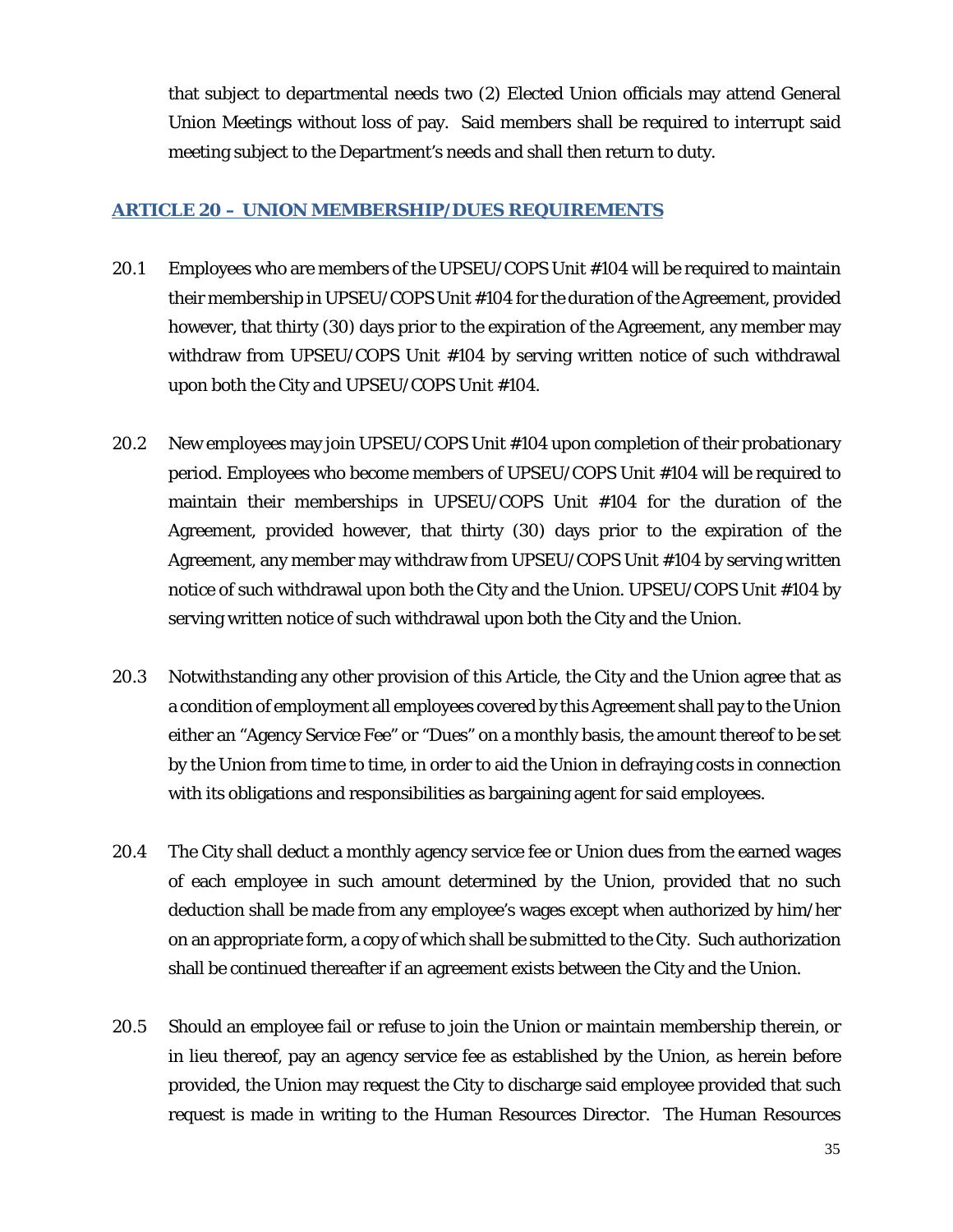Director or the Department Head shall then notify the employee within two (2) weeks of the date of receipt of the aforestated request, that he/she will be terminated if he/she does not join or rejoin the Union within two (2) weeks of the date of receipt of said letter from the Human Resources Director or the Department Head. Further, the employee will be discharged by the City in accordance with the foregoing, unless either said employee joins or rejoins the Union, or in lieu thereof pays an agency service fee as established by the Union. Notwithstanding the aforesaid, if the City has notified the Union that the matter is reasonably in dispute, the City will not be obliged to discharge said employee until the matter has been fully adjudicated.

- 20.6 The Union agrees to defend, indemnify, and save the City harmless against any and all claims, demands, suits, or other forms of liabilities that shall arise out of, or by reason of, actions taken or not taken by the City for the purpose of complying with any of the provisions of this Article.
- 20.7 Such officers and members of the Union, as designated by the Union, not to exceed two (2) employees at any one (1) time, shall be granted leave from duty with full pay for Union business, such as attending Union conferences, provided that the total leave for the bargaining unit for the purposes set forth in this Section shall not exceed ten (10) days in any fiscal year. All such leave shall be requested at least ten (10) days in advance.
- 20.8 Effective 1/1/2012, the City agrees to deduct from the pay of bargaining unit members such uniformly required membership dues, initiation fees, service fees, or reinstatement of service fees as may be fixed by the Union after thirty (30) days of employment.

#### <span id="page-35-0"></span>**ARTICLE 21 – MANAGEMENT RIGHTS**

21.1 The Union recognizes that, subject to the provisions of this Agreement, the City's rights, power, and authority include, but are not limited to, the right to manage its operations; determine the size of the workforce; hire, promote, transfer, or layoff employees; discipline, suspend, or discharge permanent employees for cause; the right to make all decisions on matters involving its operations; the right to introduce new and improved methods of operations and facilities; the institution of technological changes; to maintain discipline and efficiency of employees; and to determine the type and size of equipment to be used; and any other right granted by charter or statute. The City retains these rights whether they are exercised or not. Such rights and powers shall not be used to circumvent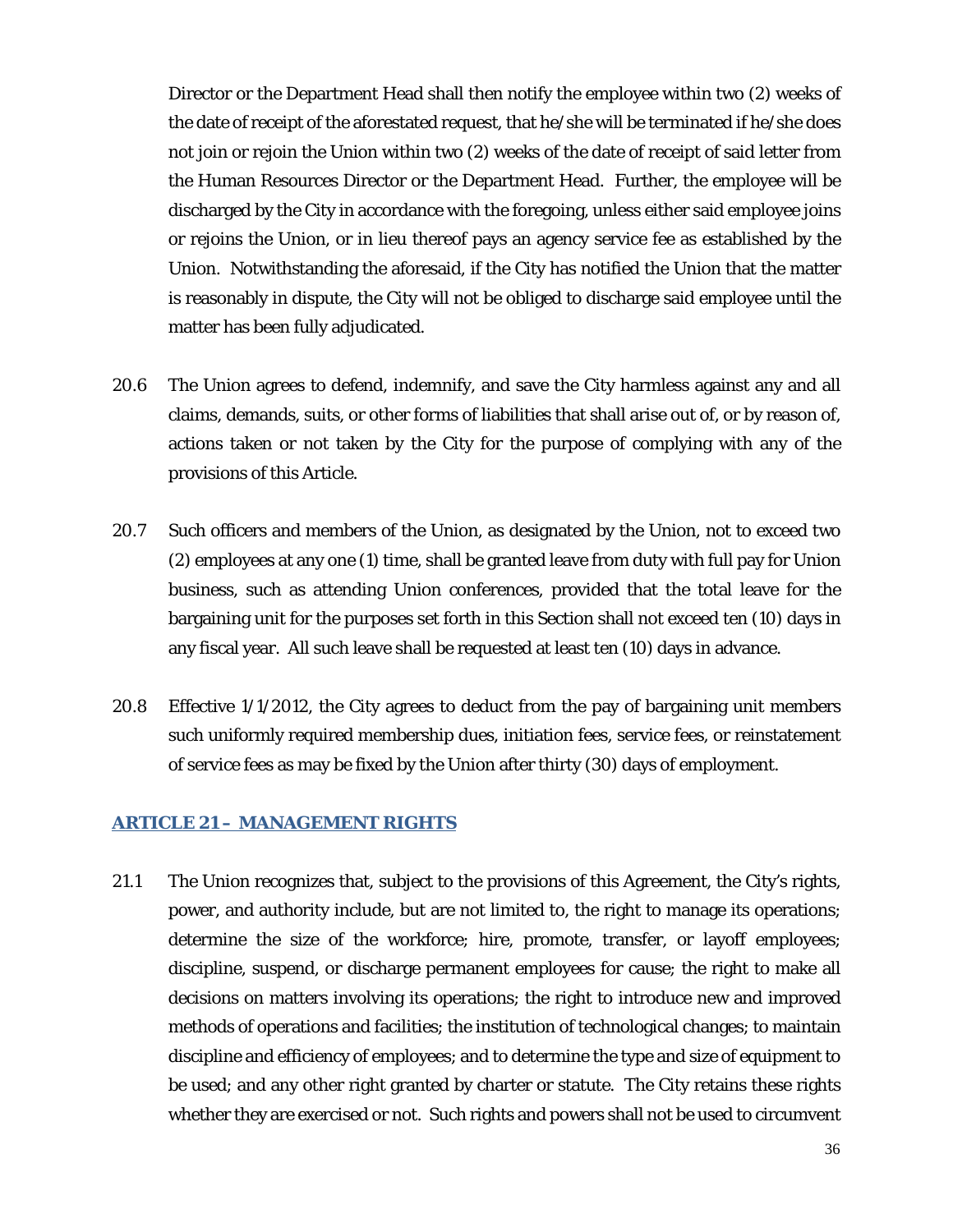or supersede this Agreement. During an emergency, the City shall have the right to take any action necessary to meet the emergency notwithstanding any contrary provisions of this Agreement.

# <span id="page-36-0"></span>**ARTICLE 22 – EDUCATION INCENTIVE**

- 22.1 Any member of the bargaining unit who has attained an Associate Degree from an accredited college or university in Police Science, Police Administration, Law Enforcement, Psychology or Sociology shall receive a lump sum payment of four hundred fifty (\$450.00) dollars no later than July  $15<sup>th</sup>$  of each year.
- 22.2 Any member of the bargaining unit who has attained a Bachelor Degree from an accredited college or university in Police Science, Police Administration, Law Enforcement, Psychology or Sociology shall receive a lump sum payment of seven hundred fifty  $($ \$750.00 $)$  dollars no later than July 15<sup>th</sup> of each year.
- 22.3 Any member of the bargaining unit who has attained a Master's Degree from an accredited college or university shall receive a lump sum payment of nine hundred (\$900.00) dollars no later than July 15th of each year.
- 22.4 In the event that any employee of the bargaining unit has obtained both an Associate Degree and a Bachelor Degree in any of the academic fields listed in Sections 1, 2, and 3 of this Article, such employee shall be paid only the lump sum payment for the Bachelor Degree.

In the event that any employee has earned an Associate Degree, a Bachelor Degree and a Master's Degree in any of the academic fields listed in Sections 1, 2, and 3 of this Article, such employee shall be paid only the lump sum payment for the Master's Degree.

- 22.5 Any employee covered by this Agreement shall be reimbursed for tuition costs for formal, job related educational courses of study, up to a maximum of eight hundred (\$800.00) dollars annually. Said sum shall not be considered as additional compensation for pension or wage calculation purposes. Payment shall be made under the following conditions:
	- a. The course selection must be in the approved fields accepted as part of this Contract. Those fields are: Police Science, Police Administration, Law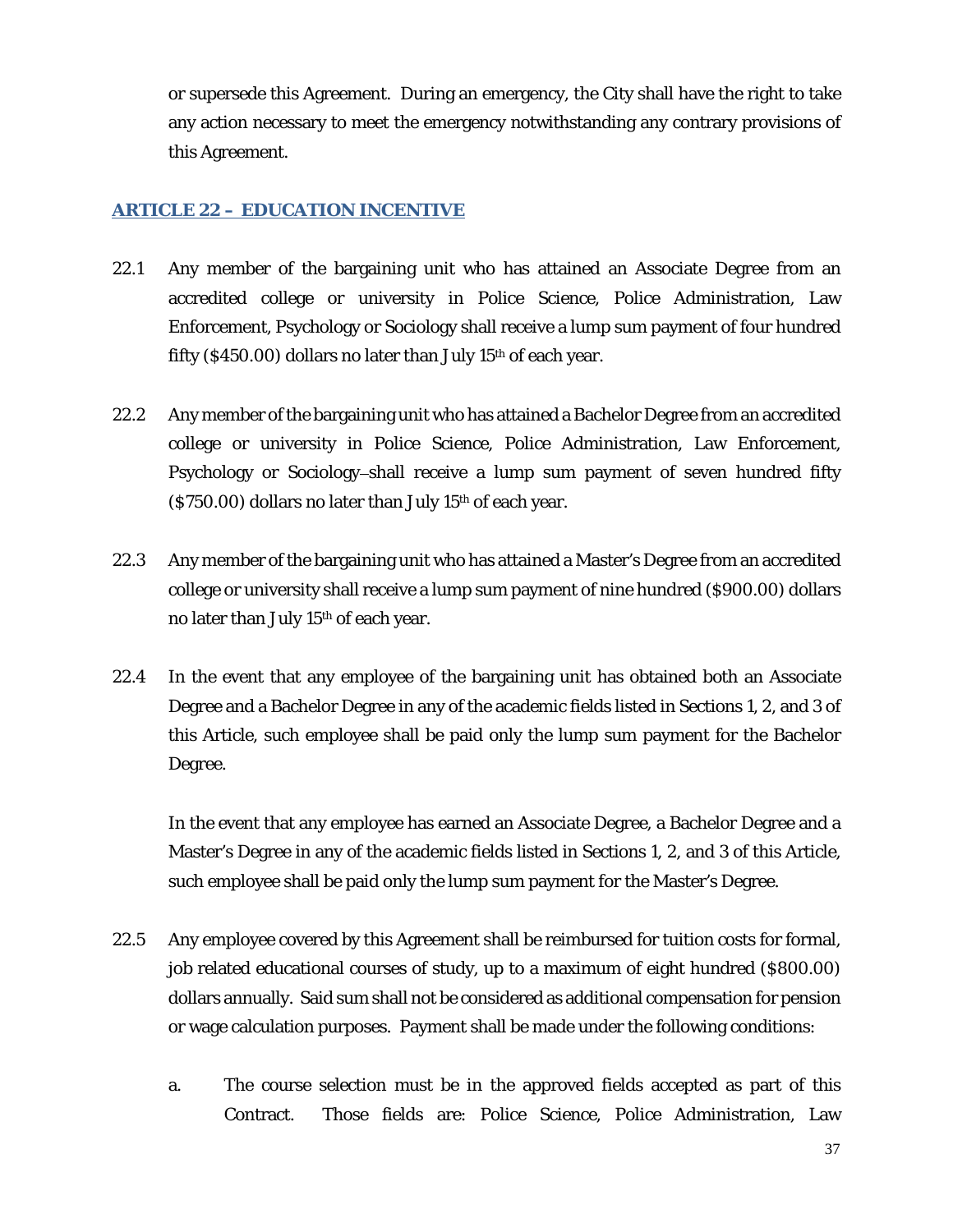Enforcement, Psychology or Sociology, or any other course approved by the Chief and the City Manager prior to enrollment in the course. The approval/denial of any course of study, other than the ones listed and accepted as part of the contract, shall not be a grievable matter by the employee or the Union.

- b. Course selection shall be regarded by the City and employee as voluntary, and must not in any way interfere with the employee's regularly scheduled hours of employment.
- c. Reimbursement will only be granted for approved courses in which the employee receives a letter grade of "B" or better upon completion of the approved course, and further, the employee must provide proof satisfactory to the City of the aforesaid grade. In courses where the grade is a "pass/fail", the employee must receive a "pass" grade upon completion of the course and provide proof satisfactory to the City of same.
- d. Subsequent to reimbursement for any approved course as specified above, the employee shall remain in the full-time employ of the City for a minimum period of two (2) years from the date of reimbursement/payments, or be obligated to pay back said reimbursement/payment to the City. If the same occurs, the City shall be authorized to deduct said amount from any sums due to the employee upon termination of his/her employment.

#### <span id="page-37-0"></span>**ARTICLE 23 – PROBATIONARY PERIOD**

- 23.1 The probationary period for a regular, full-time police officer, hired on or after the date of execution of this Agreement, shall conclude twelve (12) months after the employee's graduation date from the Connecticut Police Officer Standards and Training (POST) Council or after the date of hire if the officer is already certified. For purposes of this provision, the twelve (12) month period does not include periods in which the Employee is on Workers' Compensation leave, FMLA leave and/or any other paid or unpaid leave.
- 23.2 a. The probationary period for all other employees in the bargaining unit, including, but not limited to, Sergeants, Lieutenants, and the Captain, shall be twelve (12) months from the date of initial employment/promotion. In the event of unsatisfactory performance as determined by the Police Chief or at employee's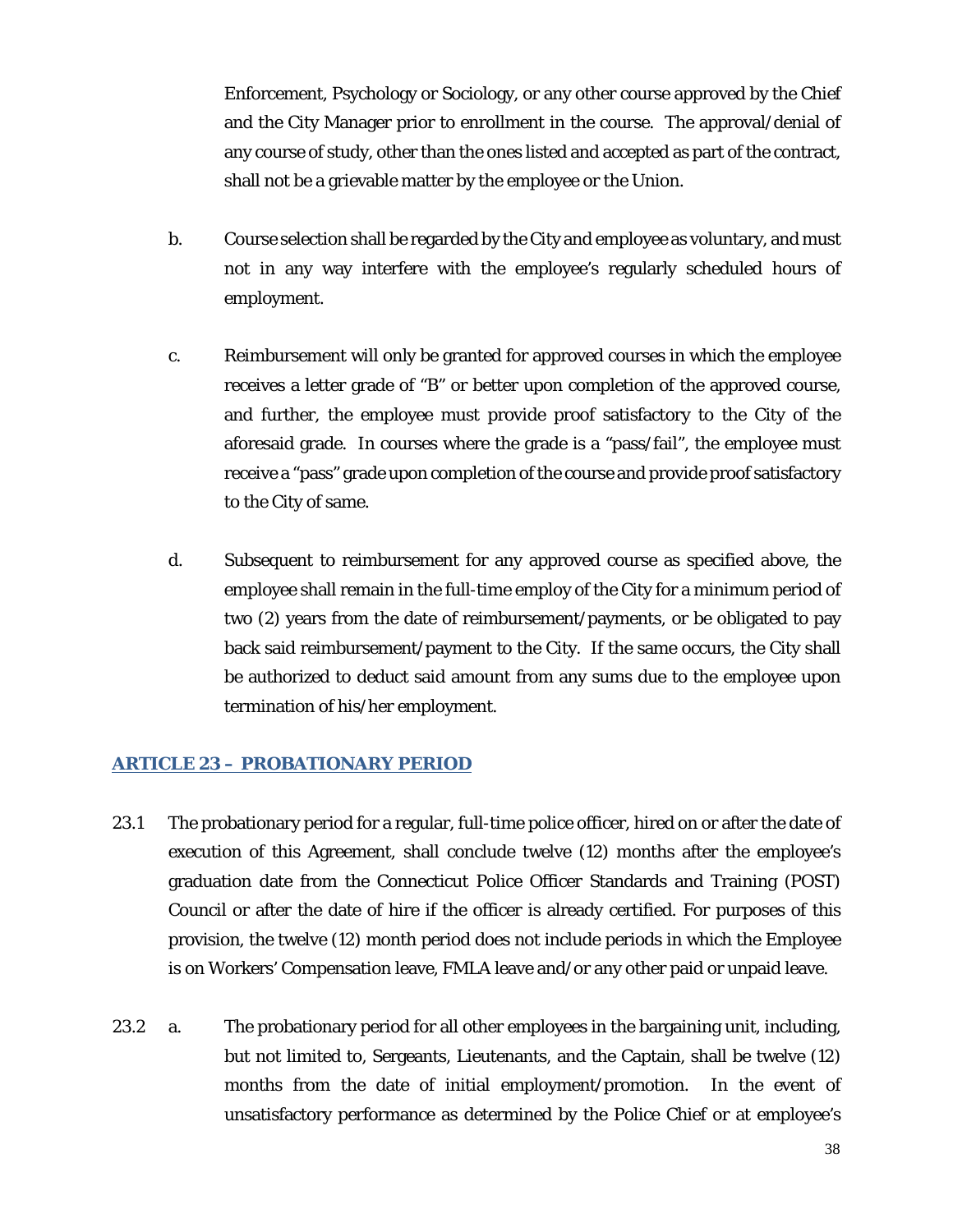request, within said probationary period, an employee shall be returned to the position and pay rate formerly occupied. It is understood that promotional employees shall retain their rights under the grievance procedure and shall not be covered by Article 23, Section 3 below.

- b. At the discretion of the Police Chief or his designee, the probationary period for new hires may be extended for up to six months, following written notice and explanation of the reason(s) to the Union.
- 23.3 Notwithstanding any other provision of this Agreement, the discipline and/or discharge of an employee who is in a probationary status shall not be a violation of this Agreement and/or subject to the grievance and arbitration provisions contained herein.
- 23.4 Notwithstanding any past practice, any provision of the Agreement, the Norwich City Charter, or the City's Merit System Rules, the City shall have the right to hire individuals, previously "POST" certified as Police Officers by the State of Connecticut, without following normal advertising, testing, examination, and hiring procedures or regulations. However, the City shall require whatever psychological and polygraph examinations, and whatever other tests or examinations it deems appropriate as regards such certified police officers. "POST" certified Police Officers may be hired prior to any uncertified applicants, but shall not be hired before a police officer on a reemployment list is considered for an opening in accordance with the applicable provisions of Rule VII (Employment Lists) of the City's Merit System Rules. Further, the City may start a "POST" certified Police Officer at no higher than Step II in the Salary Plan contained in the Agreement. This section shall not apply for promotional openings which shall continue to be filled through the established procedures.
- 23.5 The City agrees to pay wages, provide benefits and reimburse/pay for equipment expenses related to the training and education of Employees during the POST C Academy Basic Training Course (ABTC). The parties acknowledge that the aforementioned training and education is valuable consideration, enhancing employees' employment opportunities and, therefore, agree that any employee who voluntarily resigns and performs law enforcement actively during the termination period set forth below or is terminated for cause shall reimburse the following portions of payments made by the City, either by direct payment or by deducting of the appropriate amount, from said employee's terminal pay and/or benefits (e.g., accrued, but unused leave, uniform allowance, reimbursements,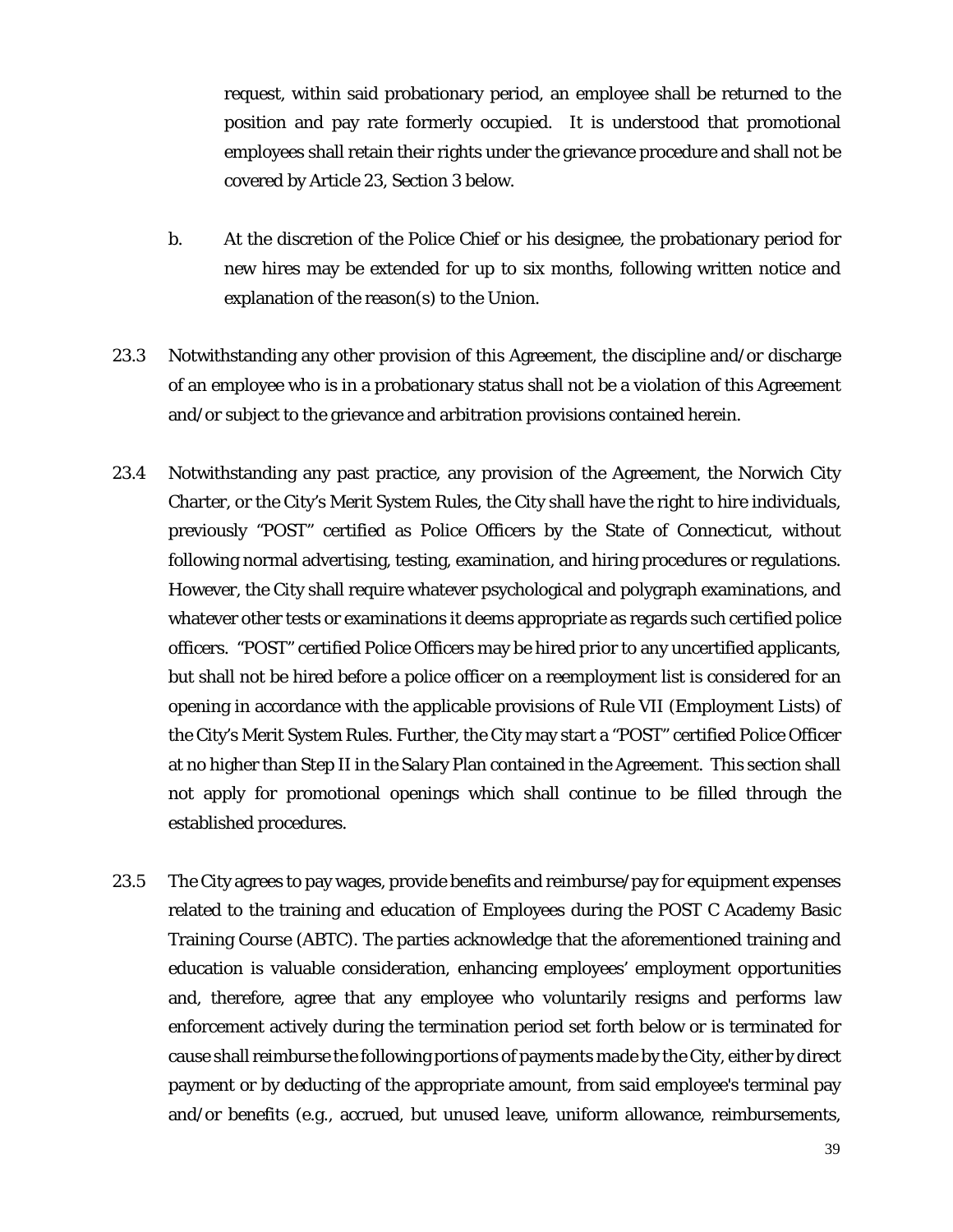etc.), in accordance the chart below. Notice of this obligation shall be given to the employee in writing, with the conditional offer of employment, and the employee shall acknowledge via signature that the employee has received, read and understands this notice.

| <b>Termination Period</b>                                                | <b>Refund</b> |
|--------------------------------------------------------------------------|---------------|
| Employee leaves within one (1) year from completion date of course       | \$15,000      |
| Employee leaves within two (2) years from completion date of course      | \$10,000      |
| Employee leaves within three (3) years from completion date of course    | \$5,000       |
| Employee leaves more than three (3) years from completion date of course | 0%            |

23.6 Overtime for employees attending POST C Academy Basic Training Course (ABTC) shall be time and one-half  $(1 1/2)$  of their regular hourly rate as established in the wage provision of this Agreement for any hours worked in excess of 171 hours in any 28 day pay period. Employees must record all hours actually worked each week and submit their time records to the training officer and/or his designee for review and processing. Hours actually worked do not include, for example, meals, classes mandated by neither the Academy nor Department, or voluntary activities such as family night or graduation programs. The Employer shall be entitled to fully utilize the 7K exemption, 29 CFR Part 5532.

#### <span id="page-39-0"></span>**ARTICLE 24 – PHYSICAL EXAMINATIONS AND WEIGHT REQUIREMENTS**

- 24.1 The City may require any Police Officer, Relief Police Officer, Sergeant, Lieutenant, or Captain (hereinafter, for the purposes of this Article, known as "employee" or "Police Officer") to undergo a physical, psychiatric, and/or psychological examination by a licensed physician, physiatrist, and/or psychologist should the Police Chief and Human Resources Director feel such examination would be in the best interest of the employee, the Police Department, and the City. The City agrees to pay for such examination(s). A copy of the physical, psychiatric, and/or psychological examination report should be forwarded to the Human Resources Director. It is agreed that any such reports shall not be placed in the employee's personnel file. It is further agreed that this Article shall not be enforced in an arbitrary manner by the City.
- 24.2 The City and the Union agree it is the responsibility of each employee to achieve and maintain a reasonable level of physical fitness and general good health.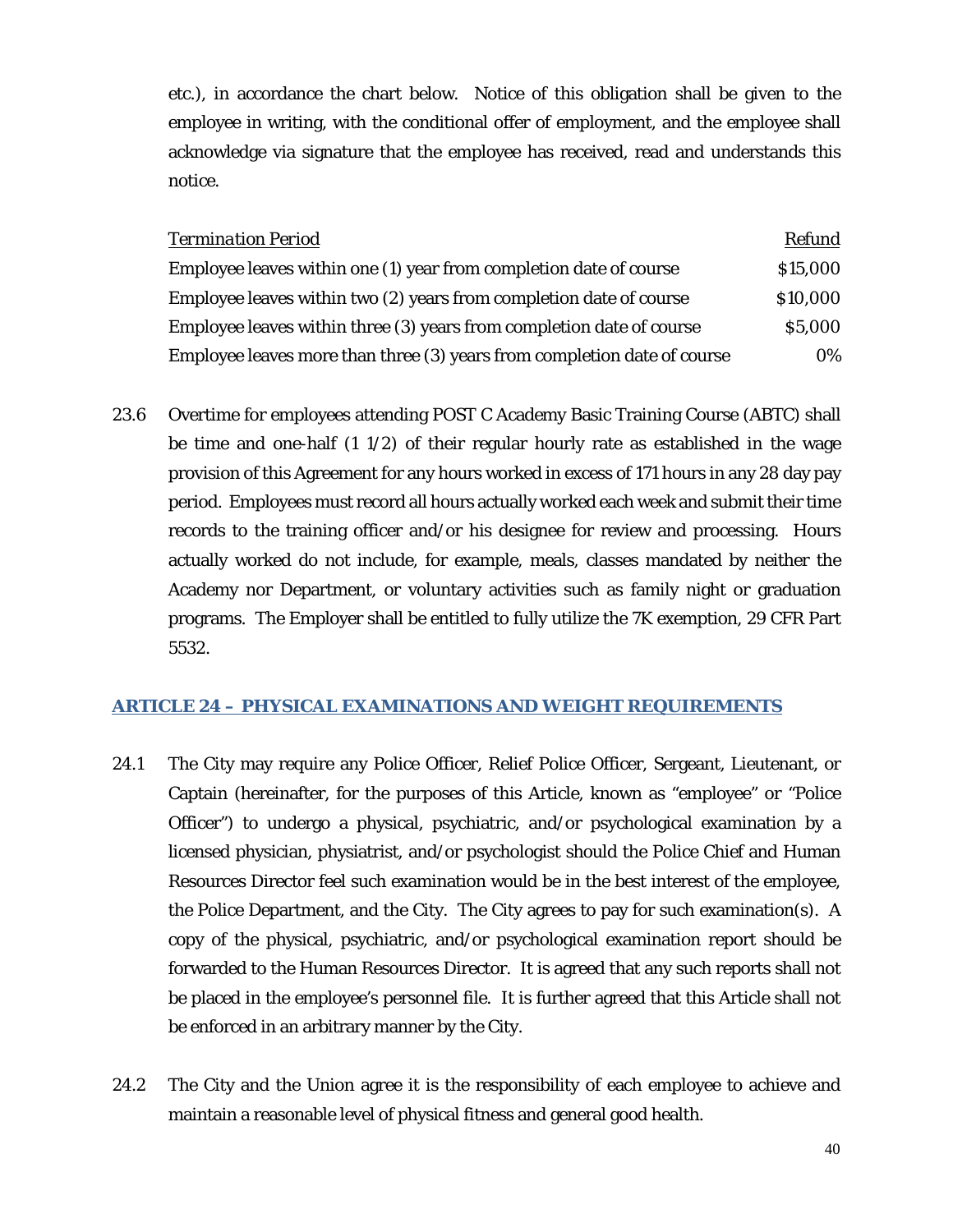- 24.3 a. The parties shall establish a joint Labor Management Committee consisting of the Union President and the Deputy Chief or their respective designees, to administer a voluntary physical fitness test, the dates of which will be posted six (6) months prior to the examination. The funds provided for in Section 24.3(b) shall be distributed equally among those sworn bargaining unit members who pass the physical fitness test
	- b. The City and the Union shall each contribute \$1,500.00 dollars annually to a fund for this program.
	- c. The combined \$3,000.00 dollars shall be distributed annually amongst participating bargaining unit members at the discretion of the Labor Management Committee. Members of the Labor Management Committee shall not be eligible to receive any distribution.
	- d. The decision of the Labor Management Committee regarding the administration of the test and distribution of funds shall be final and not subject to the Grievance Arbitration Procedure.

# <span id="page-40-0"></span>**ARTICLE 25 – SUBSTANCE ABUSE POLICY**

- 25.1 Purposes. The purposes of this policy are as follows:
	- a. to establish and maintain a safe, healthy, working environment for all employees and to protect the public; and
	- b. to insure the reputation of the Norwich Police Department and its Police Officers as good, responsible citizens worthy of public trust; and
	- c. to reduce the incidents of accidental injury to person or property; and
	- d. to reduce absenteeism, tardiness and indifferent job performance; and
	- e. to provide assistance toward rehabilitation for any employee who seeks help in overcoming any addiction to, dependence upon, or problem with, alcohol or drugs.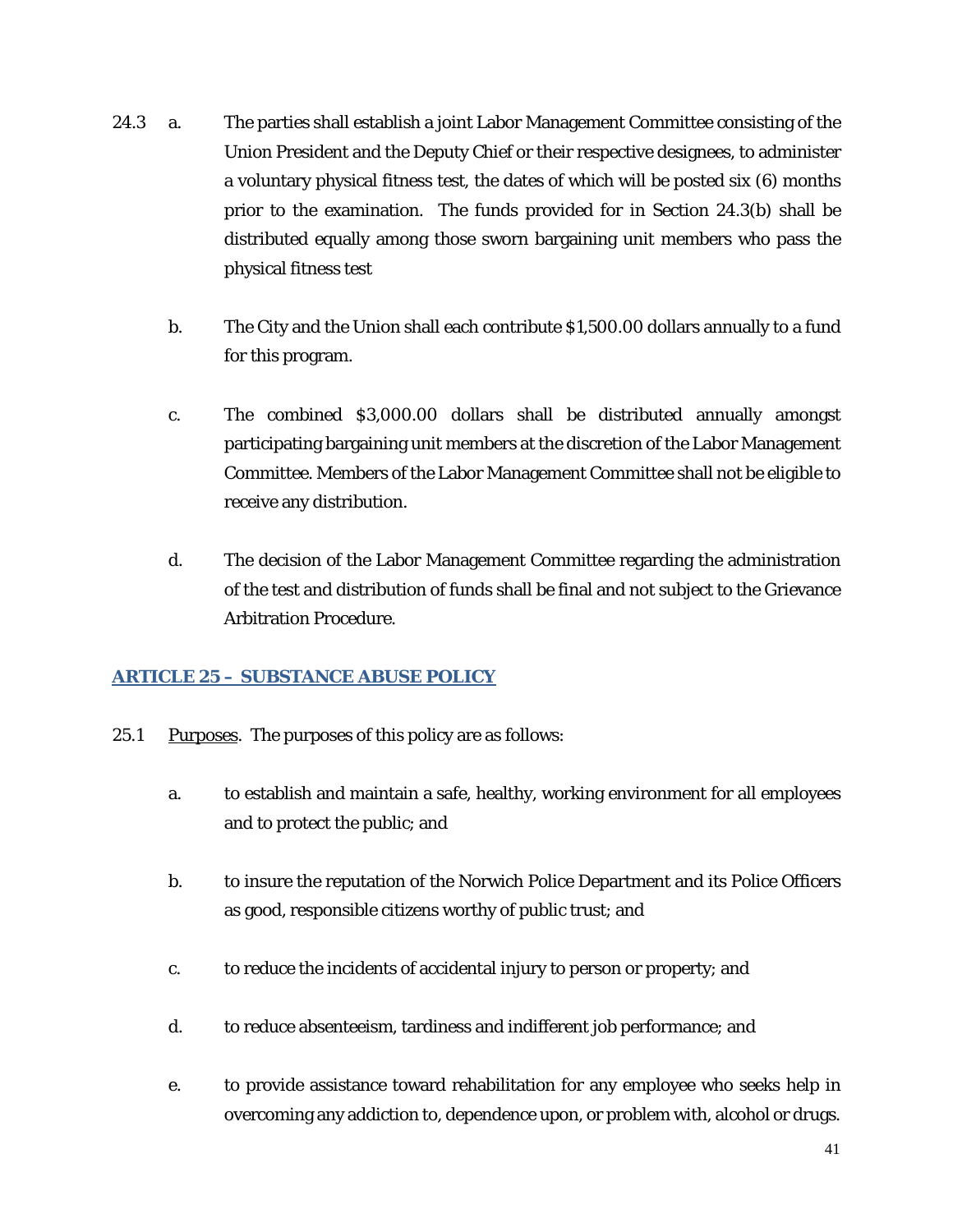#### 25.2 Definitions

- a. Alcohol or Alcoholic Beverages means any beverage that has an alcoholic content.
- b. Drug means any substance (other than alcohol) capable of altering the mood, perception, pain level, or judgment of the individual consuming it.
- c. Prescribed Drug means any substance prescribed for the individual consuming it by a licensed medical practitioner.
- d. Illegal Drug means any drug or controlled substance, the sale, possession, or consumption of which is illegal.
- e. Supervisor means the Officer or Acting Officer who is the employee's immediate supervisor in the chain of command, or the Chief of Police or his/her designee.
- f. Employee Assistance Program means Employee Assistance Program provided by the City of Norwich or any agency/entity the City has contracted with to provide said Program.
- g. Union President means President of UPSEU/COPS Unit #104 or his/her designee.

#### 25.3 Employee Assistance Program

- a. Any employee who feels that he/she has developed an addiction to, dependence upon, or problem with, alcohol or drugs is encouraged to seek assistance. Entrance into the Employee Assistance Program can occur by self-referral, recommendation, or referral by a Supervisor.
- b. "Self-Referral" confidentiality will be maintained between the employee seeking help and employee assistance personnel.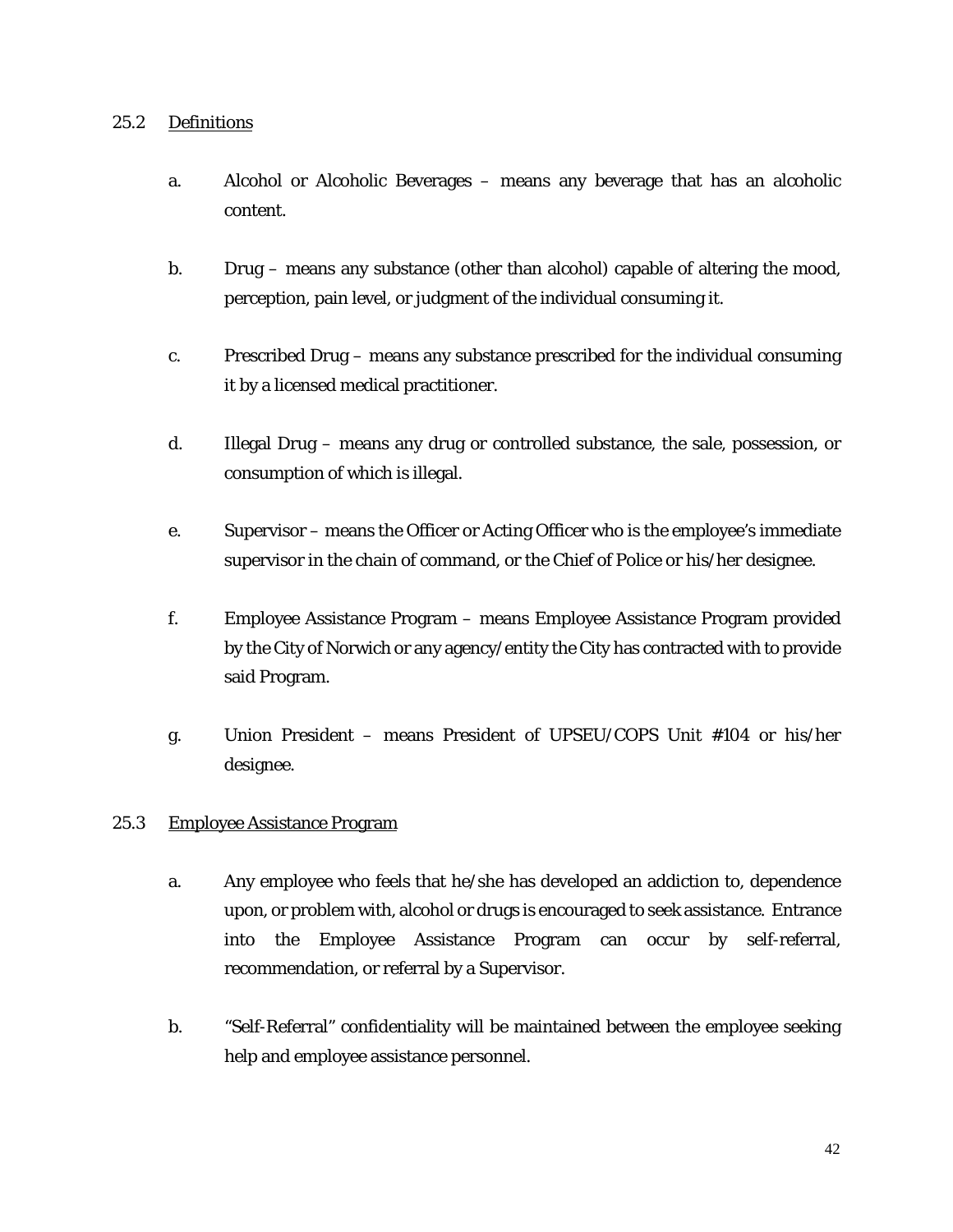- c. Employee progress will be monitored by the Police Chief, or the Deputy Police Chief.
- d. Employees may utilize leave under the Family and Medical Leave Act ("FMLA"), as applicable and consistent with the Employer's practices, for outpatient and/or inpatient treatment.
- 25.4 Alcoholic Beverages. No alcoholic beverages will be brought onto or consumed while on Police Department premises. The Police Department will invoke appropriate disciplinary action for any violation.
	- a. Any employee whose use of prescription drugs results in an inability to perform all duties required of said employee in a satisfactory manner may be offered an opportunity to participate in the Employee Assistance Program for rehabilitation in lieu of disciplinary action being taken. In the event that the employee refuses or fails rehabilitation, disciplinary action for the violation committed may be imposed, including suspension or termination.

#### 25.5 Illegal Drugs

- a. The use of an illegal drug or controlled substance or the possession of them by an employee, on or off duty, is cause for suspension or termination, and/or referral for criminal prosecution, and shall result in mandatory drug testing, regardless of duty status. If the use or possession occurs on duty, the drug testing will follow the procedures set forth in Steps 2-6 of 25.6 a. If the use or possession occurs off duty, the drug testing will follow the procedures set forth in Steps 2, 5 and 6 of 25.6 a.
- b. The sale, trade, or delivery of illegal drugs or controlled substances by an employee, on or off duty, to another person is cause for suspension or termination, and/or for referral for criminal prosecution, and shall result in mandatory drug testing, regardless of duty status. If the sale, trade or delivery occurs on duty, the drug testing will follow the procedures set forth in Steps 2-6 of 25.6 a. If the sale, trade or delivery occurs off duty, the drug testing will follow the procedures set forth in Steps 2, 5 and 6 of 25.6 a.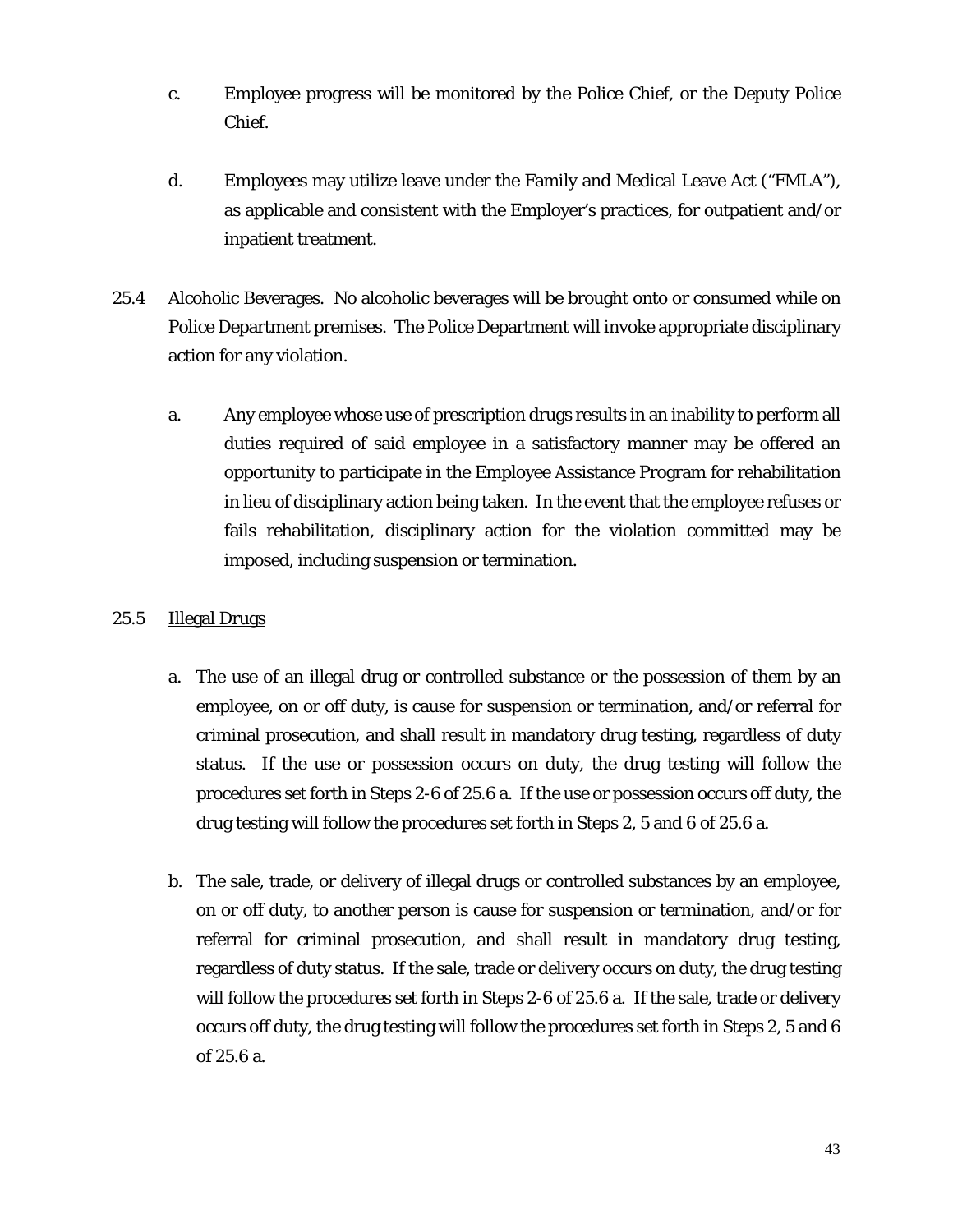- c. The arrest of an Employee for a drug related offense, on or off duty, shall result in mandatory drug testing, regardless of duty status. If the arrest occurs on duty, the drug testing will follow the procedures set forth in Steps 2-6 of 25.6 a. If the arrest occurs off duty, the employee must notify his/her Supervisor immediately of the arrest. The Supervisor will immediately notify his Supervisor and the Union President. The Supervisor shall take the employee as soon as reasonably practical under the circumstances to the Police Department's designated hospital or testing facility for testing. The procedure shall then follow Steps 5 and 6 of 25.6 a.
- 25.6 Procedures. The procedures of the City of Norwich's Police Department in regards to an employee using, possessing, or under the influence of alcohol, drugs, chemicals or controlled substances while on duty are as follows:
	- a. An employee shall report to his/her place of assignment fit and able to perform their required duties and shall not by any improper act render him/herself unfit for duty.

Step 1: Any Supervisor who has reasonable belief that an employee is under the influence of alcohol, drugs or chemicals, shall immediately relieve said employee from duty in order to protect said employee, fellow employees, and the public from harm.

Step 2: The Supervisor shall immediately notify his/her Supervisor and the Union President.

Step 3: Both Supervisors will interview the employee in the presence of the Union President and if both Supervisors believe that the employee is under the influence of alcohol, drugs or chemicals, then said employee will be taken to the Police Department's designated hospital or testing facility. Notwithstanding the foregoing, in a case involving a Police Sergeant, a Police Lieutenant, or a Police Captain, the Police Chief or the Deputy Police Chief may ask another employee, whether or not such individual is said employee's immediate Supervisor, to participate in the aforesaid interview.

Step 4: The decision to relieve the employee from duty shall be documented as soon as practicable. Both Supervisors and the Union President should document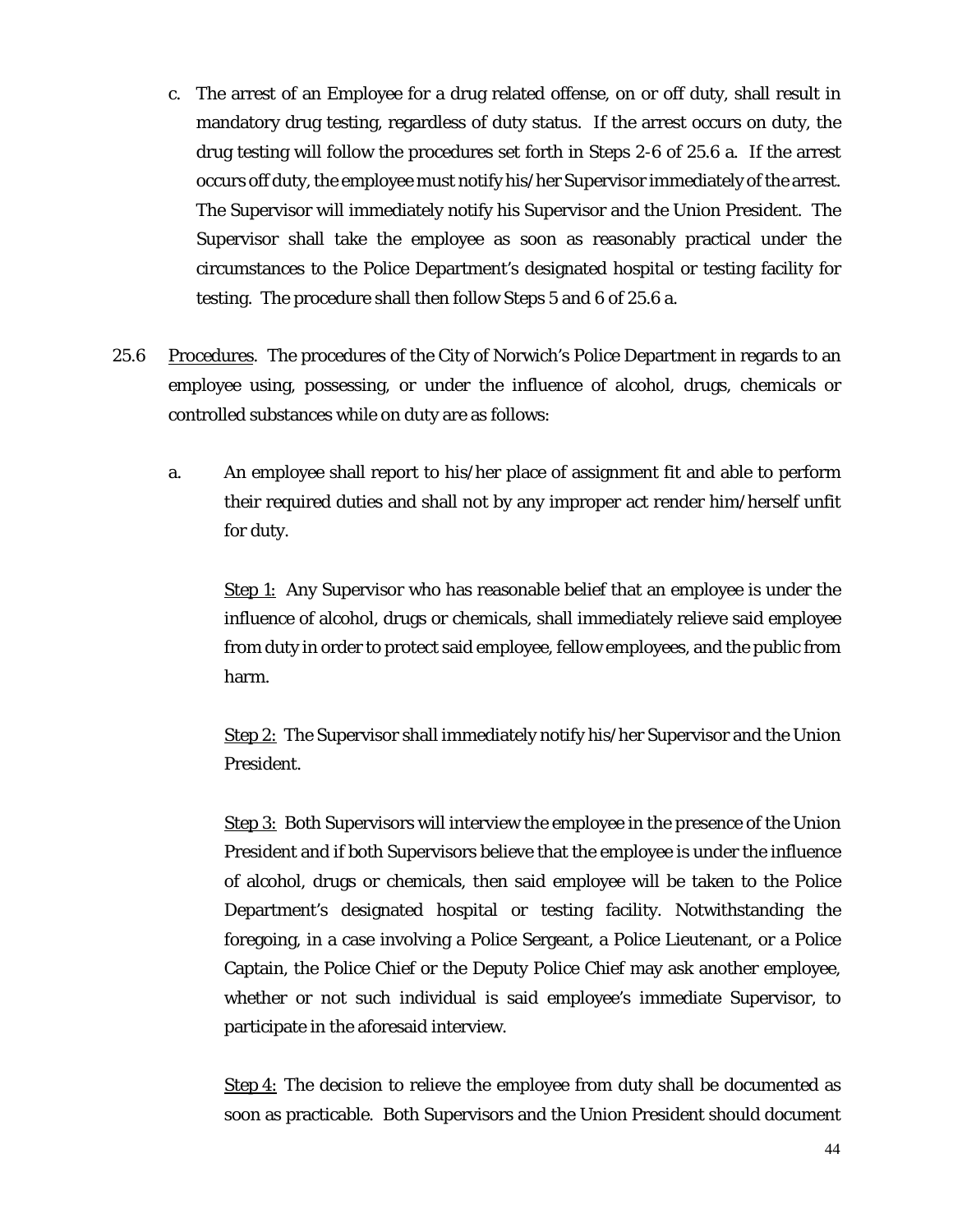reasons and observations such as, but not limited to, glazed eyes, smell of alcohol, slurred speech, wobbly walk, change in attitude, aggressiveness, passed out, change in normal appearance, etc.

Step 5: If the employee is willing to sign the appropriate release form, the hospital or testing facility will perform a drug and/or alcohol test.

- (1) It shall be made clear to the employee before he/she signs the release form that the results will be made available to his/her Supervisors in the Police Department and the Union President and may be used in disciplinary proceedings against the employee. In addition, said results will be made available to the employee.
- (2) If the tests are not given and/or the results not provided, the employee will be considered by the City to be in violation of the Collective Bargaining Agreement between the City and the Union and the Police Department's Rules and Regulations. In such case, the employee shall be suspended or terminated.

Step 6: When an alcohol/drug test is administered, the employee will be placed on limited duty or leave with pay, at the sole discretion of the Chief of Police or his/her designee, until results are available.

- (1) When tests results are positive, the employee will be subject to disciplinary action, including termination. Notwithstanding the foregoing, in case of alcohol abuse only, said employee may be referred to the Employee Assistance Program in lieu of disciplinary action being taken. Rejection of treatment or failure to successfully complete the program shall be cause for suspension or termination. No employee will be eligible for the Employee Assistance Program more than one (1) time.
- (2) The Chief of Police or the Deputy Police Chief shall make the final determination whether the employee returns to active status or remains off duty.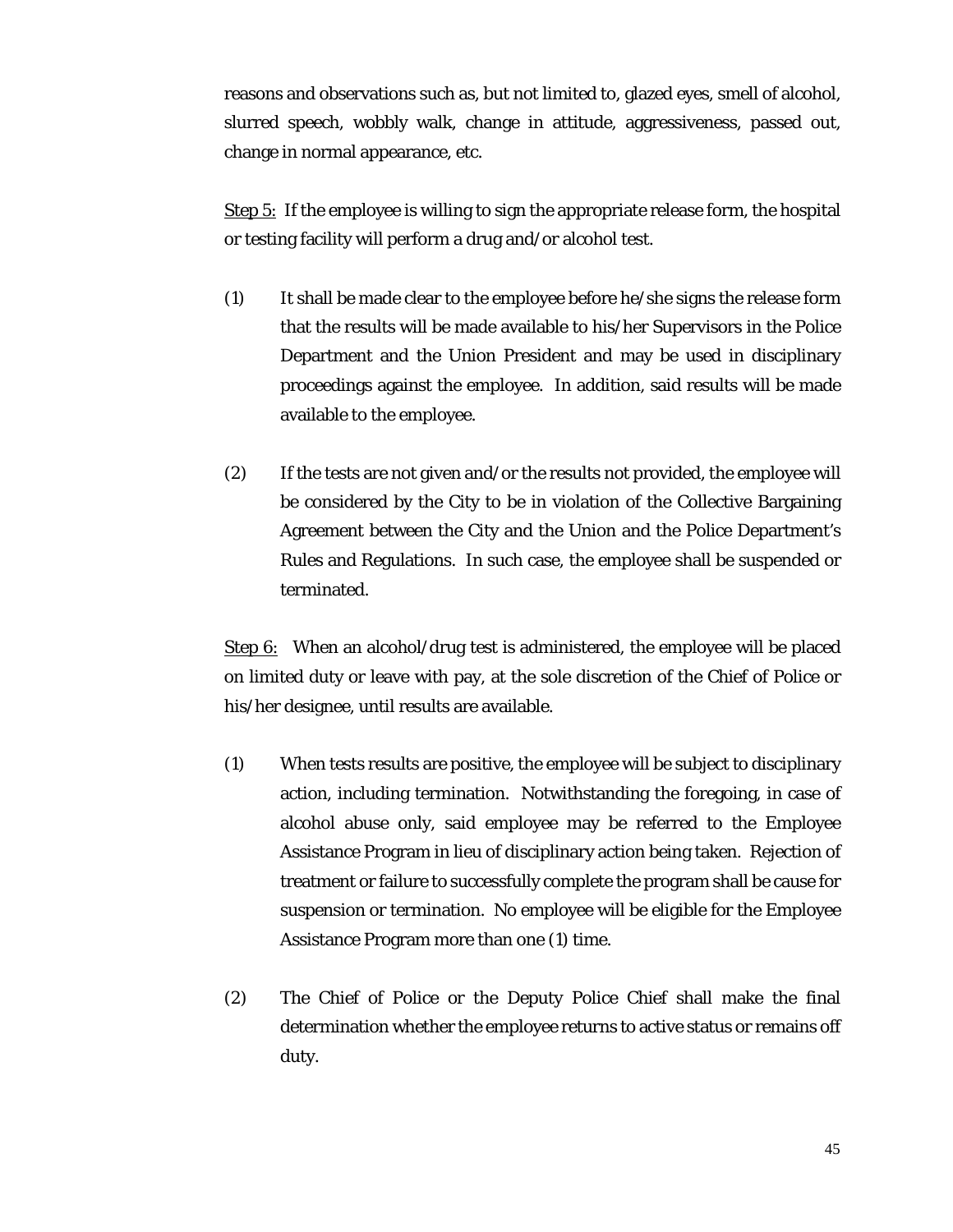b. Any Supervisor who does not relieve an employee suspected of being under the influence of alcohol, drugs or chemicals, shall be subject to disciplinary action.

#### 25.7 Random Drug and/or Alcohol Testing

a. The City will consult with the Union regarding the program outline and initiate a random drug and/or alcohol testing program as soon as reasonably practical following ratification of this agreement; the Union and Employees will be provided with notice of the implementation date and an outline of the program. In the case of positive alcohol tests only, said employee may be referred to the Employee Assistance Program in lieu of disciplinary action being taken. Rejection of treatment or failure to successfully complete the program shall be cause for suspension or termination. No employee will be eligible for the Employee Assistance Program more than one (1) time.

#### 25.8 Notice to Employees - State/Federal Law

- a. The revised policies set forth in this Substance Abuse Policy are effective July 30, 1993. Each present employee will be furnished a copy of this Policy and will sign a receipt for the same. Any employee hired in the future will be furnished a copy before hiring, and will sign a receipt for the same.
- b. These policies will be implemented in a manner that will comply with all applicable federal and state laws.
- 25.9 The failure of the City to exercise any right under this Article in a particular way shall not be deemed as a waiver of such right or preclude the City from exercising the same in some other way not in conflict with the provisions of this Article.

# <span id="page-45-0"></span>**ARTICLE 26 – MISCELLANEOUS**

26.1 Whenever the singular number is used herein, the same shall include the plural, and the masculine gender shall include the feminine and neuter genders, and vice versa, as the context shall require.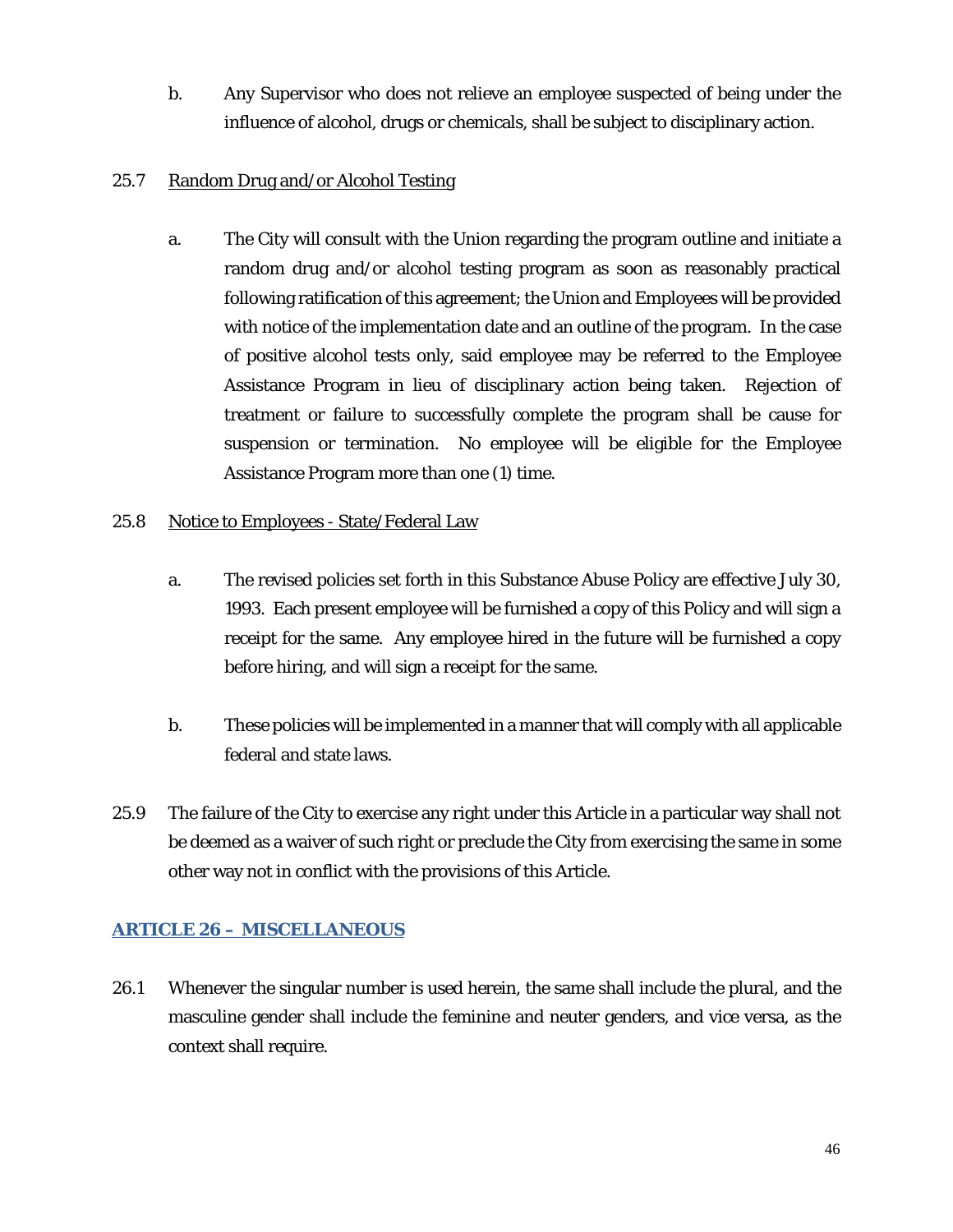- 26.2 a. Mileage Reimbursement. Employees required and authorized by the Police Chief to use their personal vehicle for the conduct of City business shall be reimbursed for all such mileage driven at the Internal Revenue Service limit.
	- b. In the event that a City-provided vehicle is available for such conduct of City business, and the employee elects to use his/her personal vehicle, for any reason, the City will not reimburse for mileage or be responsible for damage or any other cost, excluding a valid Workers' Compensation injury, incurred by use of the employee's personal vehicle.
- 26.3 Meal Allowance. Employees shall be compensated for breakfast, lunch and dinner for work-related travel outside the City at the following rates for the duration of this Agreement:

| <b>Breakfast</b> | \$7.00  |
|------------------|---------|
| Lunch            | \$10.00 |
| Dinner           | \$20.00 |

Receipts or other appropriate verification must be provided.

- 26.4 Personnel Files. An employee shall make a request to review his/her personnel file in writing to the Chief of Police and Human Resources. An employee shall then have the right to review his personnel file in the presence of the Chief of Police and/or his designee. If, upon inspection of a personnel file, the employee disagrees with the information contained therein, the employee may submit a written statement to the Chief of Police and Human Resources explaining the employee's position, and such statement shall be maintained as part of the personnel file and shall accompany the transmittal or disclosure of such file to a third person.
- 26.5 Administrative Leave Pending Investigation. Generally, Employees placed on administrative leave pending investigation continue to receive their base salary. In cases where an Employee is charged with a felony crime, driving while under the influence and/or a crime arising out of employment, then after three (3) calendar weeks of placement on paid administrative leave, the Chief may place the employee on leave without pay pending investigation if he/she finds that there is a reasonable probability that further investigation will result in a determination that just cause exists to impose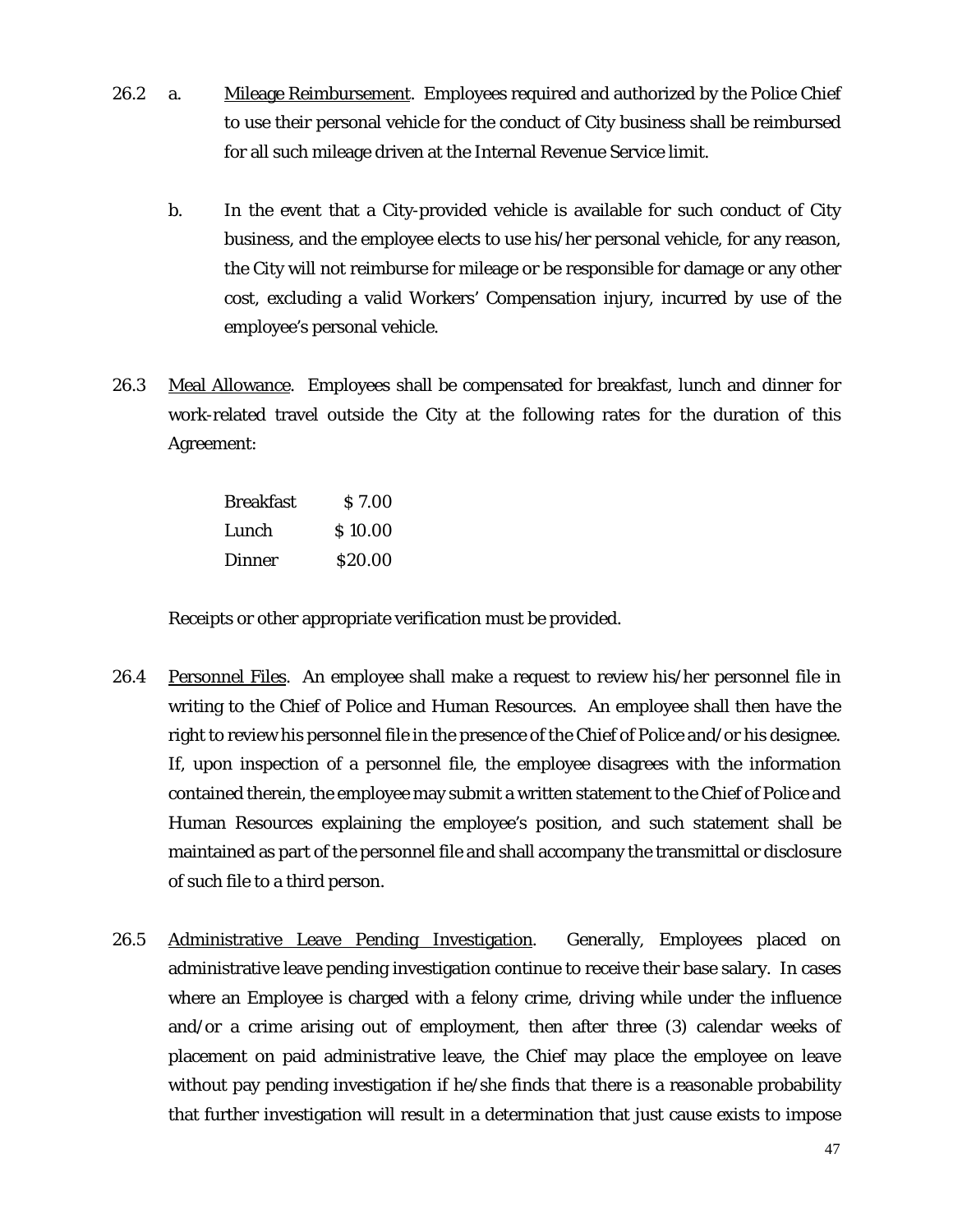disciplinary action. In cases of capitol felony crimes and/or as otherwise provided by law, the Chief may place the Employee on leave without pay immediately (i.e., no paid leave) upon such finding of reasonable probability. The Chief's finding of reasonable probability shall not be subject to the grievance and arbitration provisions of the contract.

In the event that the Employee is found not guilty of the criminal charges on the merits, the City does not discipline the Employee and/or the Employee does not resign from employment pending either the completion of the internal investigation and/or the imposition of discipline, the City will reimburse the Employee for the unpaid leave at the rate of his average salary over the 52 weeks preceding his/her placement on unpaid administrative leave.

#### <span id="page-47-0"></span>**ARTICLE 27 – DURATION**

- 27.1 The term of this Contract shall be from July 1, 2016 through June 30, 2023. Either party wishing to terminate, amend, or modify this Contract shall notify the other party in writing not more than one hundred twenty (120) days, nor less than ninety (90) days prior, to such expiration date. Within five (5) days of receipt of such notification by either party, a conference shall be held between the City and UPSEU/COPS Unit #104's Negotiating Committee for the purpose of such amendment, modification, or termination.
- 27.2 Unless otherwise specified herein, the effective date of specified Article of this Contract, including any increase in wages and benefits, shall be the date of execution of this Agreement or as soon thereafter as practicable.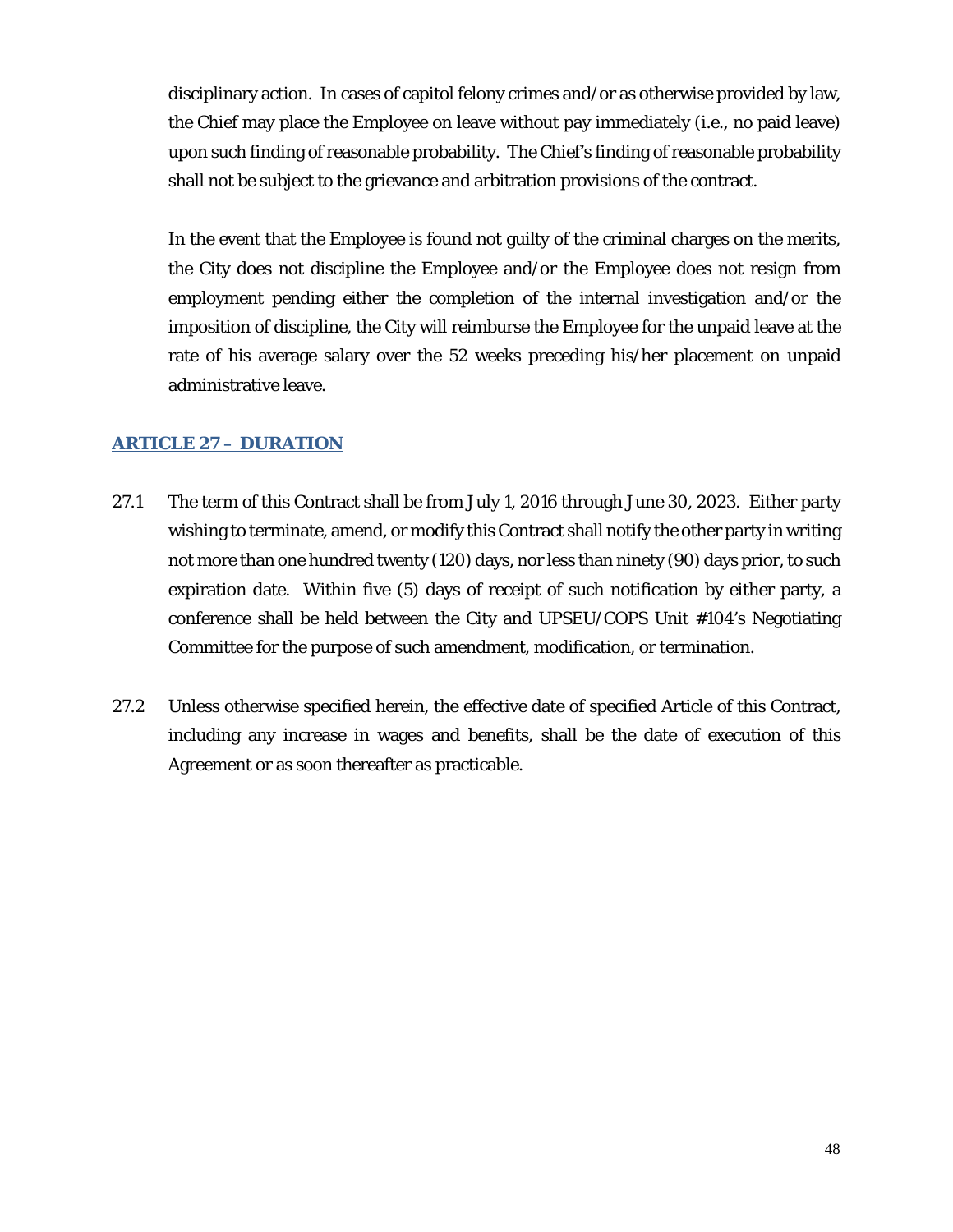IN WITNESS WHEREOF, the parties have caused their names to be signed on this  $\frac{\partial U^{\Lambda}}{\partial x}$  day of June, 2018.

Signed, Sealed and Delivered in the presence of:

#### THE CITY OF NORWICH

Brigid Marks Director of Human Resources

John Salomone City Manager

# UPSEU/COPS LOCAL 104

Josip Peperni **Union President** 

Kevin E. Boyle, Jr. **UPSEU President** 

Ronald Suraci Director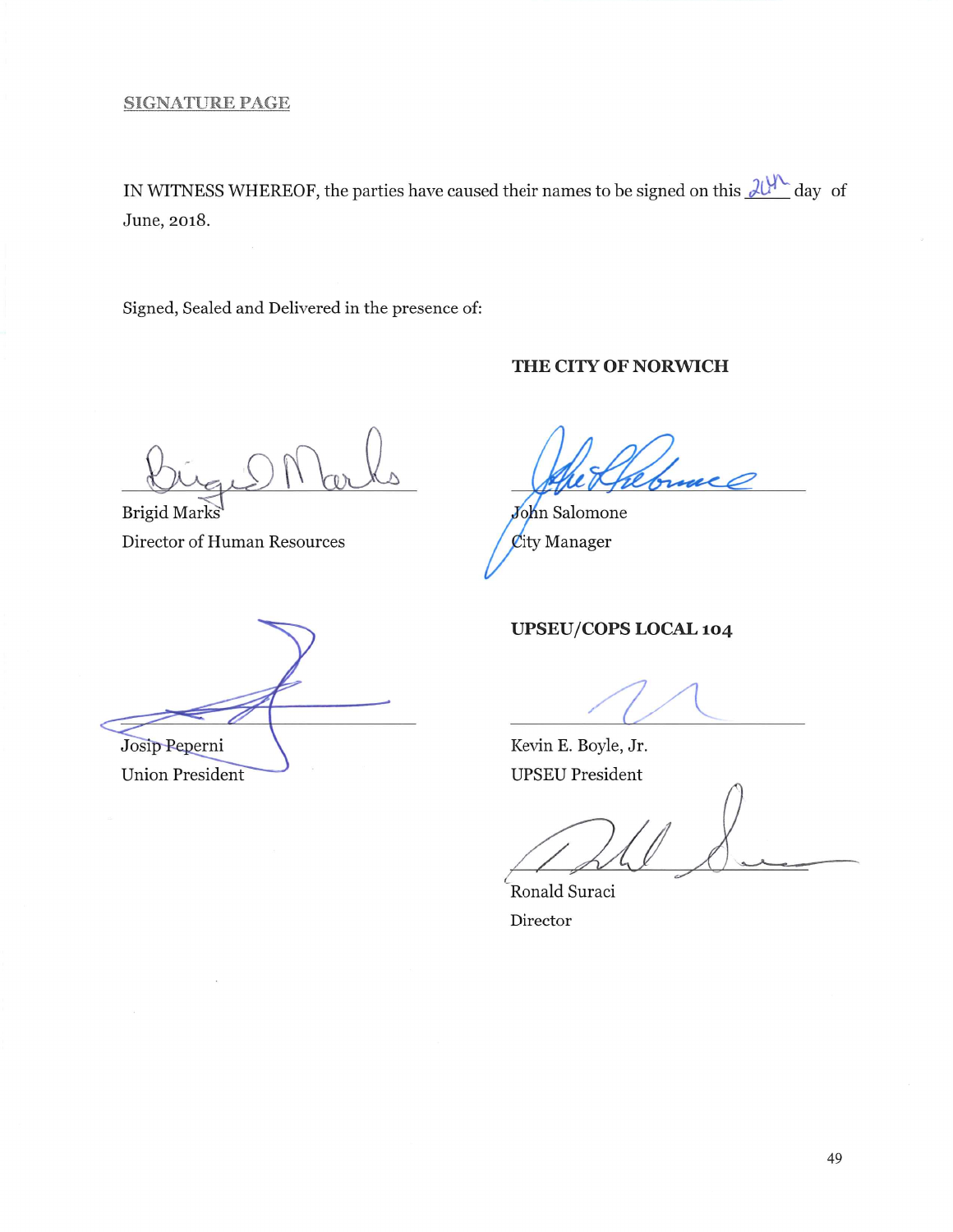|                                                            |                             |             | POLICE (UPSEU #104) PAY PLAN |              |              |                         |                       |              |
|------------------------------------------------------------|-----------------------------|-------------|------------------------------|--------------|--------------|-------------------------|-----------------------|--------------|
|                                                            |                             |             | FY 2017 - 2023               |              |              |                         |                       |              |
|                                                            |                             | 7/1/2016    | 7/1/2017                     | 7/1/2018     | 7/1/2019     |                         |                       | 7/1/2022 -   |
| PSEU #104                                                  | Step                        | 6/30/2017   | I<br>6/30/2018               | 6/30/2019    | 6/30/2020    | 7/1/2020 -<br>6/30/2021 | 6/30/2022<br>7/1/2021 | 6/30/2023    |
|                                                            |                             | Annual      | Annual                       | Annual       | Annual       | Annual                  | Annual                | Annual       |
|                                                            |                             | 2.0%        | 2.0%                         | 2.0%         | 2.0%         | 2.0%                    | 2.5%                  | 2.5%         |
| Police Officer                                             | <b>PO1</b>                  | \$55.422.72 | \$56.531.17                  | \$57,661.79  | \$58,815.03  | \$59.991.33             | \$61.491.11           | \$63,028.39  |
| Upon completion of probation or hired as certified officer | P <sub>O</sub> <sub>2</sub> | \$62,980.37 | \$64,239.98                  | \$65,524.78  | \$66,835.28  | \$68,171.99             | \$69.876.29           | \$71,623.20  |
| 5 years from DOH                                           | PO <sub>3</sub>             | \$67.358.69 | \$68.705.86                  | \$70.079.98  | \$71.481.58  | \$72.911.21             | \$74,733.99           | \$76.602.34  |
| 6.5 from DOH                                               | PO4                         | \$70,532.65 | \$71.943.30                  | \$73,382.17  | \$74,849.81  | \$76.346.81             | \$78.255.48           | \$80.211.87  |
| 9 years after DOH                                          | PO <sub>5</sub>             | \$73.090.83 | \$74.552.65                  | \$76,043.70  | \$77.564.57  | \$79.115.86             | \$81.093.76           | \$83.121.10  |
| 12 years after DOH                                         | PO6                         | \$74,582.48 | \$76,074.13                  | \$77,595.61  | \$79,147.52  | \$80,730.47             | \$82,748.73           | \$84,817.45  |
|                                                            |                             |             |                              |              |              |                         |                       |              |
| Sergeant                                                   | SGT1                        | \$78,657.08 | \$80.230.22                  | \$81.834.82  | \$83,471.52  | \$85,140.95             | \$87.269.47           | \$89,451.21  |
| 1 yr from promotion date                                   | SGT <sub>2</sub>            | \$80.673.92 | \$82.287.40                  | \$83,933.15  | \$85,611.81  | \$87.324.05             | \$89.507.15           | \$91.744.83  |
| 4 yrs from promotion date                                  | SGT3                        | \$82,742.48 | \$84,397.33                  | \$86,085.28  | \$87,806.99  | \$89,563.13             | \$91,802.21           | \$94,097.27  |
|                                                            |                             |             |                              |              |              |                         |                       |              |
| <b>Lieutenant</b>                                          | Ě                           | \$88,629.92 | \$90,402.52                  | \$92.210.57  | \$94.054.78  | \$95.935.88             | \$98.334.28           | \$100,792.64 |
| 1 yr from promotion date                                   | L2                          | \$90,902.48 | \$92,720.53                  | \$94,574.94  | \$96,466.44  | \$98,395.77             | \$100,855.66          | \$103,377.05 |
|                                                            |                             |             |                              |              |              |                         |                       |              |
| Captain                                                    | ۲Tم<br>C                    | \$96,585.92 | \$98,517.64                  | \$100,487.99 | \$102,497.75 | \$104,547.71            | \$107,161.40          | \$109,840.44 |
| 1 yr from promotion date                                   | CPT2                        | \$99,062.48 | \$101.043.73                 | \$103,064.60 | \$105,125.89 | \$107,228.41            | \$109,909.12          | \$112.656.85 |
|                                                            |                             |             |                              |              |              |                         |                       |              |
| Animal Control Officer                                     | <b>ACO1</b>                 | \$43.958.56 | \$44,837.73                  | \$45.734.48  | \$46.649.17  | \$47.582.15             | \$48.771.70           | \$49,990.99  |
| 6 mo from DOH                                              | ACO2                        | \$47,455.42 | \$48,404.53                  | \$49,372.62  | \$50,360.07  | \$51,367.27             | \$52,651.45           | \$53,967.74  |
|                                                            |                             |             |                              |              |              |                         |                       |              |
| Assistant Animal Control Officer                           | AACO1                       | \$40,881.47 | \$41,699.10                  | \$42,533.08  | \$43,383.74  | \$44,251.41             | \$45,357.70           | \$46,491.64  |
| 6 mo from DOH                                              | AACO <sub>2</sub>           | \$43,958.56 | \$44,837.73                  | \$45,734.48  | \$46.649.17  | \$47,582.15             | \$48,771.70           | \$49,990.99  |
|                                                            |                             |             |                              |              |              |                         |                       |              |

# <span id="page-49-0"></span>**APPENDIX A – WAGE SCALE**